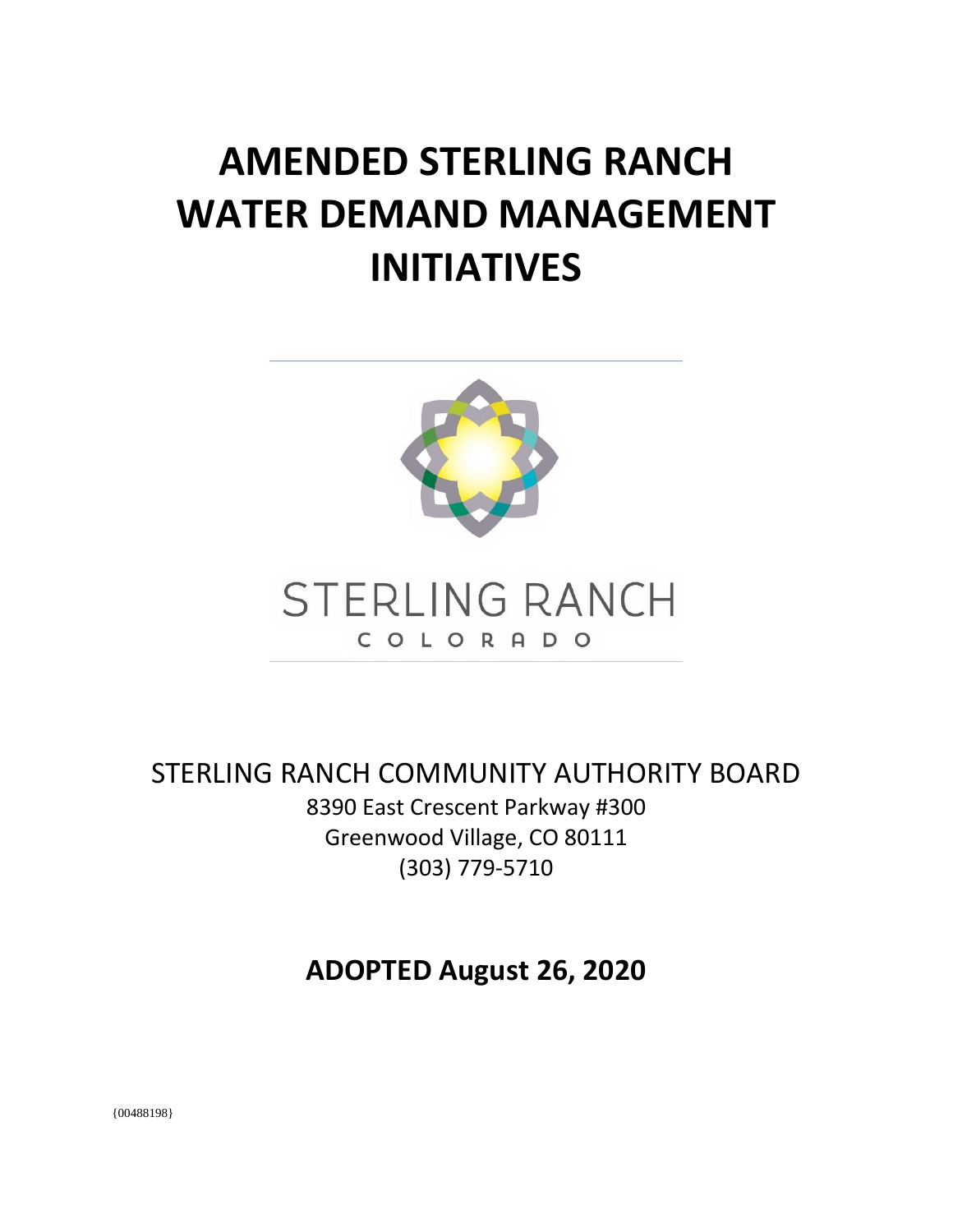#### **TABLE OF CONTENTS**

| 1. |     |                                                         |  |  |  |  |
|----|-----|---------------------------------------------------------|--|--|--|--|
|    | 1.1 | COMPLIANCE WITH PLUMBING OR BUILDING REQUIREMENTS 1     |  |  |  |  |
|    | 1.2 |                                                         |  |  |  |  |
| 2. |     |                                                         |  |  |  |  |
| 3. |     |                                                         |  |  |  |  |
|    | 3.1 |                                                         |  |  |  |  |
|    |     | 3.1.1                                                   |  |  |  |  |
|    |     | 3.1.2                                                   |  |  |  |  |
|    | 3.2 |                                                         |  |  |  |  |
|    |     | 3.2.1                                                   |  |  |  |  |
|    |     | 3.2.2                                                   |  |  |  |  |
|    |     | 3.2.3                                                   |  |  |  |  |
|    |     | 3.2.4                                                   |  |  |  |  |
|    |     | 3.2.5                                                   |  |  |  |  |
|    |     | 3.2.6                                                   |  |  |  |  |
|    |     | 3.2.7                                                   |  |  |  |  |
|    | 3.3 |                                                         |  |  |  |  |
|    |     | 3.3.1                                                   |  |  |  |  |
|    |     | 3.3.2                                                   |  |  |  |  |
|    |     | 3.3.3                                                   |  |  |  |  |
|    |     | 3.3.4                                                   |  |  |  |  |
|    |     | 3.3.5                                                   |  |  |  |  |
|    |     | 3.3.6                                                   |  |  |  |  |
|    |     | 3.3.7                                                   |  |  |  |  |
|    |     | 3.3.8                                                   |  |  |  |  |
|    |     | 3.3.9                                                   |  |  |  |  |
|    | 3.4 |                                                         |  |  |  |  |
|    | 3.5 | INSPECTIONS, WATERSMART HOME CERTIFICATION, AND RE-SALE |  |  |  |  |
|    |     | AUDITS                                                  |  |  |  |  |
|    |     | 3.5.1                                                   |  |  |  |  |
|    |     | 3.5.2                                                   |  |  |  |  |
|    |     | 3.5.3                                                   |  |  |  |  |
|    | 3.6 |                                                         |  |  |  |  |
| 4. |     |                                                         |  |  |  |  |
| 5. |     |                                                         |  |  |  |  |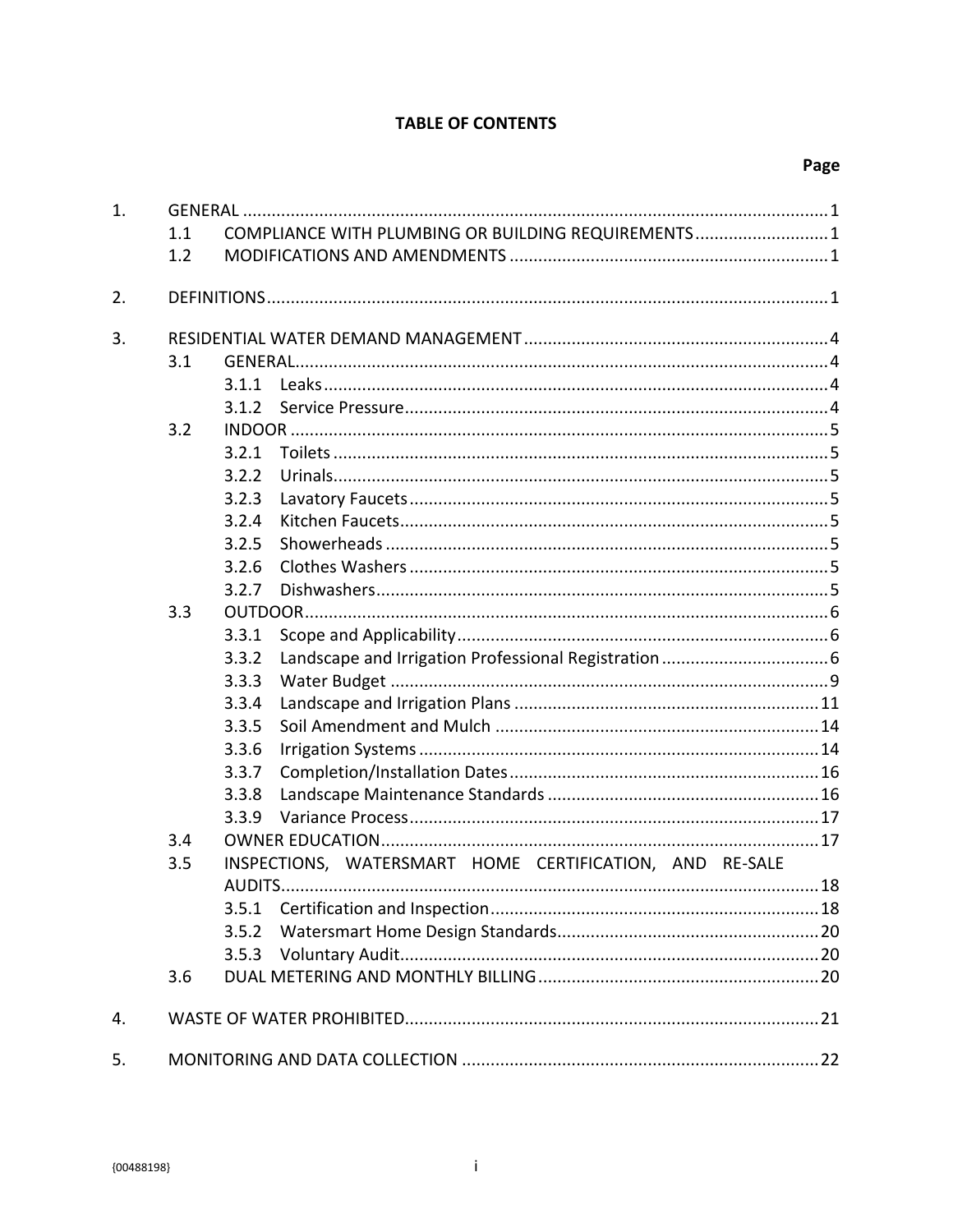#### <span id="page-2-0"></span>**1. GENERAL**

These Water Demand Management Initiatives (the "Initiatives") have been adopted by the Sterling Ranch Community Authority Board (the "CAB") as a part of the Rules and Regulations for Sterling Ranch and constitute the framework for "watersmart" development. With respect to water demand management set forth in the Design Principles, it is the intent of the Initiatives to provide for appropriate water use management within Sterling Ranch through the regulation of the design, installation and operation of interior and exterior water fixtures, landscaping, and irrigation systems. The CAB may at any time and from time to time amend, supplement or otherwise modify the Initiatives, or implement additional Initiatives and specifications, including, without limitation, Initiatives and specifications applicable to multifamily and/or non-residential development.

#### <span id="page-2-1"></span>1.1 COMPLIANCE WITH PLUMBING OR BUILDING REQUIREMENTS

Nothing provided herein shall be deemed to relieve any Owner from compliance with the plumbing code or building code of Douglas County or any other federal, state or local plumbing or building requirements.

#### <span id="page-2-2"></span>1.2 MODIFICATIONS AND AMENDMENTS

The Initiatives may be modified or amended by the CAB from time to time as set forth in the Rules and Regulations of Sterling Ranch, including, without limitation, in order to account for new technology and concepts and/or to provide different demand management measures as the CAB deems necessary or advisable. Written notice of such modification shall be delivered to Douglas County and Dominion (as defined below).

#### <span id="page-2-3"></span>**2. DEFINITIONS**

- a. Artificial Turf. Non-living material typically in place of living turf/lawn. The appearance is intended to mimic green, living turf during the growing season.
- b. BMPs. Best Management Practices.
- c. Builder (aka Homebuilder). A person, persons, or business that is responsible for the construction of buildings and/or related improvements, typically for the purpose of sale to a subsequent owner.
- d. CAB. Sterling Ranch Community Authority Board.
- e. CAB Rules and Regulations. The CAB Rules and Regulations as adopted by the CAB and as amended from time to time.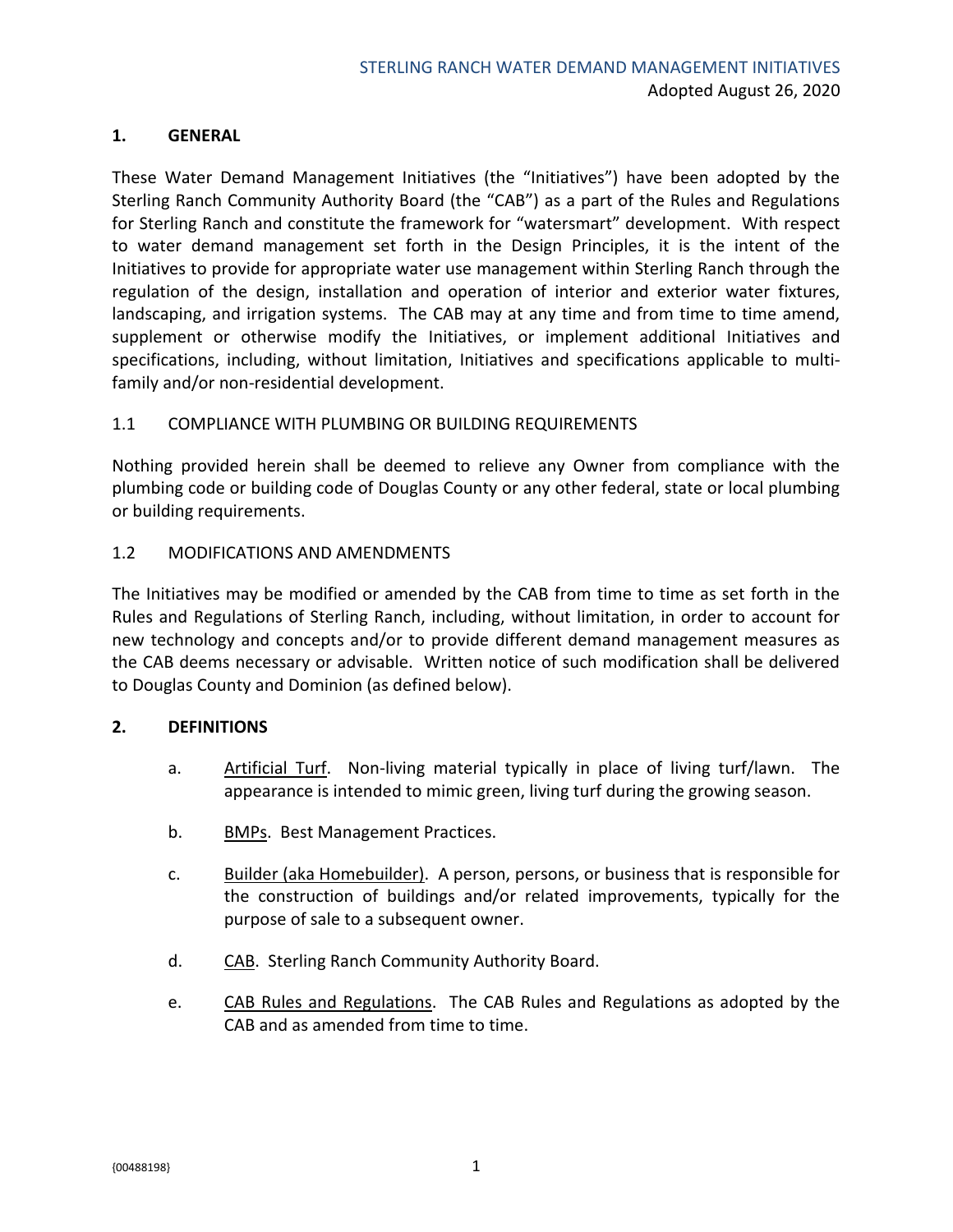- f. CAB Rules and Regulations Utilities, Parks, and Open Space. The CAB Rules and Regulations Utilities, Parks and Open Space adopted by the CAB and as amended from time to time.
- g. CO. Certificate of Occupancy as defined by Douglas County.
- h. County. Douglas County, Colorado.
- i. Design Guidelines. The Design Guidelines for Sterling Ranch are as set forth in the Design Principles, the Water Demand Management Initiatives and the Technology Guidelines and Specifications and which collectively with all appendices thereto, form the Design Guidelines described in the Master Declaration and in the Rules and Regulations.
- j. Design Principles. The Design Principles are as adopted by the CAB.
- k. Design Review Committee (DRC). The Sterling Ranch Design Review Committee established by the CAB pursuant to the Master Declaration.
- l. Dominion. Dominion Water and Sanitation District, the water and sanitation district that has contracted to produce wholesale water delivery to the CAB.
- m. Drought Tolerant. A plant with the capability of withstanding drought conditions without dying.
- n. Enhanced Landscaping. Additional landscaping requirements on corner lots, lots adjacent to open space, and Icon Lots. Example requirements include additional trees/plantings and treatment in Transition Zones.
- o. Establishment Period. A period of time required for a plant to seed, germinate, and establish a healthy root system, which promotes long-term health and growth which for purposes of the Initiative is assumed to be 45 days from the date of installation to the development of a healthy root system, with the assumption that all installations will not happen on the first day of a billing cycle, the Establishment Period will begin on the first day of the billing cycle in the month of installation and will continue through the last day of the next billing cycle.
- p. Evapotranspiration (ET). A measure of water depletion from the soil due to evaporation from the soil surface and transpiration through plant foliage.
- q. gpf. Gallons per flush.
- r. gpm. Gallons per minute.
- s. GreenCO. Green Industries of Colorado.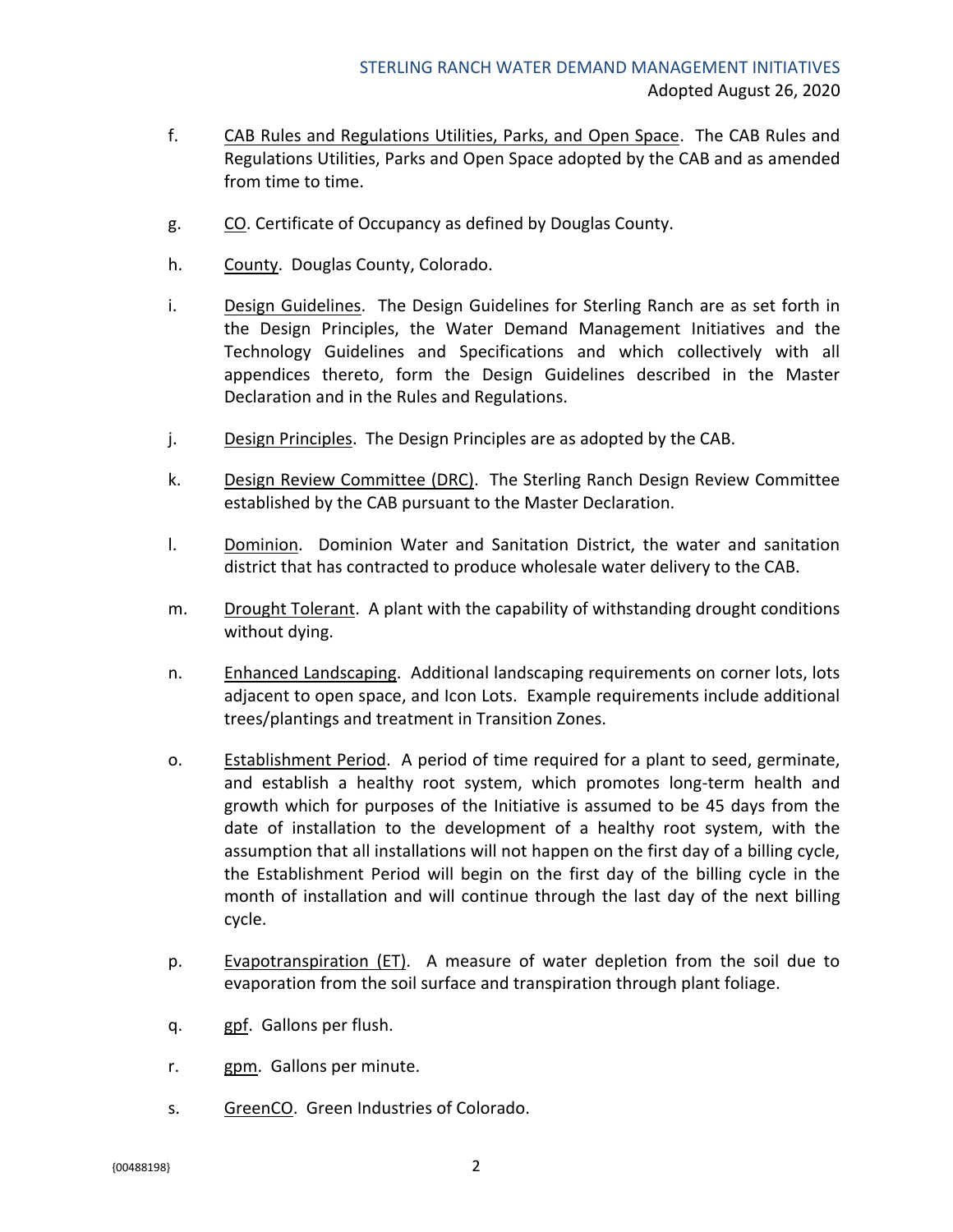- t. Hydrozone. Areas within the landscape area defined by similar water needs. For the purpose of this document, hydrozones are subdivided into high, moderate, and low categories.
- u. Icon Lot or Enhanced Lot. Lots that are identified as such in the Design Principles for Sterling Ranch.
- v. Initiatives. These Water Demand Management Initiatives for Sterling Ranch.
- w. Landscaping Standards. Are as set forth in the Design Principles and the Initiatives.
- x. Landscape and Irrigation Plan. A plan drawn to scale that shows the layout of all landscape and irrigation system components and their specifications for a development site.
- y. Landscape and Irrigation Professionals. A landscape and/or irrigation plan designer, and/or installer, and/or maintenance contractor that possesses the qualifications, and is registered with the CAB, to perform design, installation, and maintenance of landscaping and irrigation work at Sterling Ranch.
- z. Lot. A lot, super pad, multifamily parcel, or other portion of the Property established pursuant to a subdivision plat recorded in the real property records of the County.
- aa. Master Declaration. The Master Declaration of Covenants, Conditions and Restrictions for Sterling Ranch Planned Unit Development, as amended, supplemented or otherwise modified from time to time.
- bb. Outdoor Annual Water Budget. Shall be as defined in the CAB Rules and Regulations Utilities, Parks and Open Space.
- cc. Owner. Any record holder of legal fee simple title to a Lot or other portion of the Property or an interest therein other than a Builder.
- dd. Property or Sterling Ranch. The land located in Douglas County, Colorado at any time and from time to time subject to the Master Declaration.
- ee. psi. Pounds per square inch.
- ff. Right-of-Way (ROW). A public street, road, alley, motorcourt, sidewalk, easement, park, square, plaza, tract, and any CAB-owned or other property dedicated for public use.
- gg. Rules and Regulations. The CAB Rules and Regulations and the CAB Rules and Regulations Utilities, Parks and Open Space.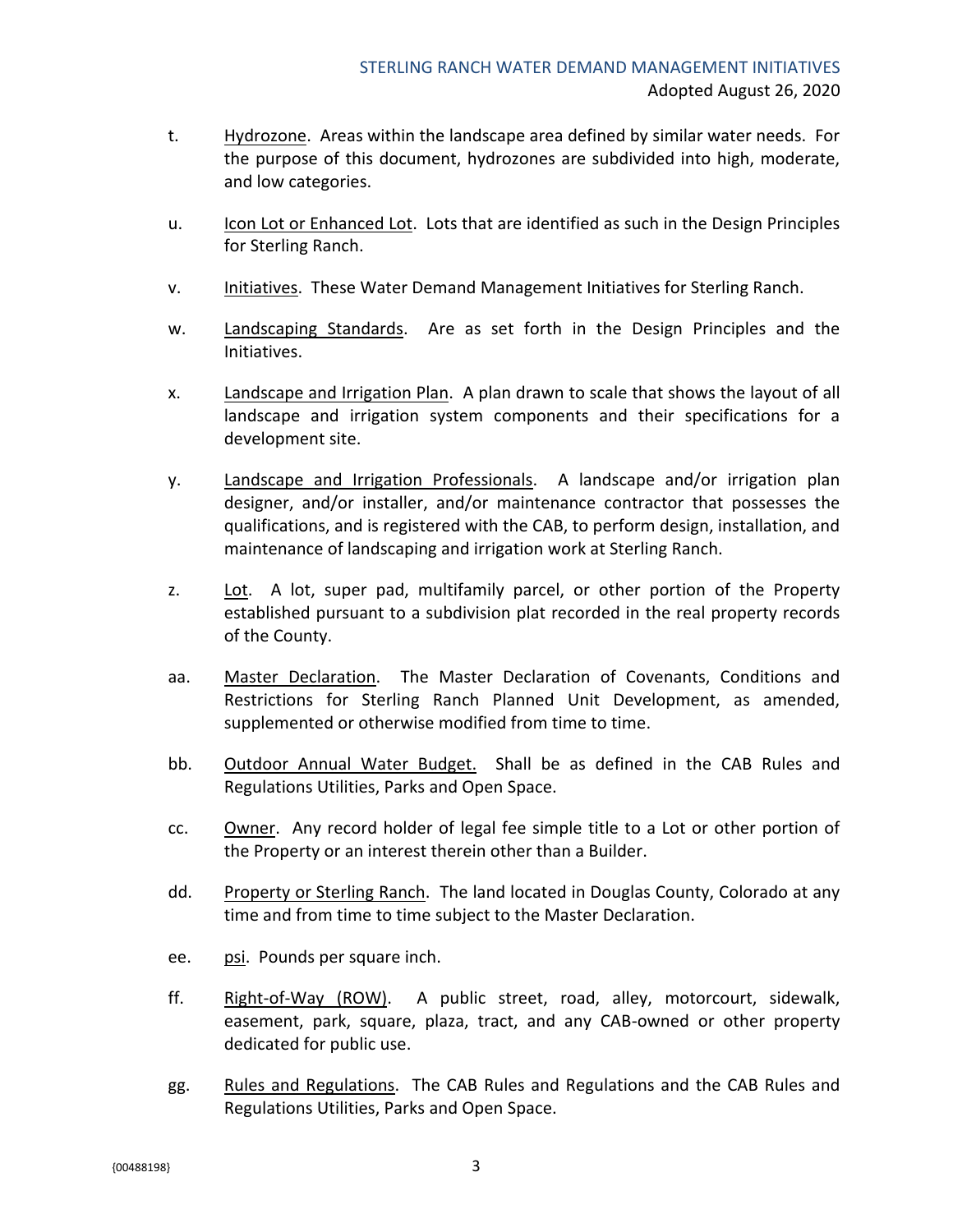- hh. Sight Triangle. A triangle formed at roadway intersections that must be kept clear of obstructions as required by Douglas County or the CAB.
- ii. TCO. Temporary Certificate of Occupancy as defined by Douglas County.
- jj. Transition Zone. Landscaped areas located between developed landscapes and open space. The intent is to visually blend open space and yards.
- kk. Tree Lawn. The landscaped space between the street and sidewalk. The Builder will complete this area with sod, shrubs "street trees", and an irrigation system. The property owner is required to maintain this area in accordance with this design. Tree Lawns provide a safety zone for pedestrians as well as improving the visual aesthetics of the streetscape.
- ll. Variance. A design, or portion of a design, that is a diversion from the Initiatives contained herein, or acceptance of a landscape professional different than that specified in Section 3.3.2. Any approved variance shall meet the intent of these Initiatives. A variance requires formal approval by the DRC and/or CAB in accordance with the process described in Section 3.3.9 of the Initiatives.
- mm. Water Budget. For purposes of the Initiatives, the Water Budget shall refer to the Outdoor Annual Water Budget as set forth in the Rules and Regulations and the Initiatives.
- nn. Water Factor. The quotient of the total weighted per-cycle water consumption divided by the capacity of the clothes washer. Lower numbers indicate more efficient use of water.

#### <span id="page-5-0"></span>**3. RESIDENTIAL WATER DEMAND MANAGEMENT**

The following Residential Water Demand Management Initiatives apply to all Improvements (as defined in the Master Declaration) at Sterling Ranch.

#### <span id="page-5-1"></span>3.1 GENERAL

#### <span id="page-5-2"></span>3.1.1 **Leaks**

There shall be no detected leaks pertaining to the initial or subsequent installation of any water-using fixtures, appliances, equipment, or the irrigation system.

#### <span id="page-5-3"></span>3.1.2 **Service Pressure**

The static service pressure shall be limited to 60 psi at the point of service. For units in multifamily buildings, the service pressure within each unit shall be a maximum of 60 psi.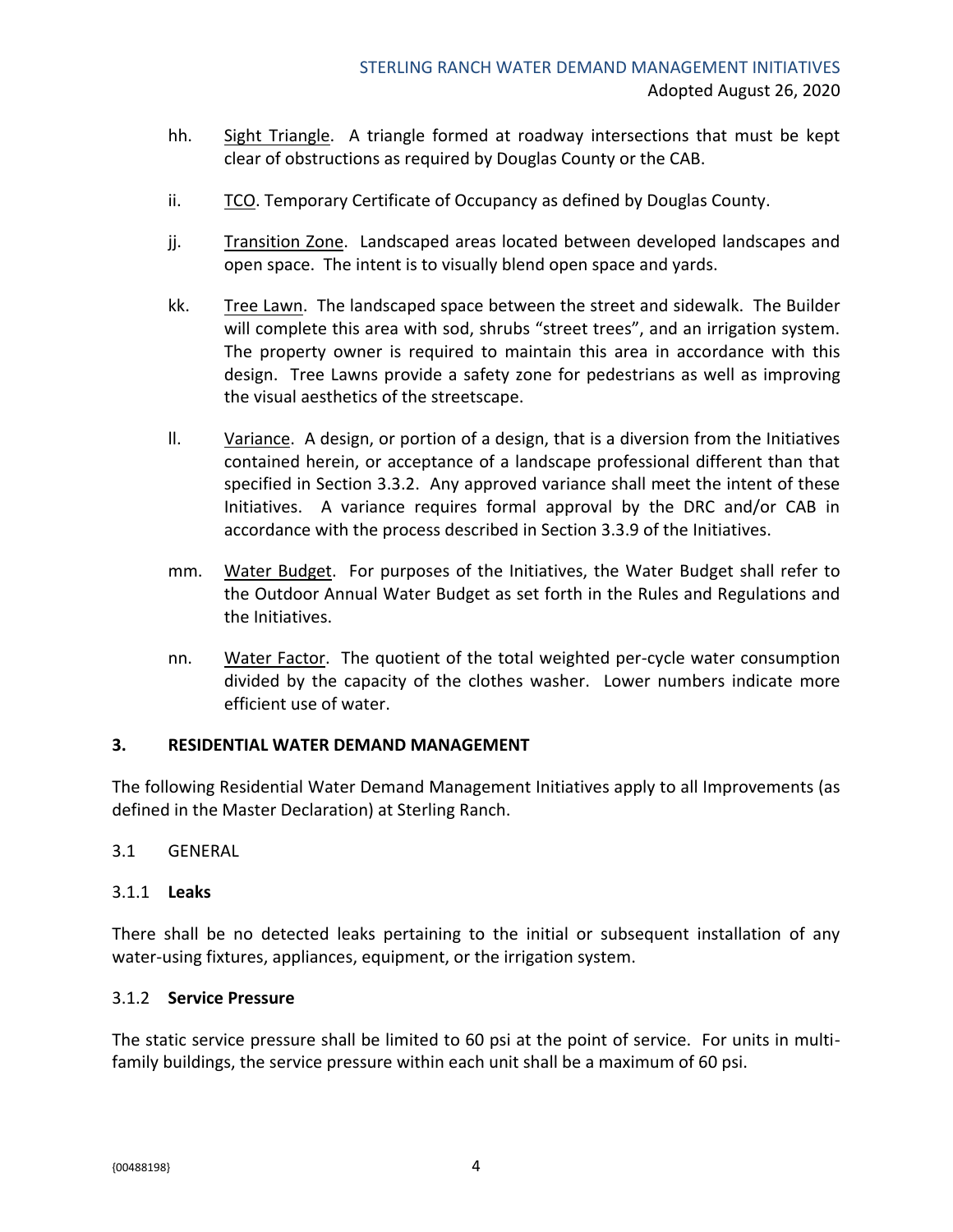#### <span id="page-6-0"></span>3.2 INDOOR

Single-family residential units and residential units in multi-family buildings, including mixeduse buildings, shall be constructed according to the following indoor specifications. The indoor specifications are largely based on the U.S. Environmental Protection Agency's WaterSense Version 1.2 New Home Specification; however, the values may be periodically adjusted to reflect revisions to the WaterSense program and other statutory requirements, new technology and concepts, and/or to provide different demand management measures as the CAB deems necessary or advisable as described above in Section 1.2.

#### <span id="page-6-1"></span>3.2.1 **Toilets**

Toilets shall be WaterSense labeled and use less than or equal to 1.28 gpf.

#### <span id="page-6-2"></span>3.2.2 **Urinals**

Urinals shall be WaterSense labeled and use less than or equal to 0.5 gpf.

#### <span id="page-6-3"></span>3.2.3 **Lavatory Faucets**

Lavatory faucets shall be WaterSense labeled and have a flow rate less than or equal to 1.5 gpm.

#### <span id="page-6-4"></span>3.2.4 **Kitchen Faucets**

Kitchen faucets shall have a flow rate less than or equal to 2.2 gpm.

#### <span id="page-6-5"></span>3.2.5 **Showerheads**

Showerheads shall be WaterSense labeled and use less than or equal to 2.0 gpm per showerhead.

#### <span id="page-6-6"></span>3.2.6 **Clothes Washers**

Clothes washers shall be Energy Star labeled with a Water Factor of less than or equal to 6.0 gallons/cycle/cubic foot.

#### <span id="page-6-7"></span>3.2.7 **Dishwashers**

Dishwashers shall be Energy Star labeled and use less than or equal to 4.25 gallons/cycle.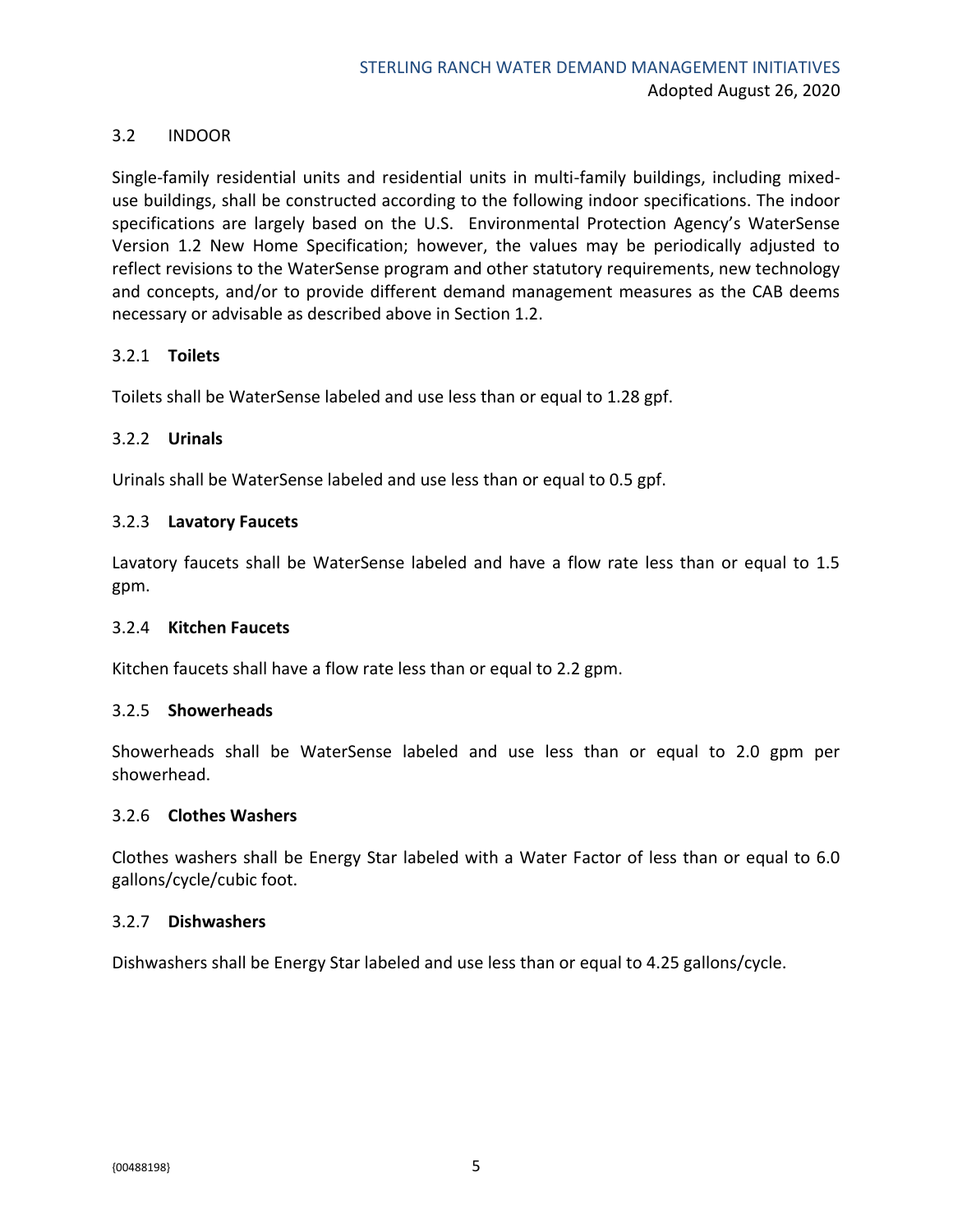#### <span id="page-7-0"></span>3.3 OUTDOOR

#### <span id="page-7-1"></span>3.3.1 **Scope and Applicability**

The following residential outdoor specifications apply to the entire landscaped area of a Lot. Builders are required to design and install landscaping and irrigation systems in the front yard. The "front yard" is defined as (a) the Tree Lawn, including any Tree Lawn on a corner lot wherein the Tree Lawn on the street side of the Lot is not owned or maintained by the CAB or other entity, and (b) the portion of the Lot from the sidewalk to the edge of the residence and to the edge of the wing and side lot (for corner lots) fence. Builders are not required to design and install landscaping and irrigation systems in the back yard; however, Builders must make landscape and irrigation plans for each model home type, as well as installation services, available to homebuyers as an optional upgrade. Owners electing to design and install landscaping and irrigation systems on their Lot by themselves are required to follow all requirements in Section 3.3, except for those related to professional registration. All hose bibs must be connected to the irrigation system, not the indoor water system, so that water usage from a hose bib is considered a part of the outdoor water budget.

Following BMPs for low-water use landscaping and gardening is strongly recommended, as found on the GreenCO website: http://www.greenco.org/.

#### <span id="page-7-2"></span>3.3.2 **Landscape and Irrigation Professional Registration**

#### 3.3.2.1 General

Registration with the CAB is required to conduct the following residential landscape and irrigation services within the boundaries of Sterling Ranch, whether installation is by a Builder or contracted for by an Owner:

- a. Landscape design;
- b. Irrigation design;
- c. Supervision of landscape or irrigation installation.

Registration requirements apply to individuals, not to companies or organizations. The registered individual is responsible for all work completed on a project under their supervision. Professional registrations may be granted via reciprocity to individuals holding registrations in other Colorado municipalities, on a case-by-case basis as deemed appropriate by the CAB. The CAB may delegate to the DRC all or any part of the registration power and process described herein.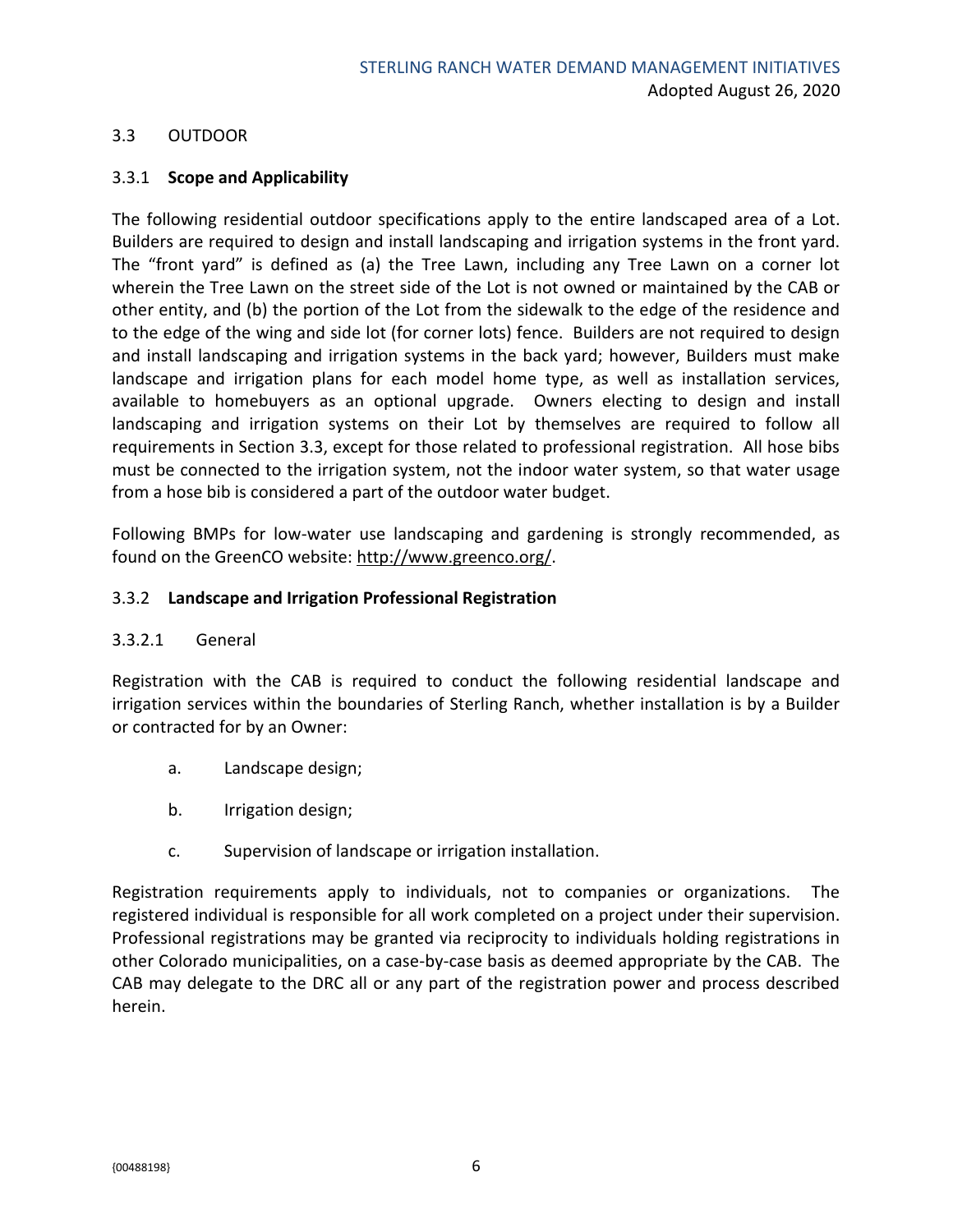#### 3.3.2.2 Professional Classifications

#### *3.3.2.2.1 Landscape Design Professional*

To be qualified for registration as a Landscape Design Professional, an applicant must demonstrate that they meet the requirements for landscape plan preparation by providing current proof of professional qualifications. Colorado law governs the sizes and types of projects that unlicensed individuals can design, and is independent from the Initiatives. For those projects that are exempt from State licensure, a GreenCO Best Management Practice Certificate of Completion is required before registration will be issued by the CAB.

#### *3.3.2.2.2 Irrigation Design Professional*

To be qualified for registration as an Irrigation Design Professional, an applicant must certify that it is qualified to prepare the type of plan(s) submitted by providing proof of its active professional qualifications. One of the following qualifications is required to become registered as an Irrigation Design Professional:

- a. Irrigation Association (IA) Certified Irrigation Designer (CID);
- b. Registered Professional Civil Engineer (PE);
- c. Licensed Landscape Architect (LA) with a minimum of five (5) years of demonstrable irrigation design experience.

#### *3.3.2.2.3 Landscape and Irrigation Installation and Maintenance Professional*

To be qualified for registration as a Landscape/Irrigation Installation and Maintenance Professional, an applicant must certify that it is qualified to install and maintain landscape and irrigation systems, by providing proof of its active professional qualifications. One of the following qualifications is required to become registered as a Landscape and Irrigation Installation and Maintenance Professional:

- a. IA Certified Irrigation Contractor (CIC);
- b. Associated Landscape Contractors of Colorado (ALCC) Certified Landscape Technician (CLT);
- c. GreenCO Best Management Practice Certification of Completion;
- d. Additional industry related certification or registration as approved by the CAB.

#### 3.3.2.3 Registration Process, Expiration, and Renewal

Applications for registration as a Professional shall be made by filing completed Applications for registration of Landscape Professional (Attachment G). All information requested on the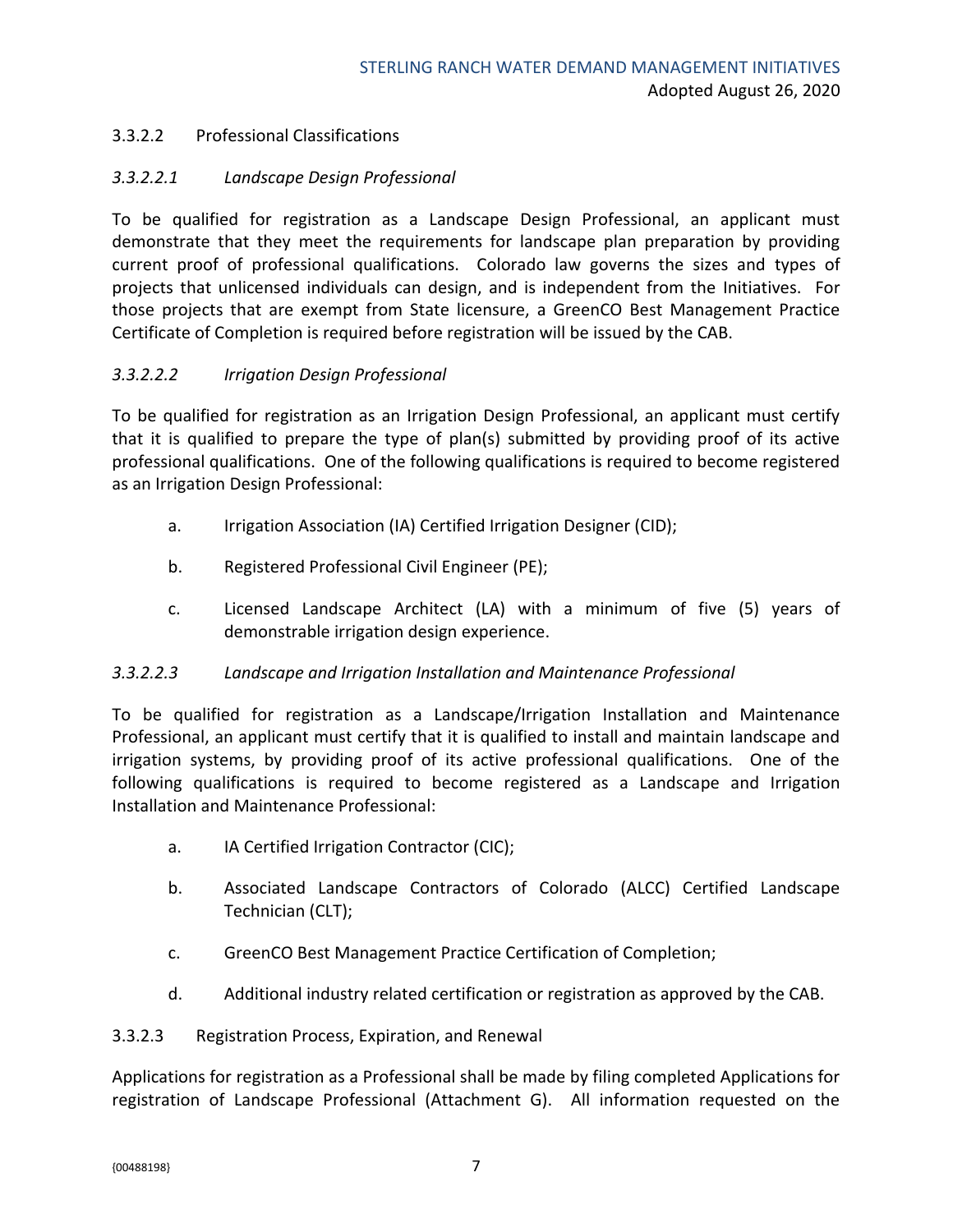#### STERLING RANCH WATER DEMAND MANAGEMENT INITIATIVES Adopted August 26, 2020

application shall be provided. Failure to provide required information may result in non‐ issuance or revocation of registration. Each application shall be accompanied by the registration fee relative to the type of registration being sought. The applicant will be notified of approval or denial of registration within 30 days of submitting a fully completed application, including all required supporting materials.

It is the responsibility of the registered professional to promptly inform the CAB of any change in the registrant's contact information or registration status. All registrations are valid for a period of three (3) years. Registration renewals for professionals in good standing may be issued upon receipt of acknowledgment of revisions to policies, criteria, or other applicable codes. Non‐compliance with the Initiatives may deem an applicant ineligible for renewal.

#### 3.3.2.4 Denial, Suspension, Revocation, or Restriction of Registration

#### *3.3.2.4.1 Authority*

The CAB shall have the authority to deny, suspend, revoke, or place restrictions on a registration under any of the following circumstances:

- a. False or misleading information was provided on the registration application or permit application.
- b. The applicant or registrant fails to provide reasonable information or documentation of knowledge and experience required by the registration classification applied for.
- c. The registrant provides false or misleading information on permit applications.
- d. The registrant fails to comply with the Design Guidelines or the Rules and Regulations.
- e. The registrant knowingly allows the registrant's registration to be used by another person, firm, or corporation.
- f. The registrant commits any conduct constituting fraud in or connected with any activity relating to construction that is governed by the Design Guidelines or the Rules and Regulations.
- g. The registrant fails or refuses to correct or remove work, material, equipment, or appliances that are in violation of the Design Guidelines or the Rules and Regulations.
- h. The registrant provides false or misleading permit fee charges to a customer or to the CAB.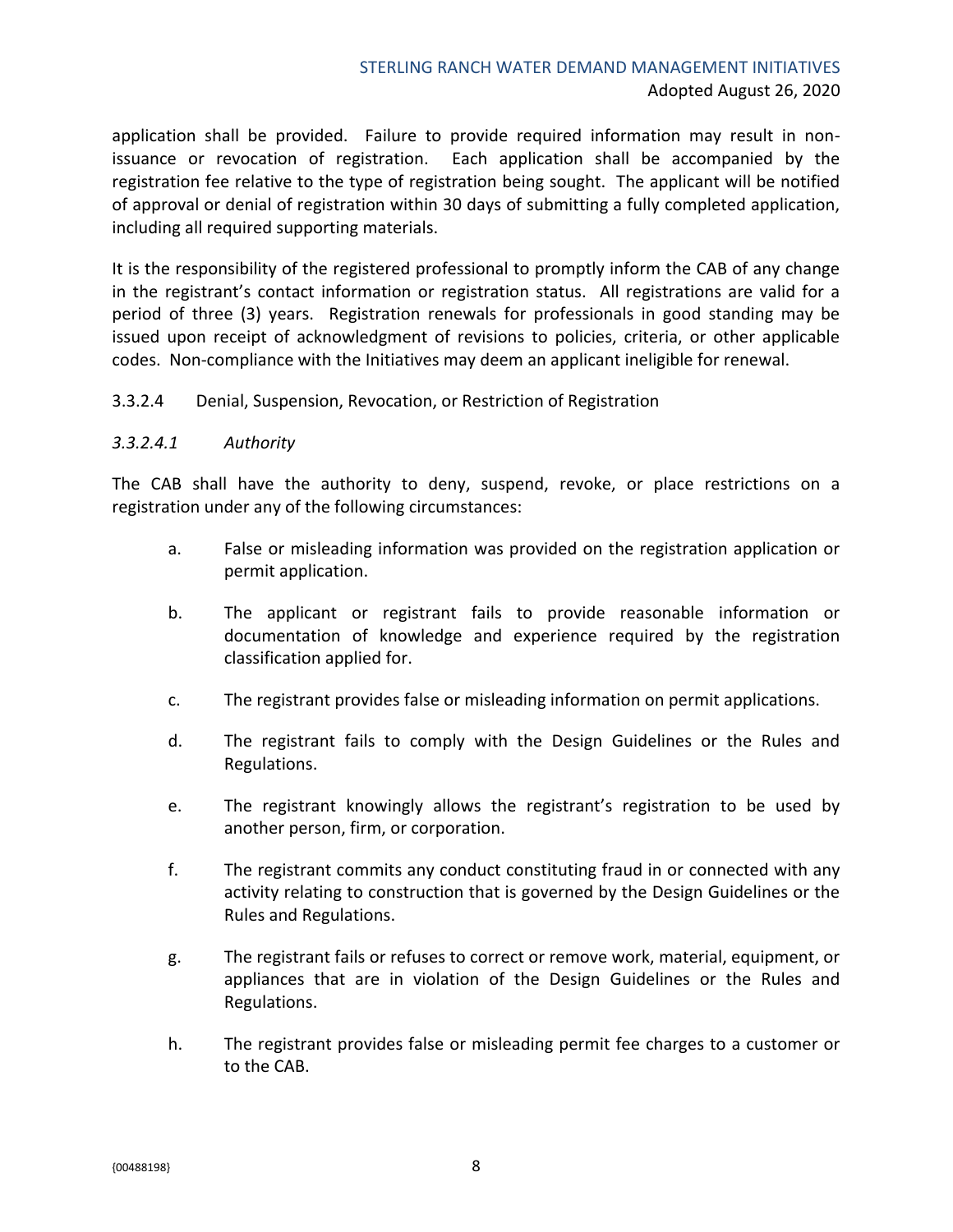#### *3.3.2.4.2 Procedure*

When the CAB deems that such registration shall be denied, suspended, revoked or restricted, the procedures set forth below shall be followed:

- a. The applicant or registrant shall be notified in writing and by certified mail, at least seven (7) calendar days prior to the denial, suspension, revocation or restriction. Notice shall include the reason for the action and shall be delivered to the address of record.
- b. The applicant or registrant may request a hearing in accordance with the procedures set forth for variances in the Rules and Regulations. Such hearing shall be conducted, and the findings thereof reported, in accordance with the procedures set forth for variances in the Rules and Regulations.
- c. Any decision rendered by the CAB shall take effect immediately.

#### *3.3.2.4.3 Emergency suspension*

If the CAB finds that an emergency cause exists for suspension or revocation of a registration, it may enter an order for immediate suspension of such registration, pending further investigation. The registrant, upon notice of such suspension, may request an immediate hearing before the CAB.

#### *3.3.2.4.4 Period of suspension*

The suspension of a registration shall be for the period stated in the suspension, but no longer than six (6) months.

#### *3.3.2.4.5 Effect of revocation*

If a registration is revoked, the applicant shall not be eligible to register with the CAB for a period of six (6) months after the revocation.

#### *3.3.2.4.6 Provisions concerning work in progress*

The suspension or revocation of a registration may include reasonable orders or conditions with which the Professional must comply in order to protect the work in progress as well as the intent of the Initiatives.

#### <span id="page-10-0"></span>3.3.3 **Water Budget**

Customized Water Budgets are provided to allow flexibility to meet individual landscaping styles while still achieving water usage reductions. Water Budgets are based on lot size; larger lots have higher Water Budgets than smaller lots. Water rates and billings are based on the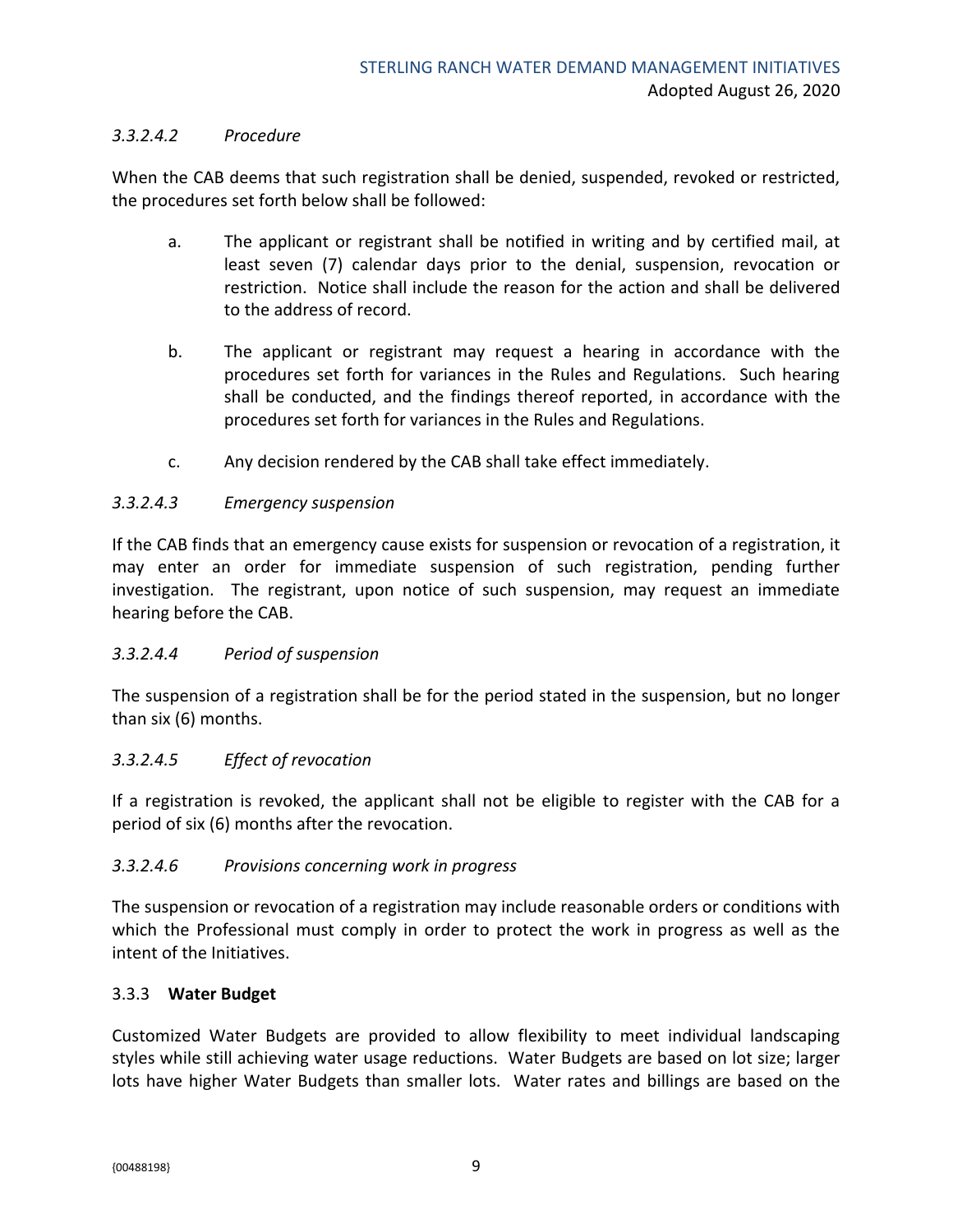Water Budget for a given Lot, so it is critical for the installed landscape and irrigation system to be capable of supporting a healthy landscape with the Water Budget.

The total Water Budget for a given Lot size is shown in **Table 1** below. Note the *Lot size* does not include the Right-of-Way (ROW)/Tree Lawn area between sidewalks and streets; however, the *Water Budget* for the lot applies to the entire landscape area including the ROW/Tree Lawn.

**DOMINION AND/OR THE CAB ARE REQUIRED TO, AND HAVE IMPLEMENTED, TIERED WATER USE RATE STRUCTURES THAT PROVIDE FOR INCREASED RATES FOR WATER CONSUMPTION. OUTDOOR WATER USE IN EXCESS OF THE WATER BUDGETS SET FORTH ABOVE MAY RESULT IN SIGNIFICANT INCREASES IN UTILITY CHARGES. BUILDERS ARE REQUIRED TO EDUCATE HOMEBUYERS ON STERLING RANCH'S WATER USE RATE STRUCTURE AND CLEARLY IDENTIFY THE WATER BUDGET REMAINING FOR PORTIONS OF THE LANDSCAPE NOT INSTALLED BY THE BUILDER.**

**Table 1: Total Water Budget by lot size.**

| Lot Size w/out ROW<br>(square feet)* |        | <b>Water Budget</b><br>$(gal/yr)^*$ |
|--------------------------------------|--------|-------------------------------------|
| 0                                    | 3,000  | 10,000                              |
| 3,001                                | 4,000  | 12,500                              |
| 4,001                                | 5,000  | 15,000                              |
| 5,001                                | 6,000  | 27,000                              |
| 6,001                                | 7,000  | 32,000                              |
| 7,001                                | 8,000  | 39,000                              |
| 8,001                                | 11,000 | 49,000                              |
| 11,001                               | 20,000 | 60,000                              |
| 20,001                               | 30,000 | 80,000                              |
| 30,001                               | 70,000 | 100,000                             |
| Over 70,001                          |        | 100,000                             |

NOTE: The Water Budget in Table 1 relate to single-family, detached units. The CAB will establish separate Water Budgets for multi-family and non-residential units. While the Water Budgets in Table 1 are listed on a yearly basis, CAB reserves the right to assume the monthly consumption of the Water Budgets for purposes of designating which Tier Fee rate is applicable to the water usage in any month. All outdoor faucets (e.g., hose bibb) water usage shall be metered as outdoor use and will count against the Water Budget.

The First Tier of Fee rate per 1,000 gallons applies to the use of up to 100% of the customer's Water Budget. The Tier Fee rate per 1,000 gallons for use over 100% of the Water Budget increases based upon the amount over 100% that is used by that customer. Notwithstanding the tiered rate structure, water used during the Establishment Period shall be billed at the First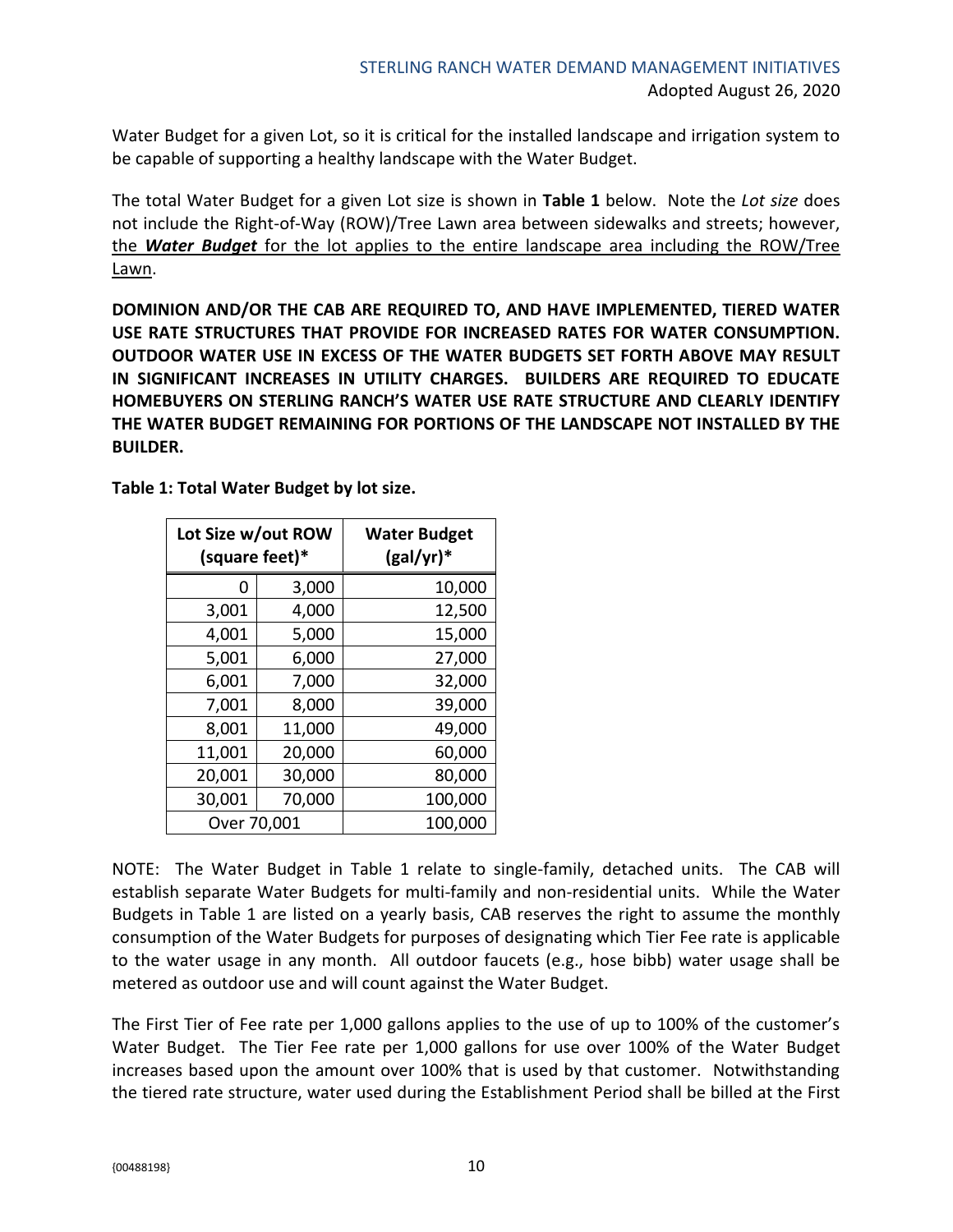Tier fee rate. In addition, the amount of water delivered during the Establishment Period shall not count against the Water Budget.

#### <span id="page-12-0"></span>3.3.4 **Landscape and Irrigation Plans**

- 3.3.4.1 General
	- a. Landscape and irrigation plans for each residence at Sterling Ranch must be submitted for review and approval by the DRC. Each application for plan review shall be accompanied by the review fee established by the DRC from time to time. The DRC, in its discretion, may waive fees for the review of plans submitted on behalf of one applicant for multiple systems of similar configuration to be installed by the applicant.
	- b. Builders are encouraged to submit landscape and irrigation plans for non-custom homes (e.g., model or tract), for both front and rear yards, to the DRC for preapproval to expedite the review process.
	- c. Owners electing not to purchase a pre-approved rear yard completion plan from the Builder are required to submit a detailed landscape and irrigation plan to the DRC, and pay the required fees. (Attachment A-1 for Builders, Attachment A-2 for Owners).
- 3.3.4.2 Submittal Requirements
	- a. A Builder or Owner, as part of the Landscape and Irrigation Application (**Attachment A**), must submit the Landscape Verification Checklist (**Attachment B**) to the DRC to ensure that the water demand of the landscape plan complies with the Water Budget provided.
	- b. A Builder must submit the completed Landscape Verification Checklist (**Attachment B**) for the area being installed by such Builder.
		- A maximum of 30% of the total Water Budget may be utilized for the front yard and Right-of-Way to ensure that an adequate Water Budget remains to landscape the backyard.
	- c. The Landscape and Irrigation Application (**Attachment A-1 or Attachment A-2, as appropriate**) and Landscape Verification Checklist (**Attachment B**) must be updated and submitted for approval by the DRC anytime 15% or more of the irrigated area is being modified.
	- d. The landscape water demand will be calculated based on the water use for selected vegetation, as noted on the Landscape Verification Checklist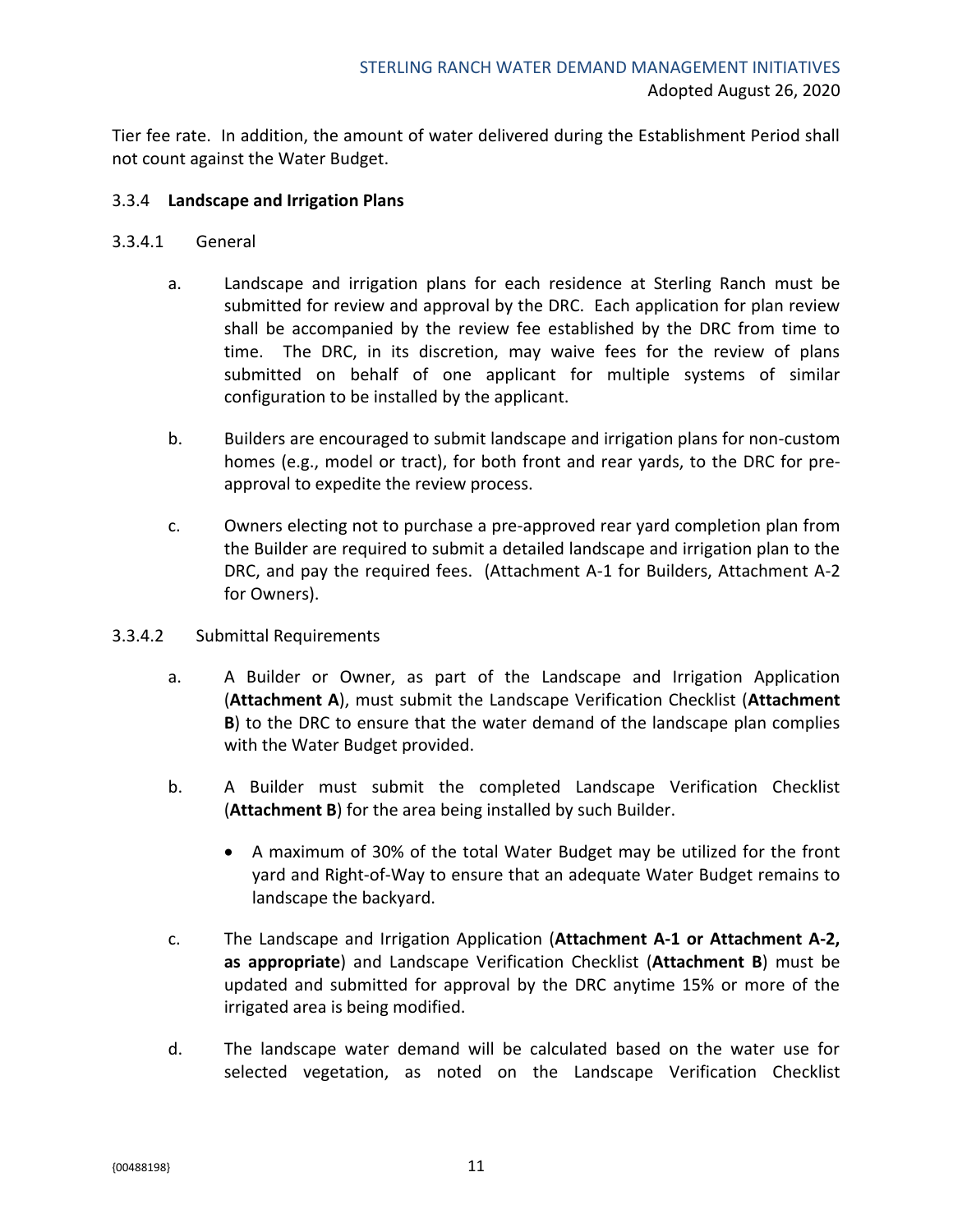(**Attachment B**). Three water use zones (high, moderate, and low) will be considered.

- e. High water use zones will include all irrigated turf, vegetables, fruits/vines, annual beds, and water features including hot tubs and water fountains. All other approved plantings are considered medium and low water users.
- f. Plantings must be selected from the recommended Plant List **(Attachment C),** or approved by the DRC. Planting native grasses, flowers, shrubs, and trees that produce seeds, nectar, fruit and nuts is encouraged to attract birds to the property. See **Attachment E** for a list of bird-friendly landscaping recommendations.
- g. Example landscape plans for common lot sizes are provided in **Attachment D,**  which also includes an example of a Transitional Zone.
- h. The DRC will only respond to requests made in writing. The DRC review process is more fully set forth in the Rules and Regulations.
- i. The CAB reserves the right to require changes to landscape plans based on individual Lot and home configurations that are outside normal parameters but do not qualify as Icon or corner lots.
- 3.3.4.3 Required Landscape Materials
	- a. Minimum tree installation for front yards:
		- 1 deciduous tree (minimum 1-1/2" caliper, measured 6 inches above ground);
		- 1 evergreen tree (minimum 6' to 8' in height); or 1 ornamental deciduous (minimum 1-1/2" caliper); and
		- 1 "street" tree in Tree Lawn (minimum 1-1/2" caliper, measured 6 inches above ground). Street tree designations are shown in the Plant List (**Attachment C**).
	- b. Rear yard landscaping also must include two trees:
		- 1 deciduous tree (minimum 1-1/2" caliper, measured 6 inches above ground); and
		- 1 evergreen tree (minimum 6' to 8' in height).
	- c. Artificial turf in the rear yard will be considered. Artificial turf cannot exceed thirty percent (30%) of the square footage of the rear yard.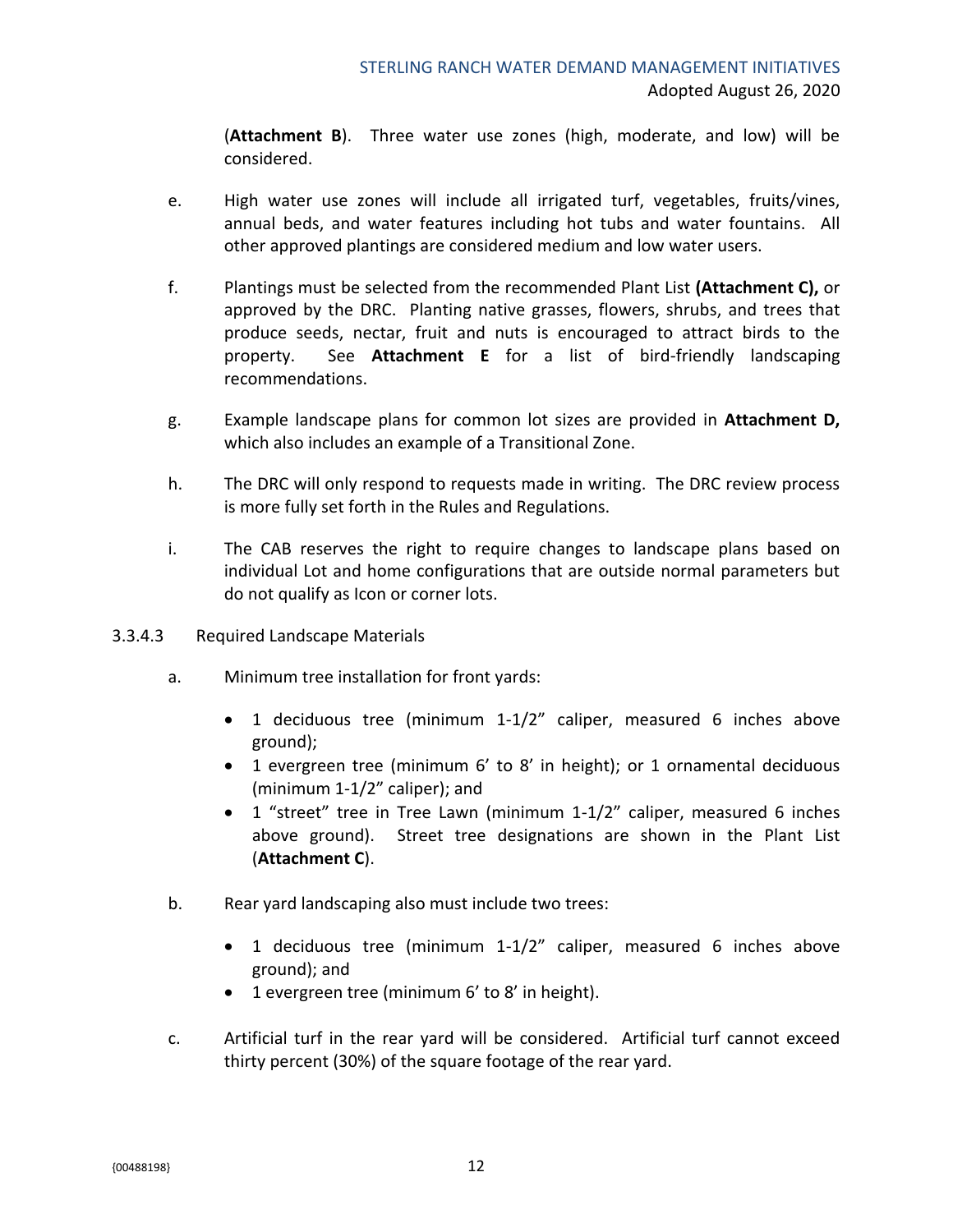- d. The front yard must contain a minimum of 80% live coverage. The rear yard must contain a minimum of thirty percent (30%) live plant material – grass, shrubs, perennials, annuals, vegetables, etc. Rear yards will not be approved as "hardscape" only.
- e. No wood planter boxes are permitted in the front yard, or in side and rear yards that are visible from road, open space, or other right of way areas.
- f. Lots requiring enhanced landscaping:
	- i. Corner Lots. Must have minimum 2 additional "street" trees in the Tree Lawn on the street side of the Lot, provided that a spacing of 35 lineal feet is achieved as measured from the curb line at the front of the Lot.
	- ii. Rear or Side Lot Adjacent to Open Space. Shall include in its design a Transition Zone to blend the yard into open space (sample shown on **Attachment D**). The Transition Zone should average five feet (5') in width, with an undulating edge. The intent is to visually blend open space and yards. Manicured turf, accessory structures, and lighting are not allowed in the Transition Zone. Using plant species similar to those found naturally in open space is preferred. If the Owner or Builder desires, private landscaping adjacent to open space can include a rock mulch and steel edging to separate the Owners landscaping irrigation from the open space.
	- iii. Icon or Enhanced Lots. As examples, a highly visible Lot near the main entrance may be required to have additional plantings, whereas a Lot adjacent to a recreation area may have screening hedges to protect privacy. Owners of Icon or Enhanced Lots are encouraged to contact the DRC to discuss submittal requirements in advance of any submission.

#### 3.3.4.4 Outdoor Water Features

- a. Swimming Pools and other Water Features. Owners wishing to install a swimming pool or other water feature (e.g., a fountain or pond) holding in excess of 3,000 gallons of water must pay a Pool Tap Fee as set forth in the Rules and Regulations. Upon the payment thereof and the provision of written notice to the CAB Manager, an Owner will be allowed to clean and fill the pool at the First Tier Fee rate, and the water delivered in the billing cycle in which the pool is cleaned and filled shall not be counted against the Water Budget. Pool covers are recommended when not in use to reduce evaporation.
- b. Hot Tub or Spa. Water used to fill and clean a hot tub or spa will be counted as part of the Water Budget.It is strongly recommended that the fixture be covered when not in use to reduce evaporation**.**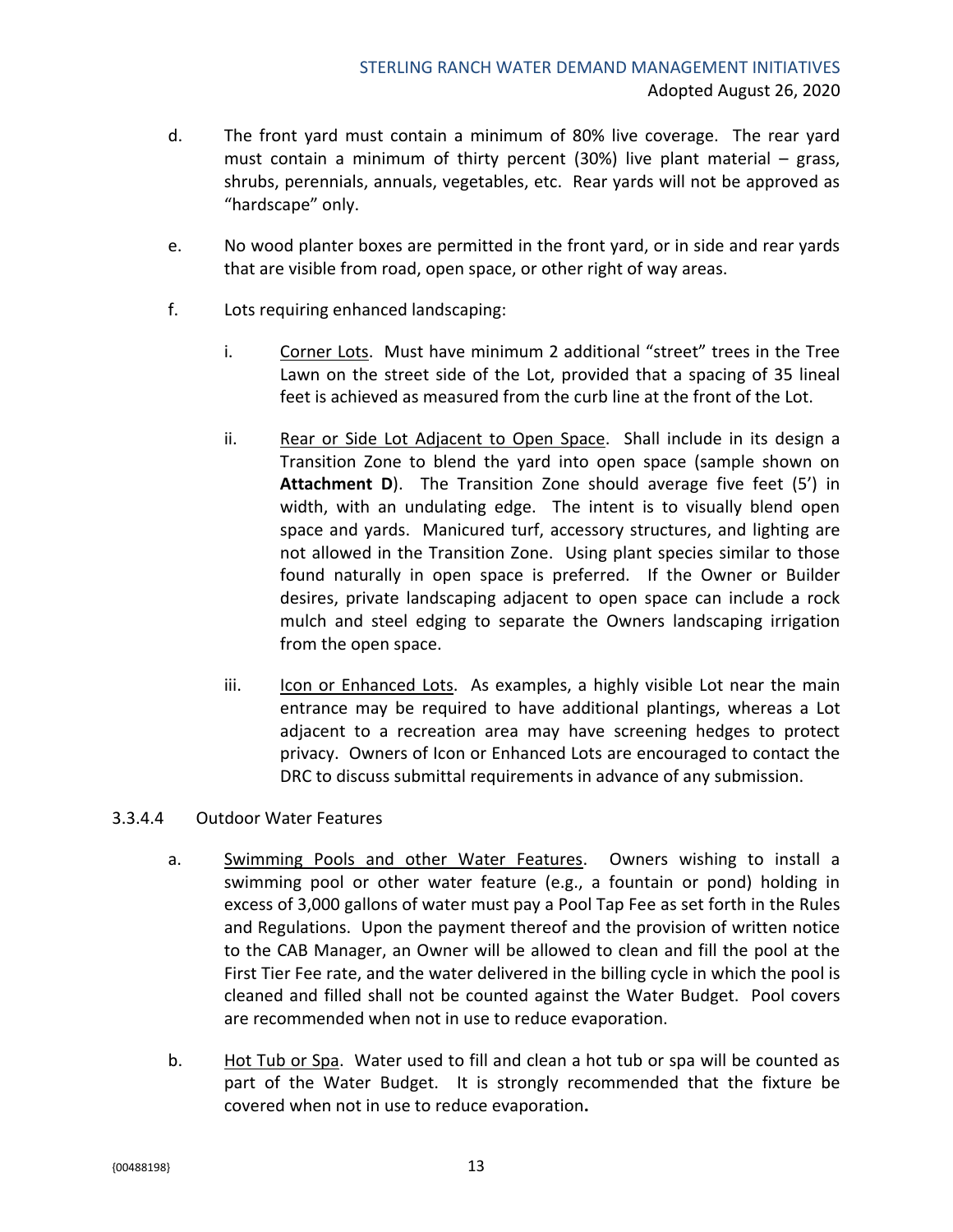c. Fountains, Ponds, and Artificial Streams. Water features must be recirculating. Subject to the provisions of item 3.3.4.4.a above, water used to fill, clean, and refill these facilities will be counted as part of the Water Budget.

#### <span id="page-15-0"></span>3.3.5 **Soil Amendment and Mulch**

- a. Prior to the installation of plant materials and/or the beginning of landscape improvements beyond soil preparation, a minimum of four (4) cubic yards of soil amendment per 1,000 square feet of landscaped area must be applied over the existing ground surface and tilled to a depth of at least 6 inches. The soil amendment itself must be a combination of ground aged manure and organic compost. The graded site shall be free of rock, debris, and dirt clods over threequarter (3/4") inches in diameter. Existing topsoil should be salvaged and stockpiled for use as soil amendments or topsoil.
- b. All exposed soil shall be covered with mulch at a rate of (1) cubic yard per 80 square feet, or a depth of three (3") inches, and as appropriate to each species. Inorganic mulches such as rock, pebbles, and gravel shall have a minimum depth of two (2") inches; rock mulch of one and one-half inches (1-1/2") in diameter is preferred. Preferred mulch materials are described in the Landscaping Standards. Bird-friendly landscapes can be encouraged by avoiding the use of mulch or weed barrier, and instead opting for the use of pea gravel with larger "squeegee" size rock, which provides improved oxygenation and infiltration (See **Attachment D**).

#### <span id="page-15-1"></span>3.3.6 **Irrigation Systems**

- 3.3.6.1 General
	- a. Designs should utilize state-of-the-art water efficient irrigation technologies such as precision spray heads, rotary nozzles, and pressure-compensating drip systems.
	- b. Irrigation systems shall be "hydrozoned", meaning that plantings with similar water demands shall be grouped by irrigation zone, e.g. a single zone cannot be used to irrigate high and moderate use plantings.
	- c. Overhead irrigation is not allowed in areas less than 8 feet in width, or on slopes greater than 4:1. Drip or other sub-surface irrigation is required in these narrow and steep areas. Tree Lawns are to be irrigated with sub-surface irrigation.
	- d. Large Subsurface drip irrigation systems are cautioned against in large irrigated turf areas on residential lots due to the need for more active management.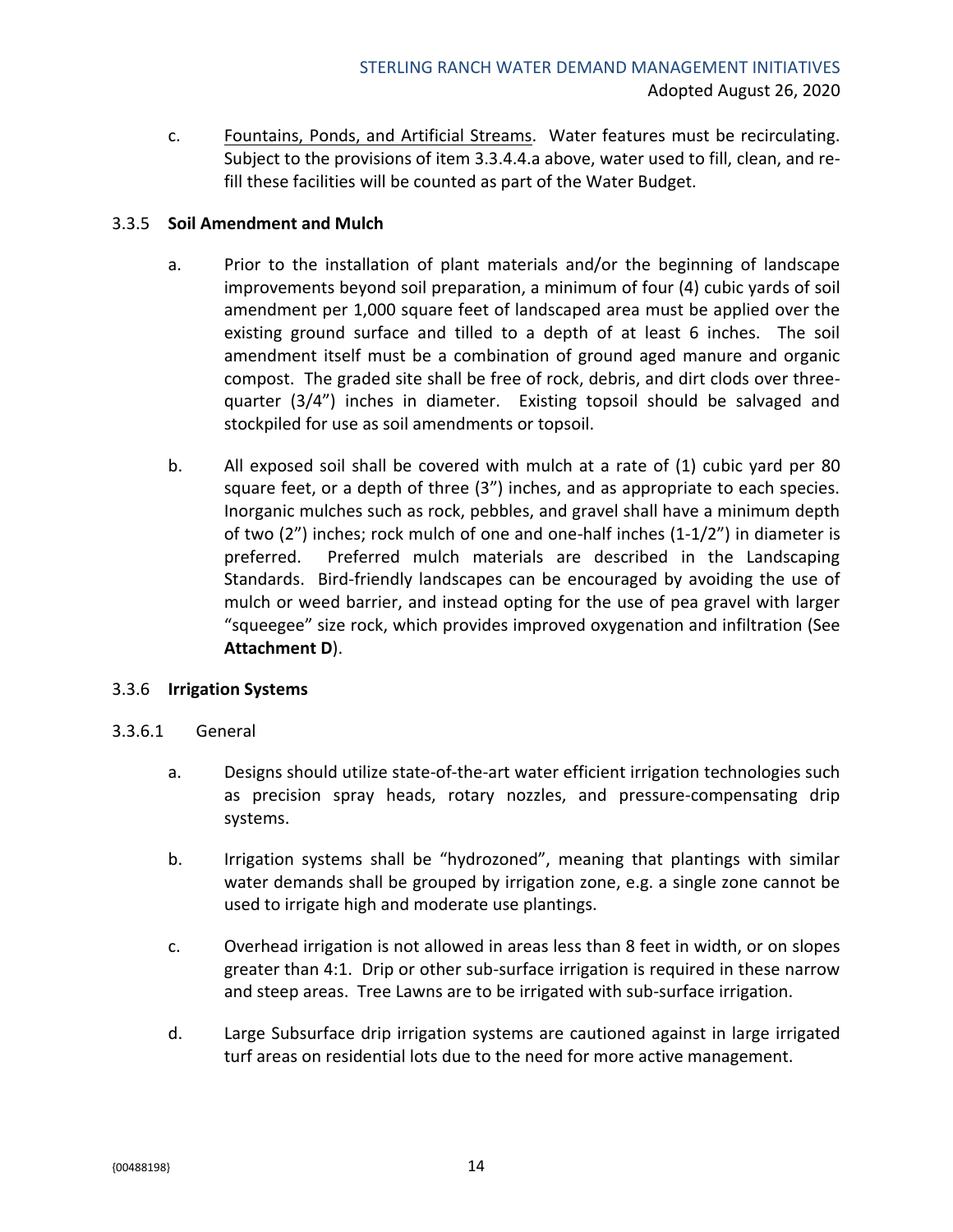- e. In general, only turf grass and native species may have overhead irrigation. Trees, shrubs, perennials, and groundcovers shall be irrigated with a form of drip technology.
- f. If an irrigation system is installed in a multi-family building, the system shall be independently metered, submetered, or equipped with an alternate technology capable of tracking water used for outdoor irrigation.
- 3.3.6.2 Irrigation System Design
	- a. Pop-up or rotor heads shall utilize high efficiency spray nozzles designed with head-to-head coverage. This may include conventional rotors, stream rotators or high efficiency pop-up spray nozzles.
	- b. Irrigation systems shall be designed and installed to achieve a distribution uniformity of 0.75.
	- c. Pop-up spray height shall be consistent with the mature height of the plant material, and shall be a minimum of 6-inches in height.
	- d. Sprinkler bodies shall have built-in pressure regulating stems and check valves.
	- e. Maximum spacing for sprinkler heads to be head-to-head at 90% of the maximum spray radius.
	- f. Turf areas shall use pop-up spray heads on areas 25 feet wide or less and may use a combination of pop-up spray and short-to medium range rotors in areas greater than 25 feet wide.
	- g. Traditional fixed and variable arc spray nozzles are not allowed.
	- h. Pop-up spray heads cannot be zoned together with rotator or rotor heads.
	- i. Drip or other sub-surface irrigation systems shall be used in all shrub bed areas, with the following minimum requirements:
		- i. Pressure compensating emitters.
		- ii. Pressure regulation at the control valve assembly (min. of 30 psi, max. 40 psi).
		- iii. Filtration at the control valve assembly (min. 200 mesh).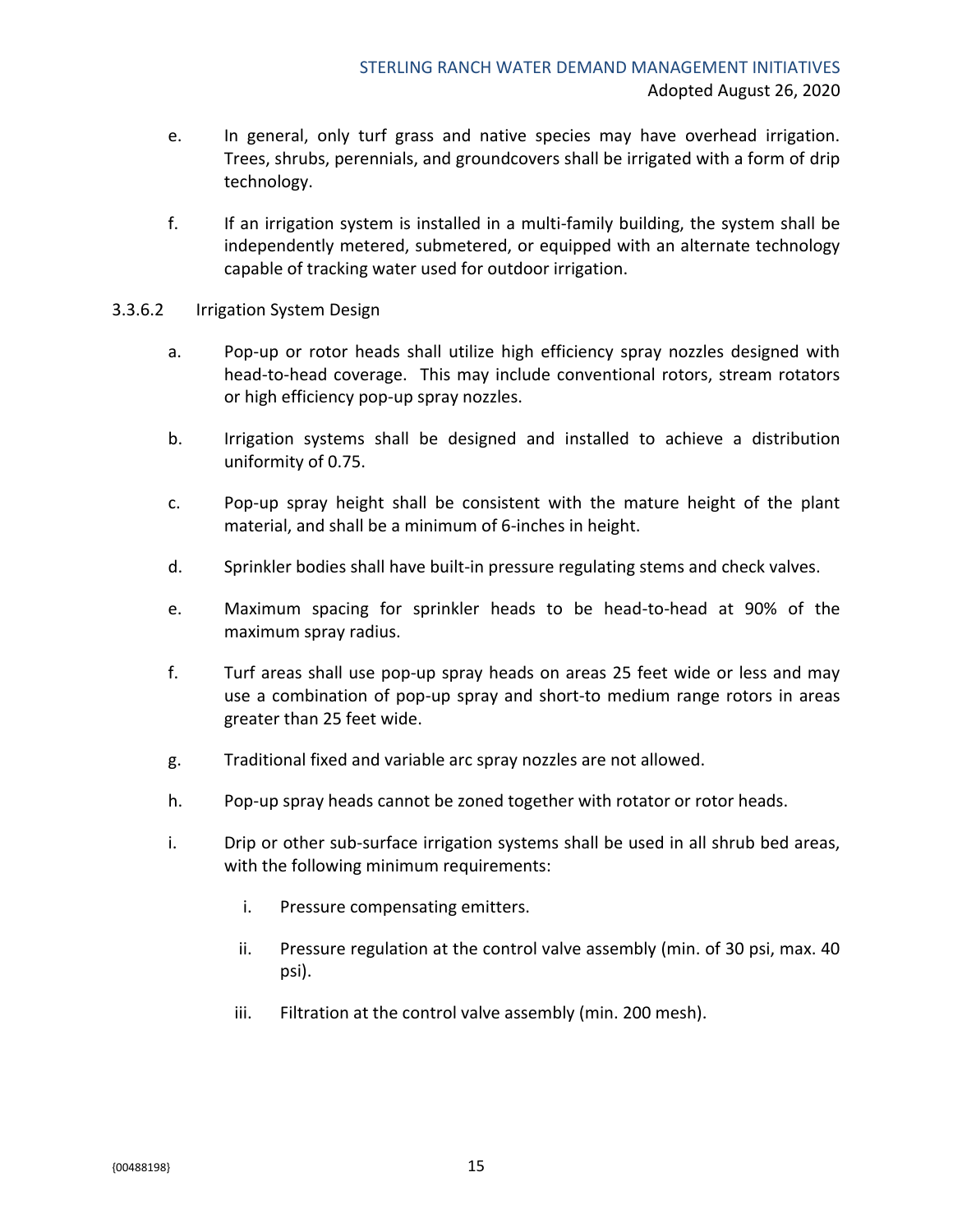#### 3.3.6.3 Irrigation Controllers

- a. Watersense certified irrigation controllers that are compatible with the Siemens DesigoTM CC system are mandated. Smart controllers must be either weather based (ET) or soil-moisture based, that automatically adjust irrigation in response to changes in plants' needs as weather conditions change.
- b. Weather-based (ET) controllers without integral rain sensors or communication systems that account for local rainfall shall have a separate wired or wireless rain sensor which connects or communicates with the controller.
- c. Soil-moisture based controllers are not required to have rain sensors.
- d. Controllers shall have a minimum of 3 programs or schedules and minimum of 3 start times per schedule or program.
- e. Controllers shall be specified on landscape plan submittals in order to be approved by the CAB.

#### <span id="page-17-0"></span>3.3.7 **Completion/Installation Dates**

- a. Front yard landscaping must be completed by the Builder no later than 30 days after the issuance of CO, a Temporary CO on a residential unit, with the following exception:
	- A winter deferral period is granted for closings, TCOs, or COs that have been issued from November 1 to April 30. Builders have a "grace period" of 30 days (until May 31st) to catch up and complete landscaping on homes closed, TCOs, COs that have been issued during the winter deferral period.
- b. Rear yard landscaping must be completed within 120 days after closing, with the following exception.
	- A winter deferral period is granted from November 1 to April 30. The 120 day completion window begins on the day of closing, a TCO, or a CO has been issued. This completion window is suspended during the deferral period, and begins again on May 1.

#### <span id="page-17-1"></span>3.3.8 **Landscape Maintenance Standards**

- a. All landscaping is to be kept healthy. Generally, this means the following rules are applicable:
	- Turf is mowed and does not exceed four (4") inches in height;
	- Planting beds, driveways, sidewalks, and turf areas are weed free;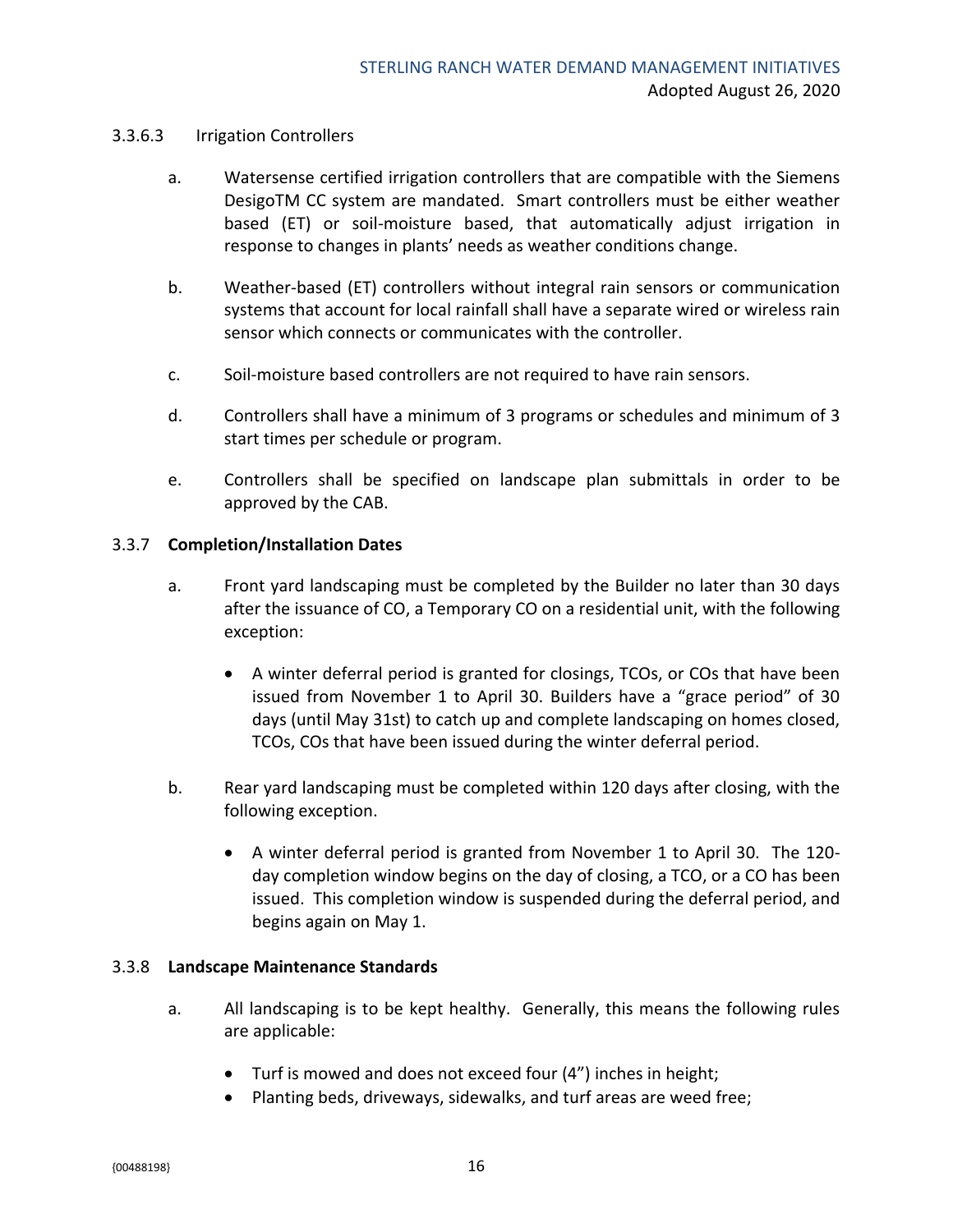- Turf is green and has been treated to prevent weed growth;
- Dead branches are pruned out of shrubs and trees; dead plants are removed and disposed of properly; dead trees must be replaced;
- Trees are maintained in a natural shape after pruning;
- Insect infestations are treated quickly and effectively to prevent spreading.
- b. Plantings on corner lots must meet safety requirements for Sight Triangles. If plants are not located on that portion of the Lot outside of the Sight Triangle, then branches are to be removed up to an eight foot height on trees, and shrubs shall be trimmed so as to not exceed three feet in height.
- c. Trees in Tree Lawns, as they grow towards maturity, are required to have branches removed up to eight feet above the ground. This provides an open visual corridor so pedestrians can be seen on walks or crossing the street. Tree Lawns are expected to be maintained in the same configuration as when planted by the Builder. Any variance to this configuration must be submitted to the DRC and specific approval received.

#### <span id="page-18-0"></span>3.3.9 **Variance Process**

Variances to any of the provisions of the Initiatives can be approved either by the DRC, or by the CAB following appeal of the DRC's decision, all in accordance with the procedure set forth in the Rules and Regulations.

#### <span id="page-18-1"></span>3.4 OWNER EDUCATION

Builders shall provide Owners education materials regarding indoor and outdoor water demand management measures installed on each Lot.

- a. Builders shall provide a written operating and maintenance manual for all waterusing equipment or controls installed, both indoors and outdoors, including the Verification Checklists (**Attachment B**) described in Section 3.5.1.
- b. Builders are required to educate Owners with educational materials on Sterling Ranch's water budget rate structure and clearly identify the water budget remaining for any Owner-installed backyards.
- c. Builders shall provide two watering schedules for all installed irrigation systems, post the schedules at the irrigation system controller, and provide to the Owner, at or prior to the conveyance of the home to the Owner, the educational materials provided by the CAB on the importance of changing the watering schedule after establishment and as plants' water needs change. One schedule shall be designed for the Establishment Period, and the second schedule shall be designed for the permanent landscape. Both schedules shall vary by season.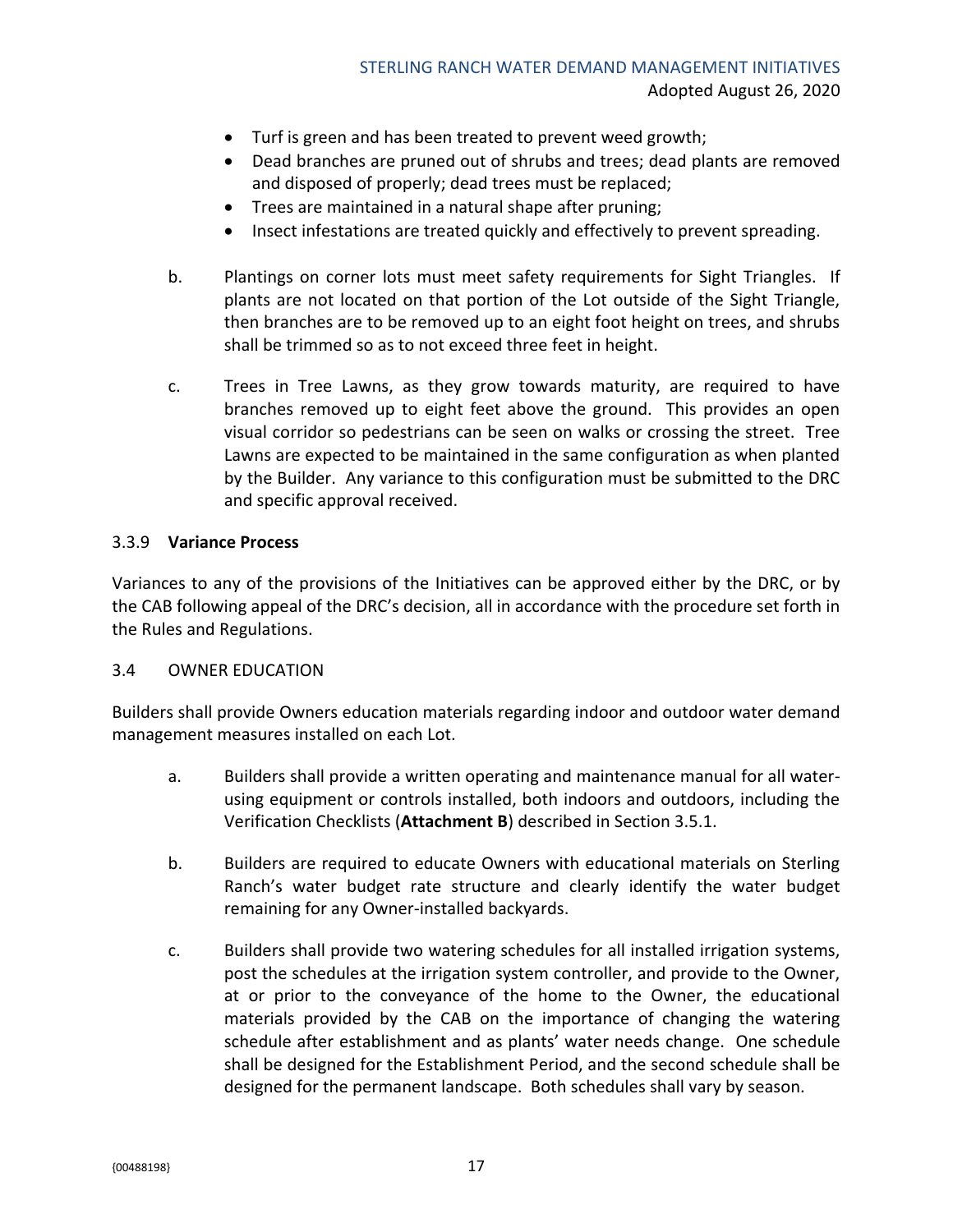d. Builders shall provide a schematic of any installed irrigation system along with an itemized list of irrigation components, copies of irrigation schedules, and information on reprogramming the controller.

#### <span id="page-19-0"></span>3.5 INSPECTIONS, WATERSMART HOME CERTIFICATION, AND RE-SALE AUDITS

#### <span id="page-19-1"></span>3.5.1 **Certification and Inspection**

The CAB has developed the following procedure to assess compliance with the water demand management measures outlined in the Initiatives.

- 3.5.1.1 Indoor Water Demand Management Certification
	- a. Each Builder shall certify to the CAB that all homes being constructed by the builder are in compliance with the general and indoor specifications outlined in Section 3.1 and Section 3.2.
- 3.5.1.2 Outdoor Water Demand Management Certification
	- a. The Builder and/or Owner, or their designated landscape and irrigation professional, shall certify to the CAB that the landscape and irrigation systems are in compliance with the outdoor specifications outlined in Section 3.3.
	- b. The responsible party (Builder or Owner) is required to submit detailed information to the DRC that verifies the landscape and irrigation systems meet or exceed the outdoor residential specifications. A sample Verification Checklist is provided in **Attachment B**.
	- c. The Builder must include the Verification Checklist in the packet provided to Owners as part of the education requirements outlined in Section 3.4.
- 3.5.1.3 New Construction Inspection Program and Inspection Fees
	- a. Landscape and irrigation plans for every residential lot shall be submitted to the DRC for review and approval as described above in Section 3.3.4. The plan review and approval process is a component of the inspection program.
		- Builders are encouraged to submit plans for non-custom homes (e.g., model and tract), for both front and rear yards, to the DRC for pre-approval to expedite the review process.
	- b. A sampling program will be used to inspect non-custom homes that are constructed by an approved Builder. All inspection fees shall be paid by the Builder for landscape installed by the Builder. The DRC, in its discretion, may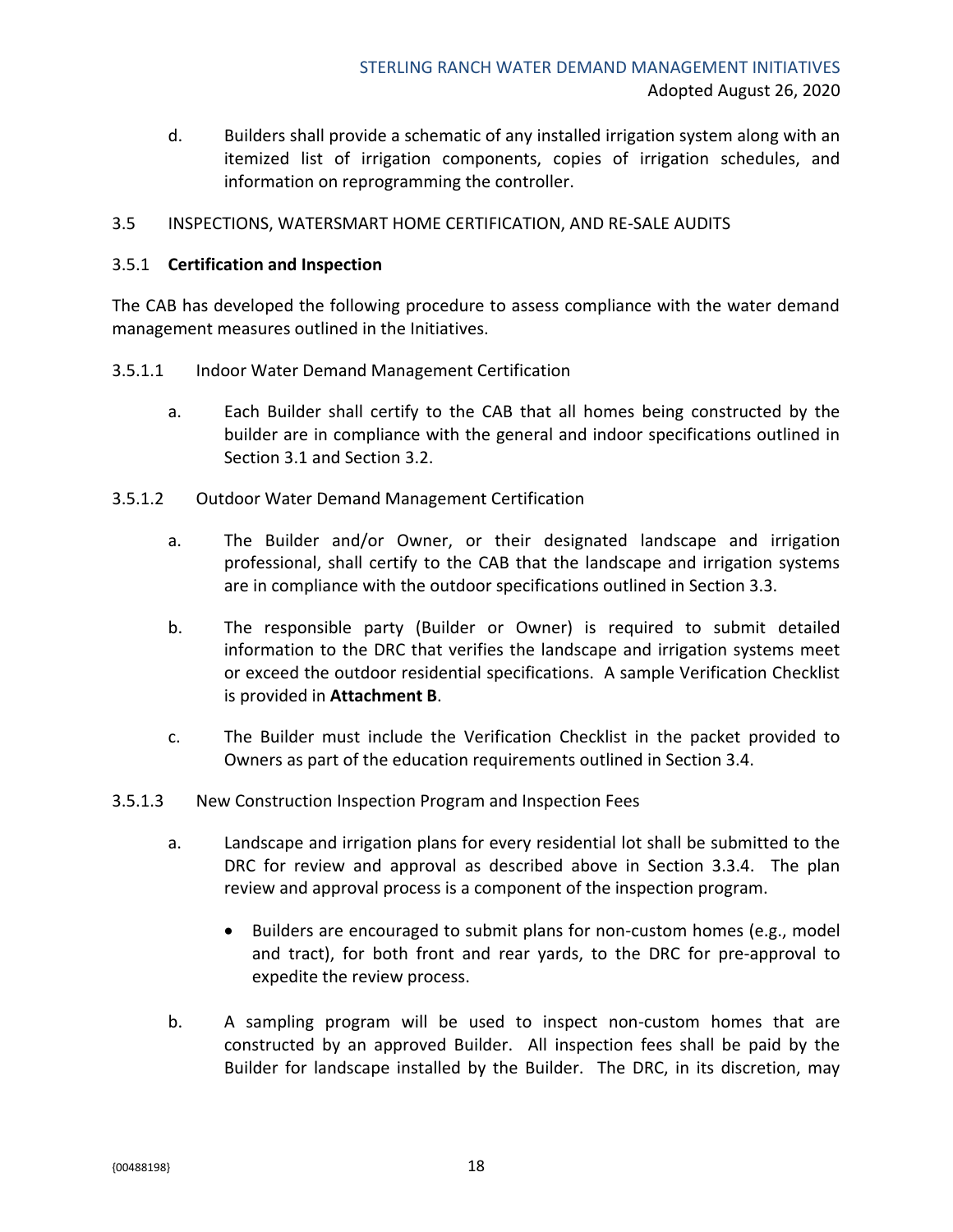waive fees for the inspection of multiple systems installed by Builders in accordance with pre-approved plans and/or of similar configuration.

- Three of the first seven homes or units constructed by a Builder shall be inspected.
- After three of the first seven homes or units are inspected and approved, the DRC will randomly select one (1) home or unit for sampling, as determined by the DRC and/or the CAB.
- Unless otherwise determined by the DRC upon the request of a Builder or Owner, a formal inspection to assess compliance with the Initiatives, to be paid for by the Builder or Owner at the fee rate therefore established by the DRC (provided, that the DRC may waive fees for the inspection of multiple systems of similar configuration installed by a Builder), shall be required under the following circumstances:
	- Custom/Spec homes;
	- Owner landscape installations.
- c. When an inspection is required in any of the foregoing instances, a two-step inspection process will be completed to ensure that landscape and irrigation installations are consistent with the approved plans. The applicable fee shall include both inspections:
	- The first inspection shall be prior to the installation of plant material to document adherence to the soil amendment and tilling requirements.
	- The second inspection will be completed within the Establishment Period to document that the installed landscape is consistent with the approved plan and that the irrigation system functions properly.
- d. The CAB will utilize metered water use data and analytical techniques to assess ongoing compliance with the indoor and outdoor water budgets.
- e. The CAB reserves the right to revise the sampling program and/or institute additional inspection requirements any time.
- f. Every Builder for every lot shall cause a completed and executed Builder certification for Indoor and Outdoor Water Demand Initiatives (Attachment F) to be delivered to the CAB prior to conveyance of the Lot or Lots that are the subject of such certification to an Owner.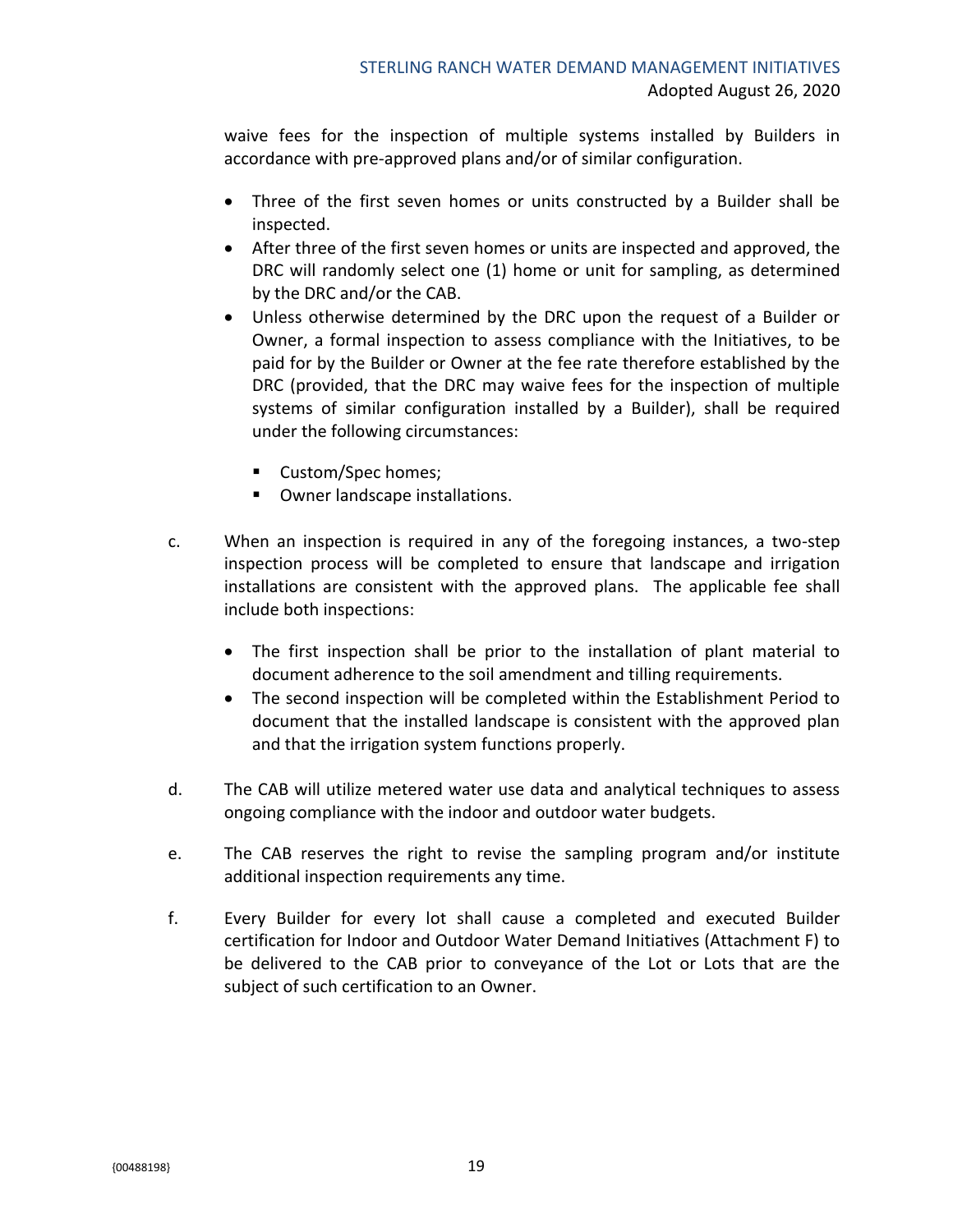#### 3.5.1.4 Remodel Inspection Program

Owners are required to submit plans for remodeling or addition of outdoor water-using features to the DRC for review and approval. Any landscape remodeling in excess of 15% must also be submitted to DRC for review and approval.

#### <span id="page-21-0"></span>3.5.2 **Watersmart Home Design Standards**

All residences in compliance with the residential indoor and outdoor water demand management criteria listed in the Initiatives meet the CAB's watersmart home design standards. Compliance shall be achieved prior to occupancy for indoor water use and shall be sustained thereafter, and outdoor water use compliance is to be established and sustained subject to the provisions of section 3.3.7.

#### <span id="page-21-1"></span>3.5.3 **Voluntary Audit**

Upon request of an Owner, including in connection with the re-sale of the Owner's home, and payment of such fee therefore as may be established from time to time, the CAB and/or DRC shall perform an audit to verify the presence and continued operation of water demand management measures and determine if the home does not meet, meets or exceeds the CAB's watersmart home design standards.

#### <span id="page-21-2"></span>3.6 DUAL METERING AND MONTHLY BILLING

- a. Metering systems shall be capable of separately measuring indoor and outdoor residential water use. All outdoor faucets (e.g, hose bibb) water usage shall be metered as outdoor use. Each Builder shall purchase and install the CAB's specific approved water meter in every home. These water meters have been designed to be read remotely through the internet – as such, each home must have an internet connection for the meters to be read remotely. Any Homeowner replacing the Builder-installed water meter (other than with a CABapproved water meter) or terminating the internet connection within his/her home must provide the CAB with written authorization to enter such home to manually read the water meter and pay the CAB a monthly or other fee established by the CAB from time to time in order to do so. Failure to do so will be deemed a violation of the Initiatives and shall entitle the CAB to all remedies under the Master Declaration and the Rules and Regulations.
- b. In multi-family buildings, each unit will be individually metered with the CAB's specifically approved water meter that makes water usage information available to the residents of each individual unit.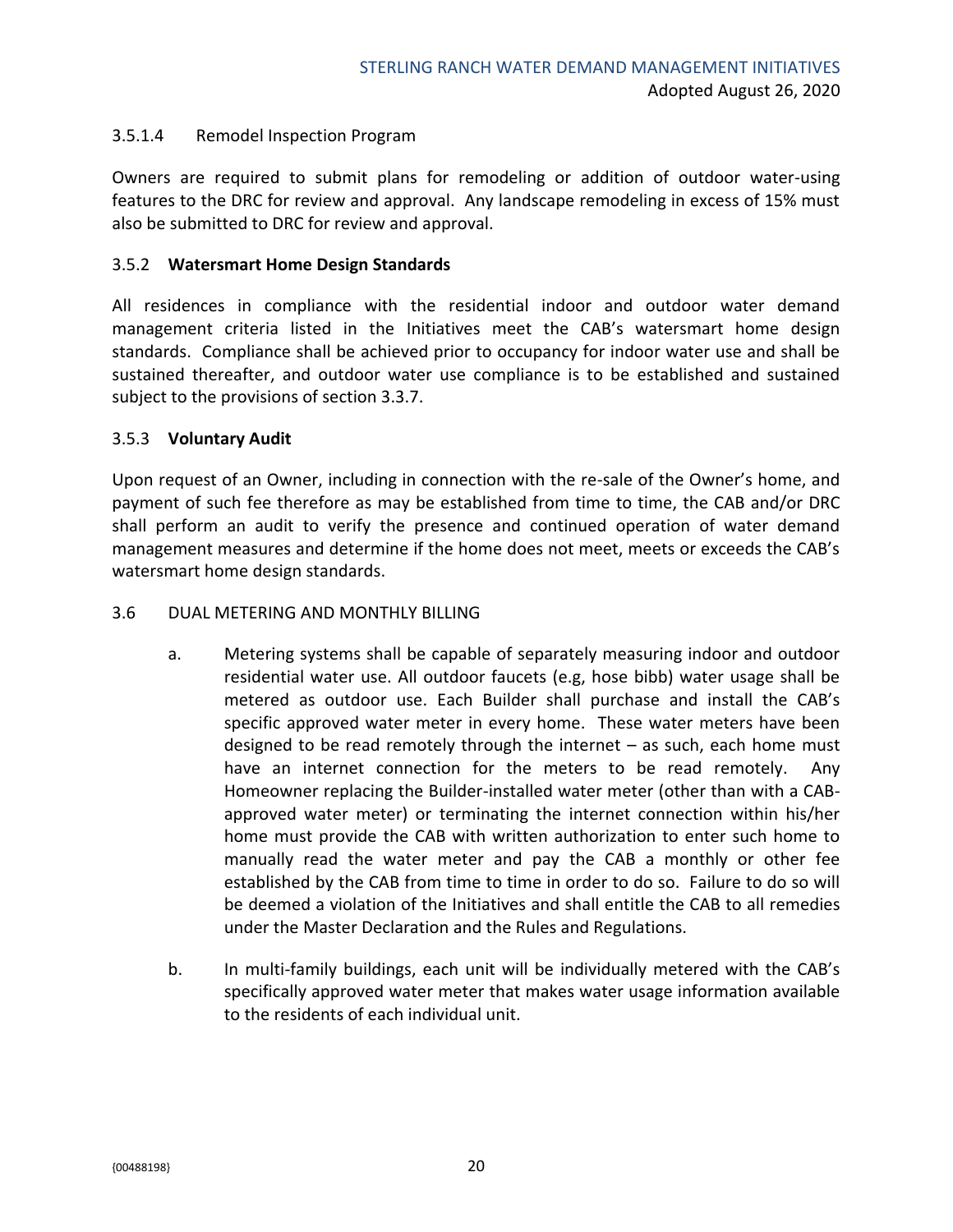#### <span id="page-22-0"></span>**4. WASTE OF WATER PROHIBITED**

Waste of water is prohibited at Sterling Ranch, as defined by noncompliance with the Initiatives or any of the following measures:

- a. Water shall be used only for beneficial purposes and shall not be wasted. Prohibited water waste includes, but is not limited to:
	- i. Applying more water than is reasonably necessary to establish and maintain a healthy landscape. Routine watering of turf shall be limited to three days per week, except for watering during the Establishment Period.
	- ii. Watering with spray irrigation between the hours of 10:00 a.m. and 6:00 p.m. during the period from May 1 to September 30, except for the following uses:
		- Watering during the Establishment Period.
		- Watering new plant material such as flowers, trees and shrubs on the day of planting.
		- Watering essential to preserve turf subject to heavy pedestrian use.
		- Operating an irrigation system for installation, repair or reasonable maintenance, so long as the system is attended throughout the period of operation.
	- iii. Continuous irrigation to any area resulting in ponding or pooling of water or runoff of water not absorbed into the ground or soil which flows away from the area being irrigated.
	- iv. Failure to repair any irrigation system that is leaking.
	- v. Excessive application of water intended for irrigation to an impervious surface, such as a street, parking lot, sidewalk, or driveway or using water to wash down outdoor impermeable surfaces. Periodic cleaning of street, parking lot, sidewalk, decks, patios, driveways, or windows, etc. are allowed as long as such cleaning does not become excessive, and will count against the annual Water Budget.
	- vi. Letting water run unrestricted from a hose or faucet to drainage.
	- vii. Any unapproved usage of reclaimed water.
	- viii. Watering landscaped areas during rain or high wind.
	- ix. Washing vehicles with a hose that lacks an automatic shut-off valve.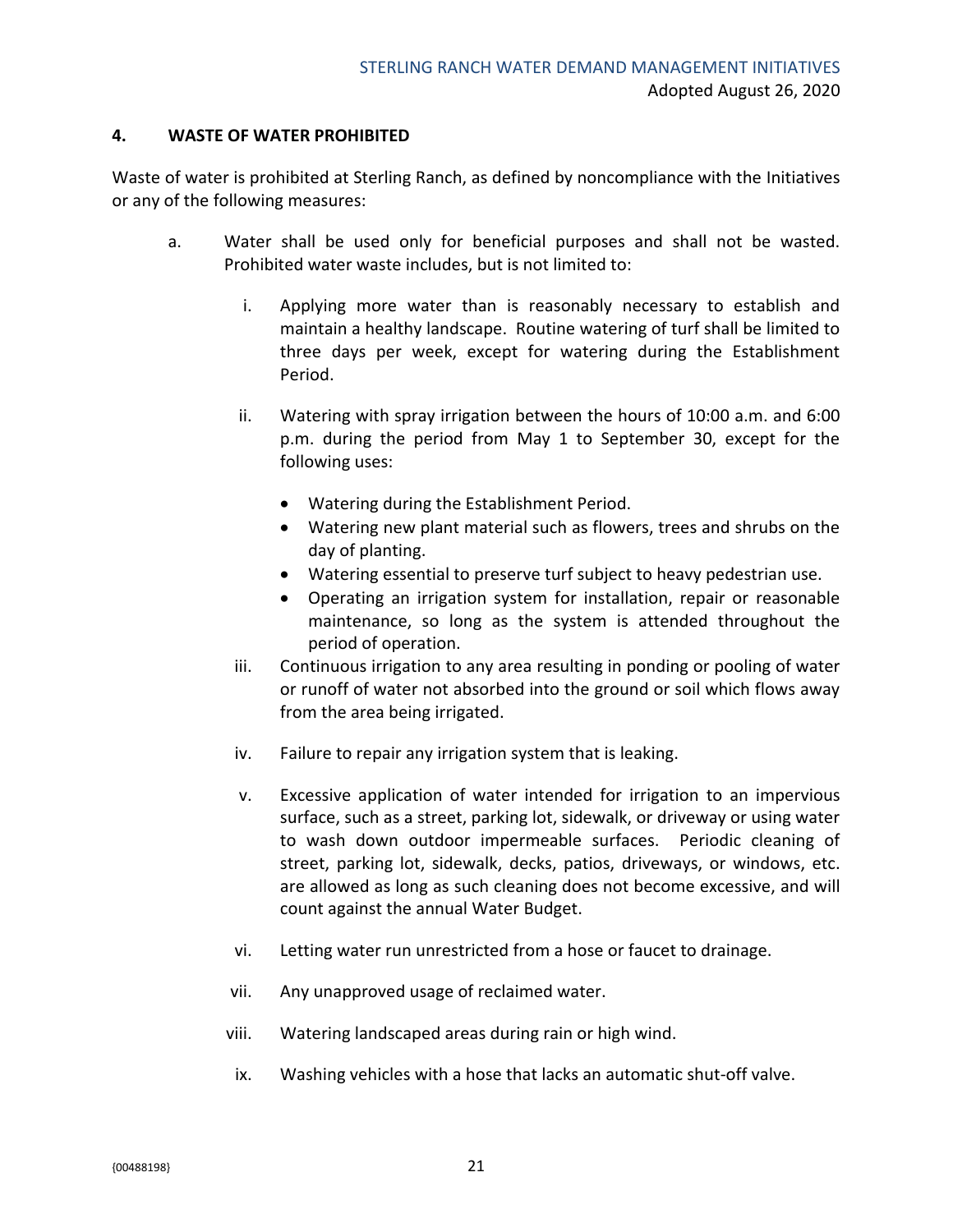b. Violations of the foregoing prohibitions will subject the Owner to additional fees and fines, in accordance with a fee schedule and fine schedule adopted by the CAB. In addition, the CAB shall also have the power to require continuing violators to install a flow restrictor or suffer termination of outdoor water service, at the CAB's discretion.

These prohibitions on water waste are not related to drought response, insufficient water supply or system emergency and therefore do not constitute water use restrictions within the meaning of the CAB's various water supply agreements and environmental permits. In addition, the CAB reserves the right to impose additional prohibitions and restrictions at any time and from time to time in order to comply with the CAB's various water supply agreements and environmental permits or the requirements of any governmental or quasi-governmental entity or agency.

#### <span id="page-23-0"></span>**5. MONITORING AND DATA COLLECTION**

It is the intent of the CAB to monitor and collect water use data for purposes of:

- a. Identifying customers exceeding their water budget.
- b. Detecting excessive water use and system leaks.
- c. Evaluating the water saving effectiveness of various water demand management Initiatives.
- d. Determining and adjusting water demand standards.
- e. Providing educational information to assist customers in understanding and adjusting their water use.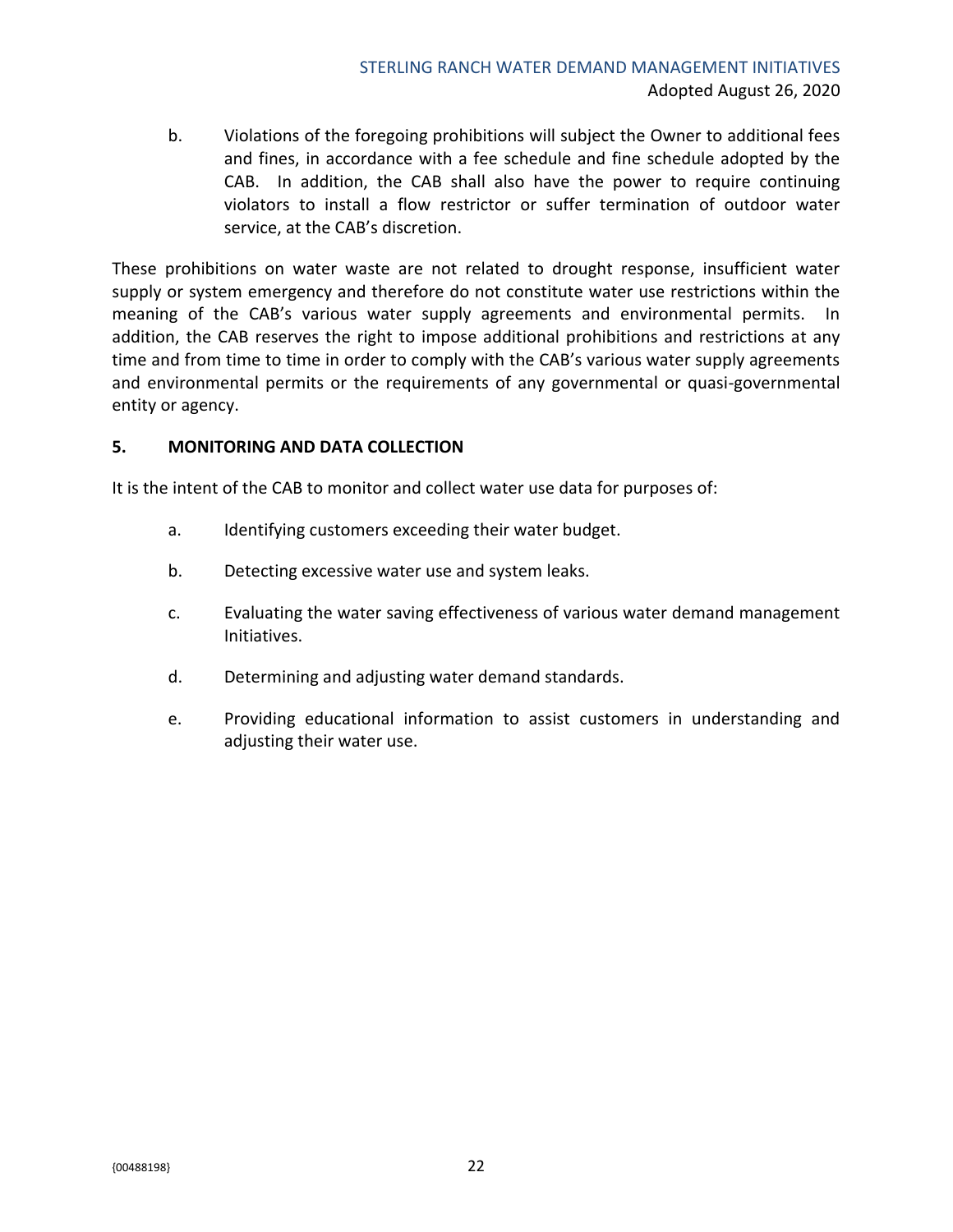## **INDEX OF ATTACHMENTS**

| <u>ATTACHMENT A-1</u> | Page 24 | Landscape and Irrigation Application<br>(For Registered Landscape Professional and/or<br>Irrigation Professional/Builder) |
|-----------------------|---------|---------------------------------------------------------------------------------------------------------------------------|
| <u>ATTACHMENT A-2</u> | Page 25 | Landscape and Irrigation Application<br>(For Owners)                                                                      |
| <b>ATTACHMENT B</b>   | Page 26 | Landscape Verification Checklist<br>(Attach to <b>ALL</b> Landscape and Irrigation Applications)                          |
| <b>ATTACHMENT C</b>   | Page 27 | Approved Plant List                                                                                                       |
| <u>ATTACHMENT D</u>   | Page 34 | Sample "Transition Zone" Design and Sample<br>Landscape Plans based on Lot Size                                           |
| <u>ATTACHMENT E</u>   | Page 46 | <b>Bird Protection Standards</b>                                                                                          |
| <b>ATTACHMENT F</b>   | Page 48 | <b>Builder Certificate for Indoor and Outdoor Water</b><br>Demand Management Initiatives                                  |
| ATTACHMENT G          | Page 49 | Application for Registration of Landscape<br>Professional                                                                 |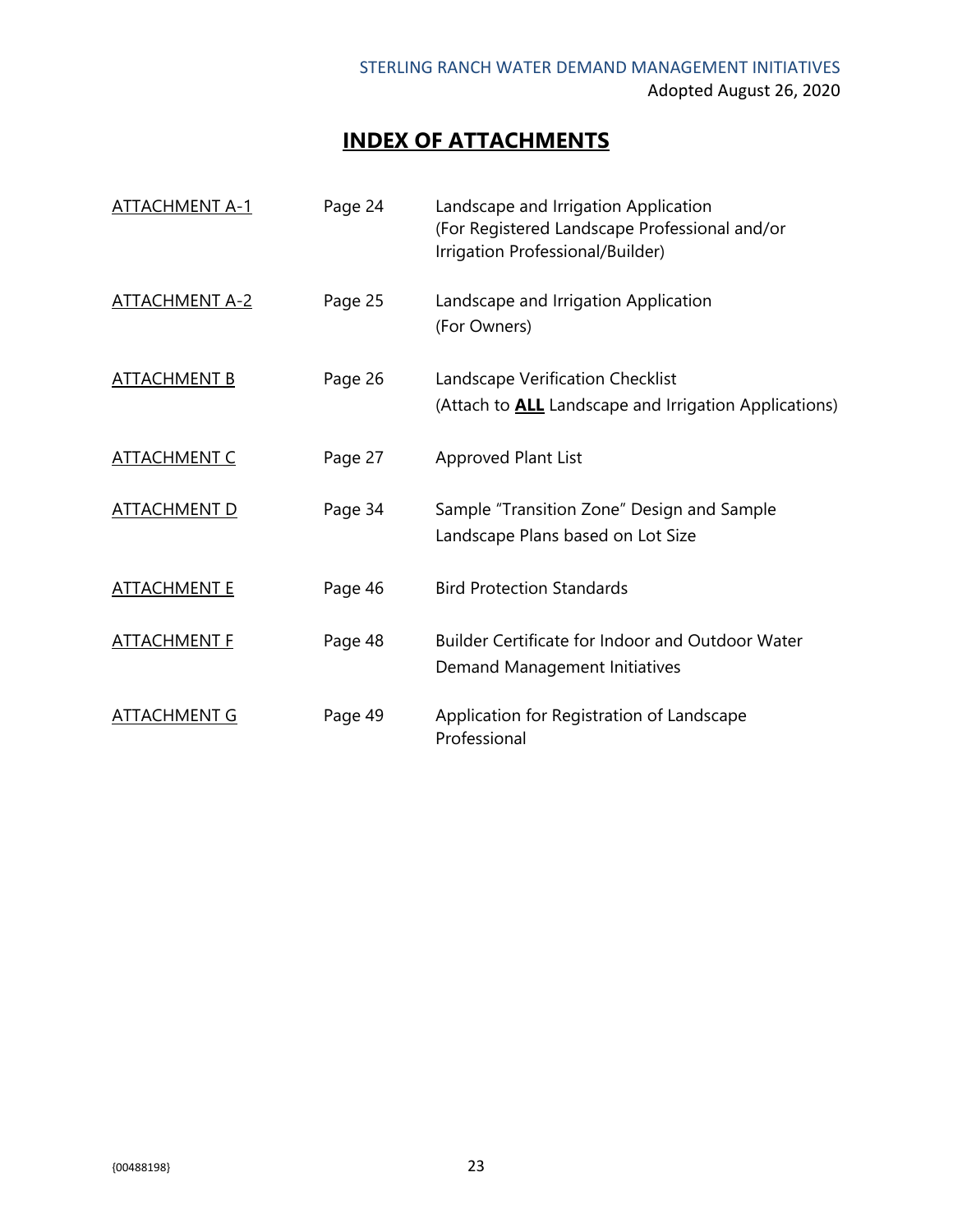## **ATTACHMENT A-1 LANDSCAPE AND IRRIGATION APPLICATION**

FOR REGISTERED LANDSCAPE PROFESSIONAL AND/OR IRRIGATION PROFESSIONAL/BUILDER

| <b>Property Address</b>                                                                                                                                                                                                                                                                                                                                                                                                           |                                                                   |
|-----------------------------------------------------------------------------------------------------------------------------------------------------------------------------------------------------------------------------------------------------------------------------------------------------------------------------------------------------------------------------------------------------------------------------------|-------------------------------------------------------------------|
| Please print clearly                                                                                                                                                                                                                                                                                                                                                                                                              |                                                                   |
| $\Box$ Front Yard<br>$\Box$ Landscape Plans Attached for<br>$\Box$ Irrigation Plans Attached for<br>$\Box$ Front Yard<br>$\Box$ Landscape Verification Checklist Attached and Signed<br>□ Review Fee Attached in the amount of \$<br>I hereby affirm that the attached plans for the above referenced single family residential property have been prepared under my direct                                                       | $\Box$ Back Yard<br>$\Box$ Back Yard                              |
| supervision in accordance with the Sterling Ranch Design Guidelines, Landscape Standards, and Water Demand Management Initiatives. I<br>understand additional standards or statutes may be imposed by Douglas County or the State of Colorado and that I am solely responsible to<br>determine what those standards or statutes may be. I affirm that I am fully responsible for all design and revisions relative to said plans. |                                                                   |
| Print Name / Registered Landscape Professional                                                                                                                                                                                                                                                                                                                                                                                    | Print Name / Registered Irrigation Professional                   |
| Signature                                                                                                                                                                                                                                                                                                                                                                                                                         | Signature                                                         |
| Date                                                                                                                                                                                                                                                                                                                                                                                                                              | Date                                                              |
|                                                                                                                                                                                                                                                                                                                                                                                                                                   | Sterling Ranch Community Authority Board Use Only Below This Line |
| <b>APPROVED</b>                                                                                                                                                                                                                                                                                                                                                                                                                   |                                                                   |
| <b>APPROVED w/CONDITIONS</b>                                                                                                                                                                                                                                                                                                                                                                                                      |                                                                   |
| Condition 1                                                                                                                                                                                                                                                                                                                                                                                                                       |                                                                   |
| Condition 2                                                                                                                                                                                                                                                                                                                                                                                                                       |                                                                   |
| Condition 3                                                                                                                                                                                                                                                                                                                                                                                                                       |                                                                   |
| <b>DENIED</b> (Reason(s) for denial)                                                                                                                                                                                                                                                                                                                                                                                              |                                                                   |
|                                                                                                                                                                                                                                                                                                                                                                                                                                   |                                                                   |
|                                                                                                                                                                                                                                                                                                                                                                                                                                   |                                                                   |

*Signature of Authorized Representative Date*

 $-$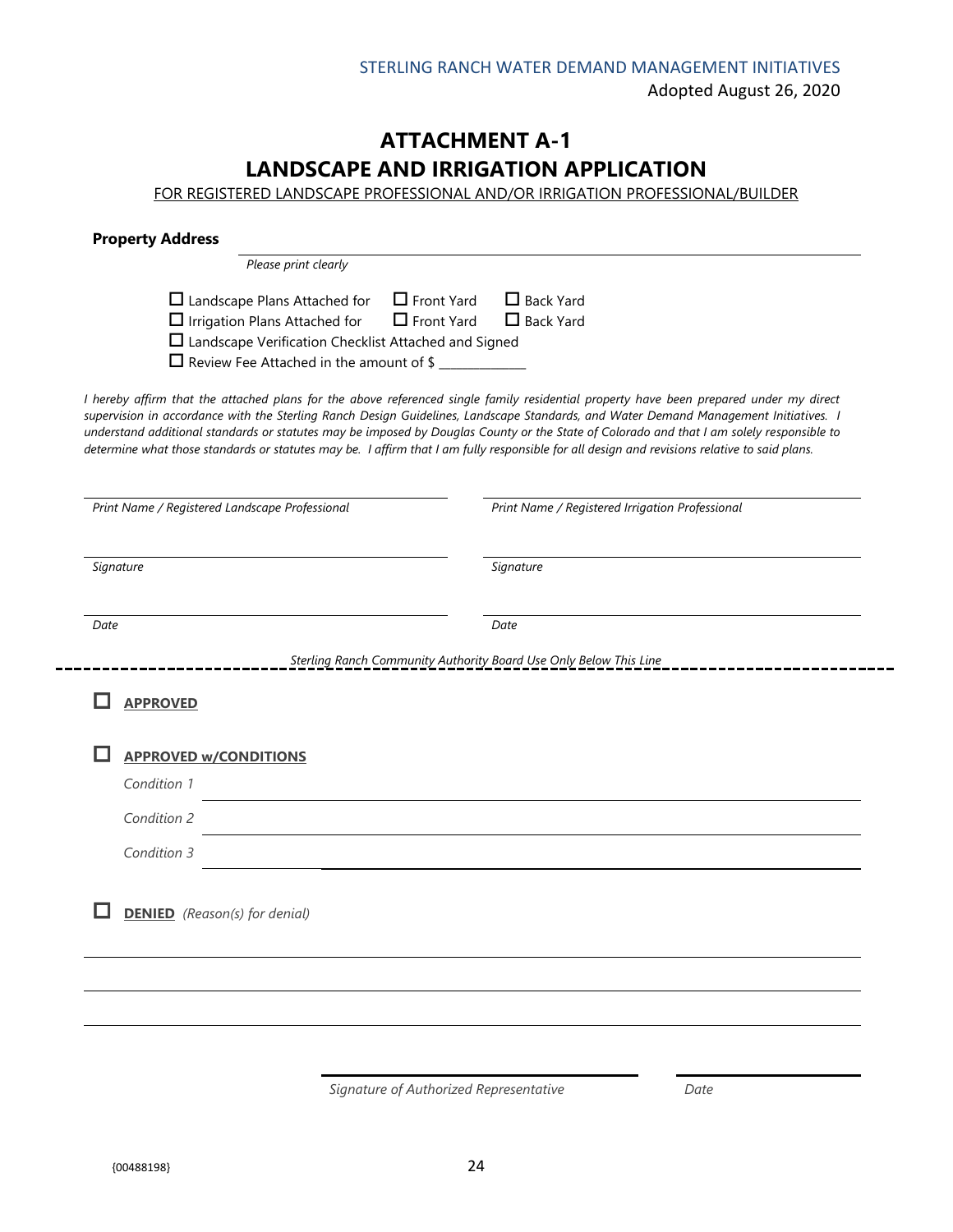## **ATTACHMENT A-2 LANDSCAPE AND IRRIGATION APPLICATION**

**FOR PROPERTY OWNERS**

| $\Box$ Front Yard<br>$\Box$ Back Yard<br>$\Box$ Amend existing landscape<br>$\Box$ Front Yard<br>$\Box$ Back Yard<br>$\Box$ Landscape Verification Checklist Attached and Signed<br>□ Review Fee Attached in the amount of \$<br>I understand that I must obtain approval from the Sterling Ranch Community Authority Board ("CAB") prior to proceeding with this project. I<br>additional standards or statutes may be imposed by Douglas County and/or the State of Colorado and that I am solely responsible to<br>closing subject only to winter contingencies. I affirm that I am the Owner for the property referenced above with full authority to sign this<br>Print Name of Applicant<br>Signature of Applicant<br>Date |
|----------------------------------------------------------------------------------------------------------------------------------------------------------------------------------------------------------------------------------------------------------------------------------------------------------------------------------------------------------------------------------------------------------------------------------------------------------------------------------------------------------------------------------------------------------------------------------------------------------------------------------------------------------------------------------------------------------------------------------|
| understand these plans must meet the requirements of the Sterling Ranch Water Demand Management Initiatives. I understand that<br>determine what those standards or statutes may be. I understand that rear yard landscaping is required to be completed within 120 days of                                                                                                                                                                                                                                                                                                                                                                                                                                                      |
|                                                                                                                                                                                                                                                                                                                                                                                                                                                                                                                                                                                                                                                                                                                                  |
|                                                                                                                                                                                                                                                                                                                                                                                                                                                                                                                                                                                                                                                                                                                                  |
|                                                                                                                                                                                                                                                                                                                                                                                                                                                                                                                                                                                                                                                                                                                                  |
|                                                                                                                                                                                                                                                                                                                                                                                                                                                                                                                                                                                                                                                                                                                                  |
|                                                                                                                                                                                                                                                                                                                                                                                                                                                                                                                                                                                                                                                                                                                                  |
| Sterling Ranch Community Authority Board Use Only Below This Line                                                                                                                                                                                                                                                                                                                                                                                                                                                                                                                                                                                                                                                                |
|                                                                                                                                                                                                                                                                                                                                                                                                                                                                                                                                                                                                                                                                                                                                  |
|                                                                                                                                                                                                                                                                                                                                                                                                                                                                                                                                                                                                                                                                                                                                  |
|                                                                                                                                                                                                                                                                                                                                                                                                                                                                                                                                                                                                                                                                                                                                  |
|                                                                                                                                                                                                                                                                                                                                                                                                                                                                                                                                                                                                                                                                                                                                  |
|                                                                                                                                                                                                                                                                                                                                                                                                                                                                                                                                                                                                                                                                                                                                  |
|                                                                                                                                                                                                                                                                                                                                                                                                                                                                                                                                                                                                                                                                                                                                  |

*Signature of Authorized Representative Date*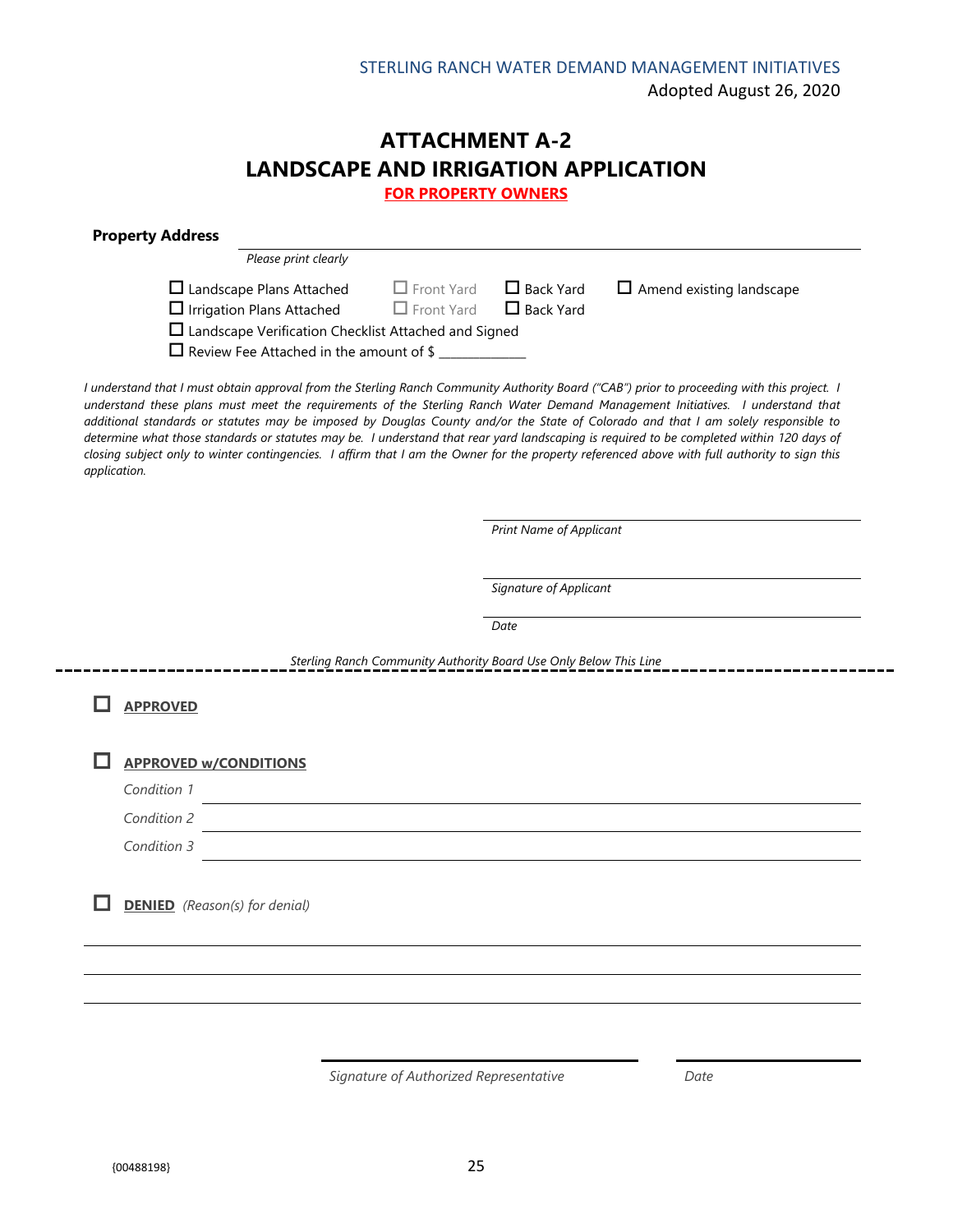#### **ATTACHMENT B-1 - LANDSCAPE VERIFICATION CHECKLIST MUST BE INCLUDED WITH LANDSCAPE & IRRIGATION SUBMITTAL**

The purpose of this checklist is to identify minimum requirements to submit for landscape and irrigation approval, and to verify that Applicant is aware of required inspections and Water Budgets.

**IT IS RECOMMENDED THAT THE STERLING RANCH "WATER DEMAND MANAGEMENT INITIATIVES" BE REVIEWED PRIOR TO COMPLETING THIS APPLICATION.**

#### **Property Address**

|    |                                                                                                                                             | <b>YES</b> | <b>NO</b> | N/A |
|----|---------------------------------------------------------------------------------------------------------------------------------------------|------------|-----------|-----|
| 1. | Water Budget Calculations are shown on plans                                                                                                |            |           |     |
| 2. | Landscape Plans and Specifications are attached (all plants identified)                                                                     |            |           |     |
| 3. | Irrigation Plans and Specifications are attached (all materials identified)                                                                 |            |           |     |
|    | 4. Trees meet minimum Size Requirements                                                                                                     |            |           |     |
| 5. | Plans show required number of trees in FRONT YARD                                                                                           |            |           |     |
| 6. | Plans show required number of trees in BACK YARD                                                                                            |            |           |     |
| 7. | Plans show required number of SIGNATURE TREES in Tree Lawns                                                                                 |            |           |     |
| 8. | All Mulch Types and Installation Depth are specified on plans                                                                               |            |           |     |
| 9. | Soils Amendments are specified on plans per minimum standard<br>(4 cu. yds. per 1000 square feet of landscape area, rototilled to 6" depth) |            |           |     |
|    | 10. Certificate of Training attached, if applicable                                                                                         |            |           |     |

 *Any item specified as NO or N/A above REQUIRES EXPLANATION. Please use space below or,*  *if further explanation is needed, attach a separate sheet.*

*I understand that TWO inspections of the initial landscaping and irrigation are required and that there is a Fee for this work. I agree to pay the landscape inspection fee and notify the Sterling Ranch Community Authority Board per the instructions*  included in the Guidebook a minimum of 2 WORKING DAYS in advance of any planting so that an inspection of soil *amendments and tilling can be made. I further understand that the Sterling Ranch Community Authority Board will make a second inspection during the 45 day "Landscaping Establishment Period" to document that installed materials are in compliance with approved plans and irrigation is functional. If any materials are found to be non-compliant, I agree to promptly remove and replace such materials with approved materials.* 

Signature of Applicant **Date**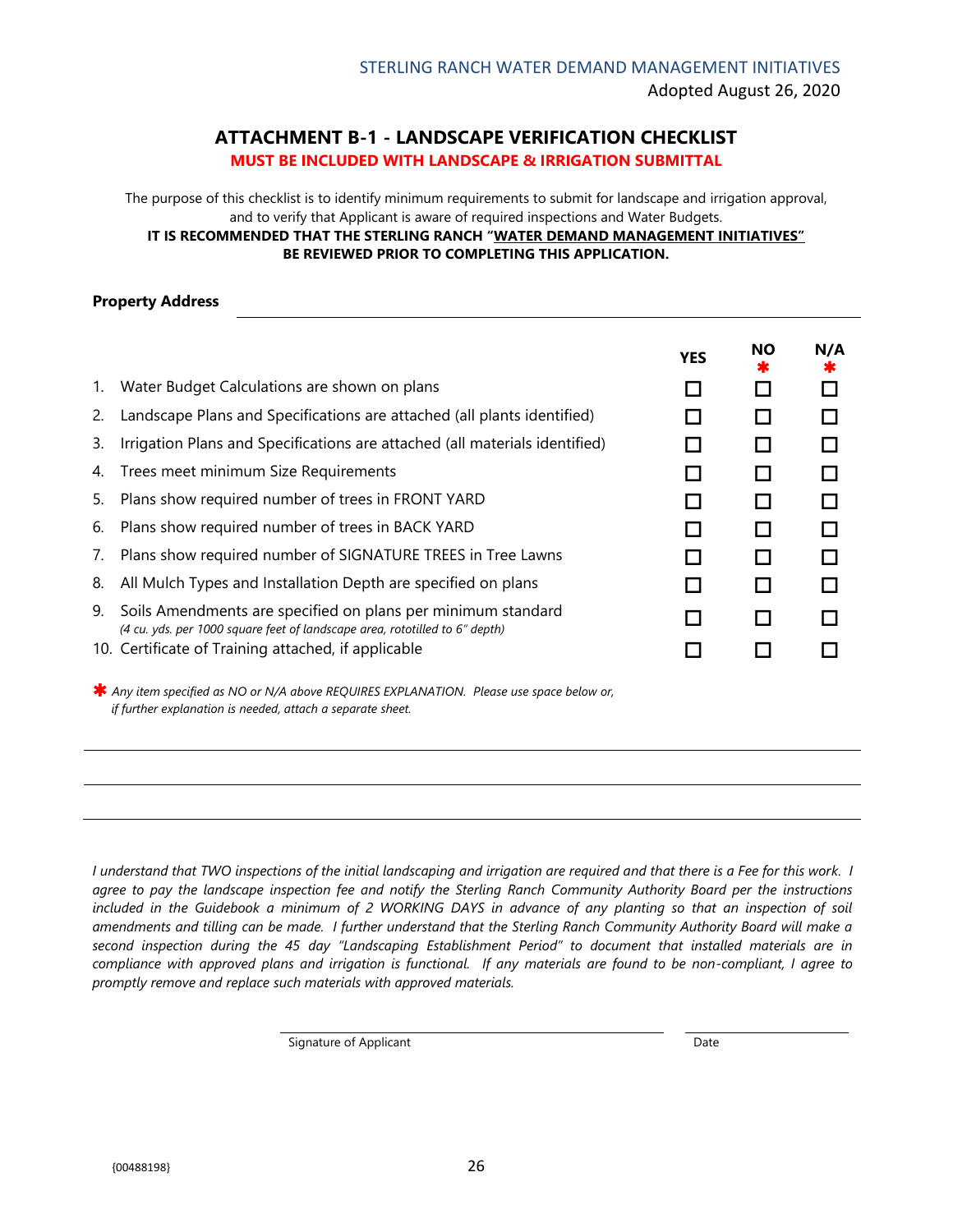| <b>ATTACHMENT C</b>                |  |  |
|------------------------------------|--|--|
| <b>APPROVED PLANT LIST</b>         |  |  |
| <b>LOW WATER NEED <u>TREES</u></b> |  |  |

and the state of the state of the state of

|                                     | <b>LOW WATER NEED TREES</b> |                                |
|-------------------------------------|-----------------------------|--------------------------------|
| <b>BOTANICAL</b>                    | <b>COMMON</b>               | <b>BIRD</b><br><b>FRIENDLY</b> |
|                                     |                             |                                |
| CRATAEGUS CRUS- GALLI INERMIS TM    | THORNLESS COCKSPUR HAWTHORN |                                |
| JUNIPERUS CHINENSIS 'BLUE POINT'    | <b>BLUE POINT JUNIPER</b>   |                                |
| JUNIPERUS CHINENSIS 'SPEARMINT'     | SPEARMINT JUNIPER           |                                |
| JUNIPERUS MONOSPERMA                | ONE SEED JUNIPER            |                                |
| JUNIPERUS OSTEOSPERMA               | <b>UTAH JUNIPER</b>         |                                |
| JUNIPERUS SCOPULORUM                | ROCKY MOUNTAIN JUNIPER      |                                |
| JUNIPERUS SCOPULORUM 'COLOGREEN'    | <b>COLOGREEN JUNIPER</b>    |                                |
| JUNIPERUS SCOPULORUM 'GRAY GLEAM'   | <b>GRAY GLEAM JUNIPER</b>   |                                |
| JUNIPERUS SCOPULORUM 'MOONGLOW'     | MOONGLOW JUNIPER            |                                |
| JUNIPERUS SCOPULORUM 'PATHFINDER'   | PATHFINDER JUNIPER          |                                |
| JUNIPERUS SCOPULORUM 'WICHITA BLUE' | <b>WICHITA BLUE JUNIPER</b> |                                |
| JUNIPERUS VIRGINIANA 'SKYROCKET'    | <b>SKYROCKET JUNIPER</b>    |                                |
| PINUS ARISTATA                      | <b>BRISTLECONE PINE</b>     |                                |
| PINUS EDULIS                        | PINION PINE                 |                                |
| PINUS FLEXICUS                      | LIMBER PINE                 |                                |
| PINUS PONDEROSA                     | PONDEROSA PINE              |                                |
| PRUNUS VIRGINIANA<br>`SHUBERT`      | CANADA RED CHOKECHERRY      |                                |
| <b>OUERCUS GAMBELII</b>             | <b>GAMBEL OAK</b>           |                                |
| <b>OUERCUS MACROCARPA</b>           | <b>BURR OAK</b>             |                                |
| ROBINIA                             | <b>NEW MEXICAN</b>          |                                |
| NEOMEXICANA                         | <b>LOCUST</b>               |                                |

## **LOW WATER NEED SHRUBS, PERENNIALS, & GRASSES**

| <b>BOTANICAL</b>                       | <b>COMMON</b>                | <b>BIRD</b><br><b>FRIENDLY</b> |
|----------------------------------------|------------------------------|--------------------------------|
| <i>ACHILLEA X</i><br>'MOONSHINF'       | MOONSHINE YARROW             |                                |
| ACHILLEA X FILIPENDULA                 | <b>FERNLEAF YARROW</b>       |                                |
| ACHILLEA X LANULOSA                    | NATIVE YARROW                |                                |
| ACHILLEA X MILLEFOLIUM 'ROSEA'         | PINK YARROW                  |                                |
| ACHILLEA MILLEFOLIUM<br>`TERRA COTTA`  | TERRA COTTA YARROW           |                                |
| <i>AGASTACHE CANA</i>                  | DOUBLE BUBBLE MINT HYSSOP    |                                |
| <i>AGASTACHE X</i><br>'DESERT SUNRISE' | <b>DESERT SUNRISE HYSSOP</b> |                                |
| ALCEA ROSEA                            | <b>HOLLYHOCK</b>             |                                |
| AMORPHA CANESCENS                      | LEADPLANT                    |                                |
| AMORPHA NANA                           | <b>DWARF LEADPLANT</b>       |                                |
| ANDROPOGON GERARDII                    | <b>BIG BLUESTEM GRASS</b>    |                                |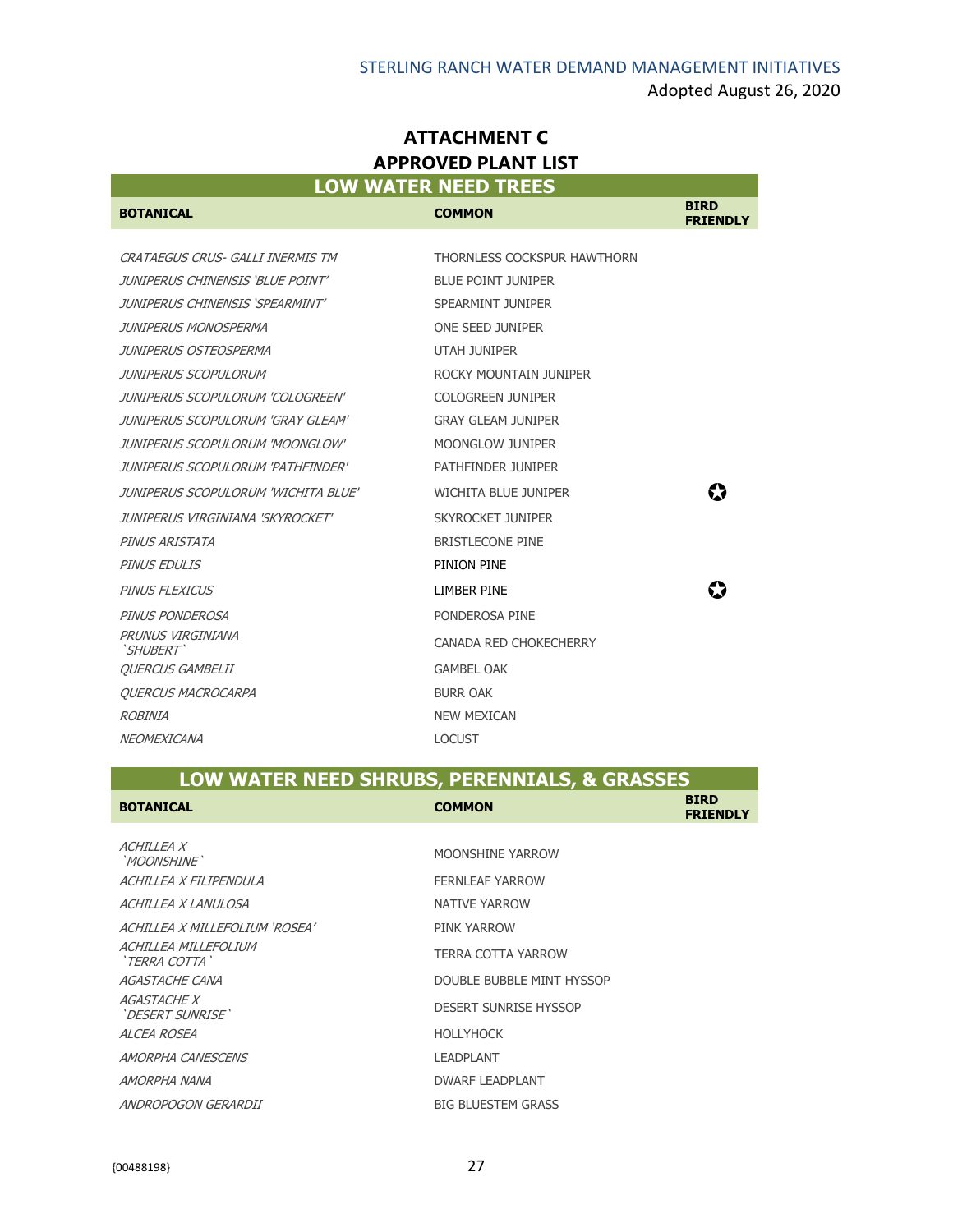| LOW WATER NEED SHRUBS, PERENNIALS, & GRASSES (continued) |                                   |                                |
|----------------------------------------------------------|-----------------------------------|--------------------------------|
| <b>BOTANICAL</b>                                         | <b>COMMON</b>                     | <b>BIRD</b><br><b>FRIENDLY</b> |
| ARCTOSTAPHYLOS X `PANCHITO`                              | PANCHITO MANZANITA                |                                |
| ARCTOSTAPHYLOS UVA-URSI                                  | KINNIKINNICK BFARBERRY            |                                |
| ARTEMISIA FILIFOLIA                                      | SAND SAGEBRUSH                    |                                |
| ARTEMISIA TRIDENTATA                                     | <b>BIG SAGEBRUSH</b>              |                                |
| ARTEMISIAN LUDOVICIANA                                   | SILVER KING SAGE                  |                                |
| <b>ATRIPLEX CANESCENS</b>                                | <b>FOURWING SALTBUSH</b>          |                                |
| <b>BOUTELOUA GRACILIS</b>                                | <b>BLUE GRAMA</b>                 |                                |
| CAI YOPHUS HARTWEGII VAR. FENDI FRI                      | <b>SUNDROPS</b>                   |                                |
| <b>CAMPSIS RADICANS</b>                                  | <b>TRUMPET VINE</b>               |                                |
| CENTRANTHUS RUBER 'ALBIFLORUS'                           | RED VALERIAN/ JUPITER'S BEARD     |                                |
| <b>CERASTIUM TOMENTOSUM</b>                              | SNOW-IN- SUMMER                   |                                |
| <b>CERCOCARPUS INTRICATUS</b>                            | DWARF MOUNTAIN MAHOGANEY          |                                |
| <b>CERCOCARPUS MONTANUS</b>                              | <b>MOUNTAIN MAHOGANEY</b>         |                                |
| CHAMAEBATIARIA MILLEFOLIUM<br>'FERNBUSH'                 | <b>FERNBUSH</b>                   |                                |
| CHRYSOTHAMNUS NAUSEOSUS                                  | <b>RABBITBRUSH</b>                |                                |
| COWANIA MEXICANA                                         | <b>CLIFFROSE</b>                  |                                |
| DELOSPERMA COOPERI                                       | <b>ICE PLANT</b>                  |                                |
| DELOSPERMA NUBIGENUM                                     | YELLOW ICE PLANT                  |                                |
| EPHEDRA EQUISETINA                                       | <b>JOINT FUR</b>                  |                                |
| EPHEDRA VIRDIS                                           | MORMAN TEA                        |                                |
| EPILOBIUM CANUM GARRETTII                                | ORANGE CARPET HUMMINGBIRD TRUMPET |                                |
| ERIOGONUM UMBELLATUM                                     | <b>SULPHUR FLOWER</b>             |                                |
| FALLUGIA PARADOXA                                        | <b>APACHE PLUME</b>               |                                |
| GAILLARDIA ARISTATA                                      | <b>BLANKET FLOWER</b>             |                                |
| HELIANTHUS MAXIMILANI                                    | <b>MAXIMILIAN SUNFLOWER</b>       |                                |
| <b>HEMEROCALLIS X</b><br>`STELLA DE ORO`                 | STELLA DE ORO DAYLILY             |                                |
| <b>HIPPOPHAE RHAMNOIDES</b>                              | <b>SEA BUCKTHORN</b>              |                                |
| <b>HOLODISCUS DUMOSUS</b>                                | ROCK SPIREA                       |                                |
| JUNIPERUS COMMUNIS DEPRESSA 'EFFUSA'                     | <b>EFFUSA JUNIPER</b>             |                                |
| JUNIPERUS HORIZONTALIS                                   | <b>CREEPING JUNIPER</b>           |                                |
| JUNIPERUS HORIZONTALIS<br>`HUGHES`                       | <b>HUGHES JUNIPER</b>             |                                |
| MAHONIA AQUAFOLIUM 'COMPACTA'                            | COMPACT OREGON GRAPE HOLLY        |                                |
| <i>MAHONIA REPENS</i>                                    | <b>CREEPING MAHONIA</b>           |                                |
| <i>MELAMPODIUM LEUCANTHUM</i>                            | <b>BLACKFOOT DAISY</b>            |                                |
| NEPTA SP                                                 | <b>CATMINT</b>                    |                                |
| <i>OENOTHERA 'SHIMMER'</i>                               | EVENING PRIMROSE                  |                                |
| PARTHENOCISSUS QUINQUEFOLIA 'ENGLEMANN'                  | VIRGINIA CREEPER                  |                                |
| PENSTEMON GRANDIFLORUS                                   | <b>BEARDTONGUE</b>                |                                |
| PENSTEMON CAESPITOSUS 'CLAUDE BARR'                      | <b>CLAUDE BARR PENSTEMON</b>      |                                |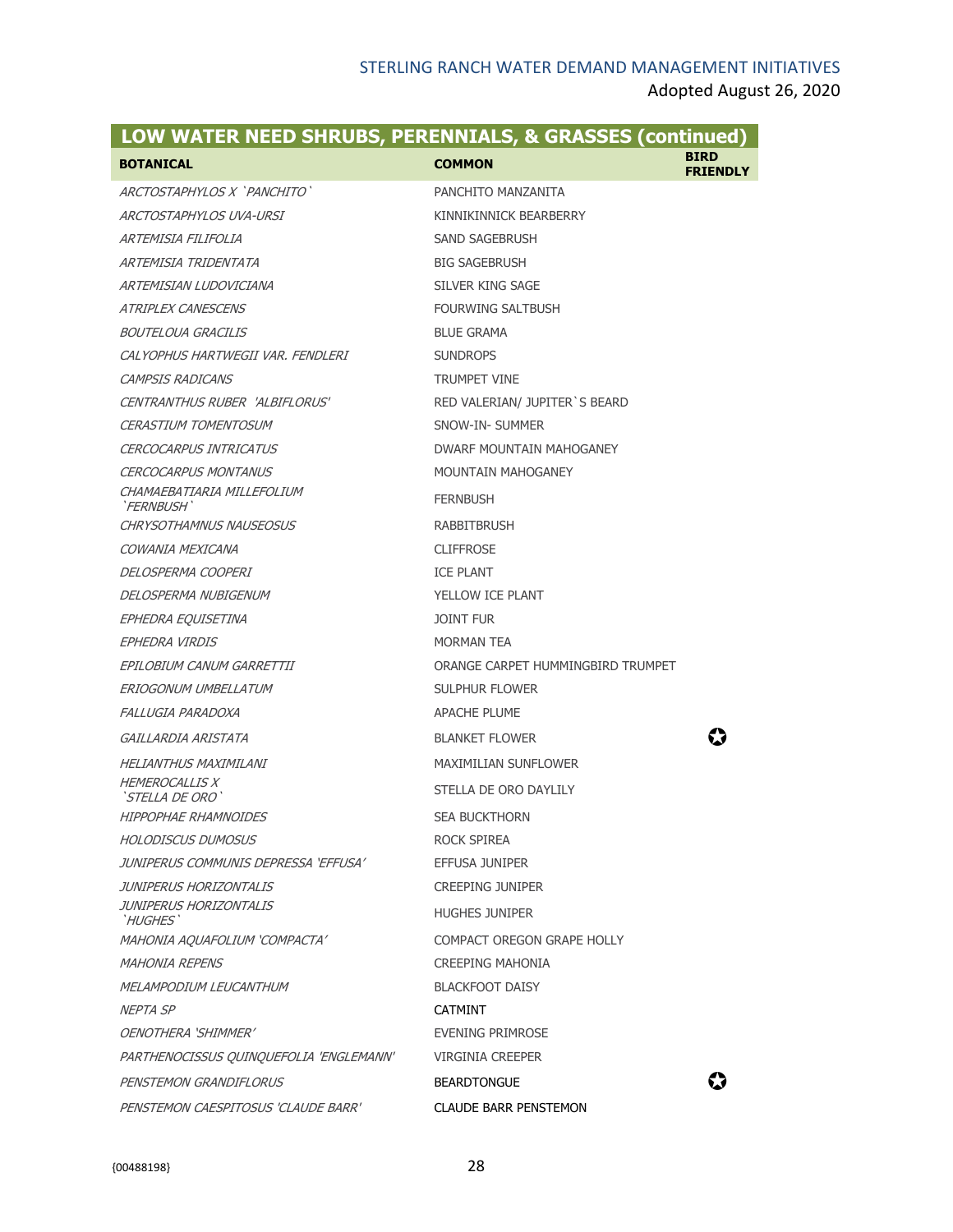| LOW WATER NEED SHRUBS, PERENNIALS, & GRASSES (continued) |                                |                                |
|----------------------------------------------------------|--------------------------------|--------------------------------|
| <b>BOTANICAL</b>                                         | <b>COMMON</b>                  | <b>BIRD</b><br><b>FRIENDLY</b> |
| PENSTEMON PINIFOLIUS                                     | PINELEAF PENSTEMON             |                                |
| <b>PENSTEMON STRICTUS</b>                                | ROCKY MOUNTAIN PENSTEMON       |                                |
| PEROVSKIA ATRIPLICIFOLIA                                 | <b>RUSSIAN SAGE</b>            |                                |
| PEROVSKIA ATRIPLICIFOLIA 'LITTLE SPIRE'                  | DWARF RUSSIAN SAGE             | 63                             |
| PETALOSTEMON PURPUREUM                                   | <b>PRAIRIE CLOVER</b>          |                                |
| PRUNUS TOMENTOSA                                         | <b>NANKING CHERRY</b>          |                                |
| <i><b>OUERCUS GAMBELII</b></i>                           | <b>GAMBEL OAK</b>              |                                |
| <i>QUERCUS UNDULATA</i>                                  | <b>WAVY LEAF OAK</b>           |                                |
| RATIBIDA COLUMNIFERA                                     | <b>MEXICAN HAT</b>             |                                |
| <i>RHANMUS SMITHII</i>                                   | SMITH'S BUCKTHORN              |                                |
| <i>RHUS AROMATICA</i>                                    | <b>FRAGRANT SUMAC</b>          |                                |
| RHUS AROMATICA 'GROW-LOW'                                | <b>GROW-LOW SUMAC</b>          |                                |
| <i>RHUS GLABRA</i>                                       | SMOOTH SUMAC                   |                                |
| <i>RHUS TRILOBATA</i>                                    | THREE LEAF SUMAC               |                                |
| <b>RHUS TYPHINA</b>                                      | <b>STAGHORN SUMAC</b>          |                                |
| <i>RIBES AUREUM</i>                                      | <b>GOLDEN CURRANT</b>          |                                |
| <i>RIBES CEREUM</i>                                      | <b>WAX CURRANT</b>             |                                |
| <i>ROSA WOODSII</i>                                      | WOOD'S ROSE                    |                                |
| <i>ROSA X HARISONII</i>                                  | HARISSON'S YELLOW SHRUB ROSE   |                                |
| <i>RIBES DELICIOSUS</i>                                  | <b>BOULDER RASPBERRY</b>       |                                |
| SALVIA NEMOROSA 'MAY NIGHT'                              | <b>SAGE</b>                    |                                |
| <i>SALVIA OFFICINALIS</i>                                | <b>GARDEN SAGE</b>             |                                |
| SCHIZACHYRIUM SCOPARIUM                                  | LITTLE BLUESTEM GRASS          |                                |
| SEDUM KAMTSCHATICUM                                      | <b>YELLOW- FLOWERING SEDUM</b> |                                |
| SEDUM PINIFOLIUM 'BLUE SPRUCE'                           | <b>BLUE SPRUCE SEDUM</b>       |                                |
| SEDUM X `AUTUMN JOY`                                     | <b>AUTUMN JOY SEDUM</b>        |                                |
| SEDUM SPURIUM ' RED CARPET'                              | DRAGON'S BLOOD SEDUM           |                                |
| SEDUM SP                                                 | <b>SEDUM</b>                   |                                |
| <i>SEMPERVIVUM HYBRIDS</i>                               | <b>HENS AND CHICKS</b>         |                                |
| SHEPERDIA ARGENTEA                                       | SILVER BUFFALOBERRY            |                                |
| SORGHASTRUM NUTANS                                       | <b>INDIAN GRASS</b>            |                                |
| STACHYS PRIMROSE HERON                                   | LAMB'S-EARS                    |                                |
| <i>STANLEYA PINNATA</i>                                  | PRINCE'S PLUME                 |                                |
| ZAUSCHNERIA GARRETTII 'ORANGE CARPET'                    | <b>ORANGE CARPET</b>           |                                |
| ZINNIA GRANDIFOLIA                                       | ROCKY MOUNTAIN ZINNIA          |                                |
| YUCCA SP                                                 | <b>YUCCA</b>                   |                                |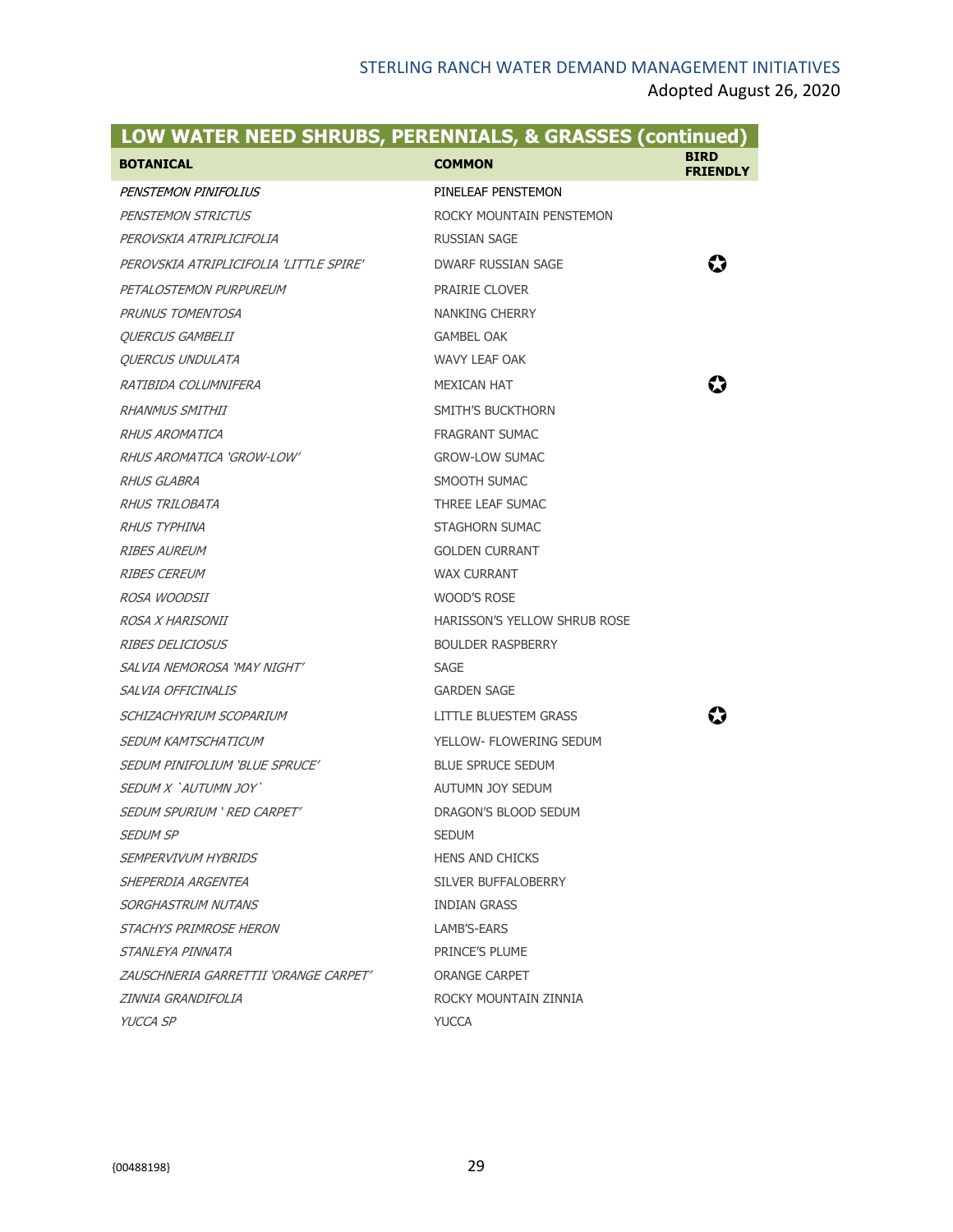|                                                                                                                             | <b>MODERATE WATER NEED TREES</b>                                                                         |                                |
|-----------------------------------------------------------------------------------------------------------------------------|----------------------------------------------------------------------------------------------------------|--------------------------------|
| <b>BOTANICAL</b>                                                                                                            | <b>COMMON</b>                                                                                            | <b>BIRD</b><br><b>FRIENDLY</b> |
| ACER FREEMANII 'ARMSTRONG'<br>ACER GINNALA<br>ACER GINNALA COMPACTUM<br>AMFI ANCHIFR X GRANDIFI ORA<br>'AUTUMN BRIU LIANCE' | <b>FREEMAN MAPLE</b><br><b>AMUR MAPLE</b><br><b>COMPACT AMUR MAPLE</b><br>AUTUMN BRILLIANCE SERVICEBERRY |                                |
| CATALPA SPECIOSA<br><b>CRATAEGUS AMBIGUA</b>                                                                                | NORTHERN CATALPA<br>RUSSIAN HAWTHORN                                                                     |                                |
| CRATAEGUS VIRIDIS 'WINTER KING'<br>GLEDITSIA TRIACANTHOS INERMIS                                                            | WINTER KING HAWTHORN<br>SHADEMASTER LOCUST                                                               |                                |
| `SHADEMASTER`<br>GLEDITSIA TRIACANTHOS<br>`IMPFRIAI`<br>GLEDITSIA TRIACANTHOS                                               | IMPERIAL HONEY LOCUST                                                                                    |                                |
| 'SKYI INF'<br>PYRUS CALLERYANA<br>`AUTUMN BLAZE`                                                                            | SKYLINE HONEY LOCUST<br>AUTUMN BLAZE PEAR                                                                |                                |
| PYRUS CALLERYANA<br>`CHANTICI FFR`                                                                                          | <b>CHANTICLEER PEAR</b>                                                                                  |                                |
| SOPHORA JAPONICA<br>SYRINGA RETICULATA                                                                                      | JAPANESE PAGODA TREE<br>JAPANESE TREE LILAC                                                              |                                |

| <b>MODERATE WATER NEED SHRUBS, PERENNIALS, &amp; GRASSES</b> |                           |                                |
|--------------------------------------------------------------|---------------------------|--------------------------------|
| <b>BOTANICAL</b>                                             | <b>COMMON</b>             | <b>BIRD</b><br><b>FRIENDLY</b> |
| <b>AGASTACHE RUPESTRIS</b><br>'SUNSET'                       | SUNSET HYSSOP             | $\bf G$                        |
| AMELANCHIER                                                  | <b>SASKATOON</b>          |                                |
| ALNIFOLIA 'REGENT'                                           | <b>SERVICEBERRY</b>       |                                |
| AOUILEGIA CHRYSANTHA                                         | COLUMBINE                 |                                |
| ARTEMISIA I UDOVICIANA 'VAI ERIE FINNIS'                     | VALERIE FINNIS ARTEMISIA  |                                |
| <b>ASCLEPIAS TUBEROSA</b>                                    | <b>BUTTERELY MILKWEED</b> |                                |
| BERBERIS THUNBERGII 'ROSE GLOW'                              | <b>ROSY GLOW BARBERRY</b> |                                |
| THUNBERGII                                                   | <b>BARBERRY</b>           |                                |
| BOUTELOUA GRACIUS 'BLONDE AMBITION'                          | <b>BLUE GRAMA</b>         |                                |
| BUDDI FIA AI TERNIFOI IA                                     | <b>BUTTERELY BUSH</b>     |                                |
| CALLIRHOE INVOLUCRATA                                        | POPPYMALLOW               |                                |
| CALAMAGROSTIS X ACUTIFLORA<br>`KARI FOFRSTFR`                | <b>FEATHER REED GRASS</b> |                                |
| CARYOPTERIS X CLANDONENSIS<br>`DARK KNIGHT`                  | <b>BLUF MIST SPIRFA</b>   |                                |
| COREOPSIS VERTICILLATA                                       | <b>COREOPSIS</b>          |                                |
| COTONEASTER APICULATUS                                       | CORAL BEAUTY COTONEASTER  |                                |
| COTONEASTER HORIZONTALIS                                     | ROCK COTONEASTER          |                                |
| CYTISUS PURGANS 'SPANISH GOLD'                               | SPANISH GOLD BROOM        |                                |
| CYTISUS X 'LENA'                                             | <b>BROOM</b>              |                                |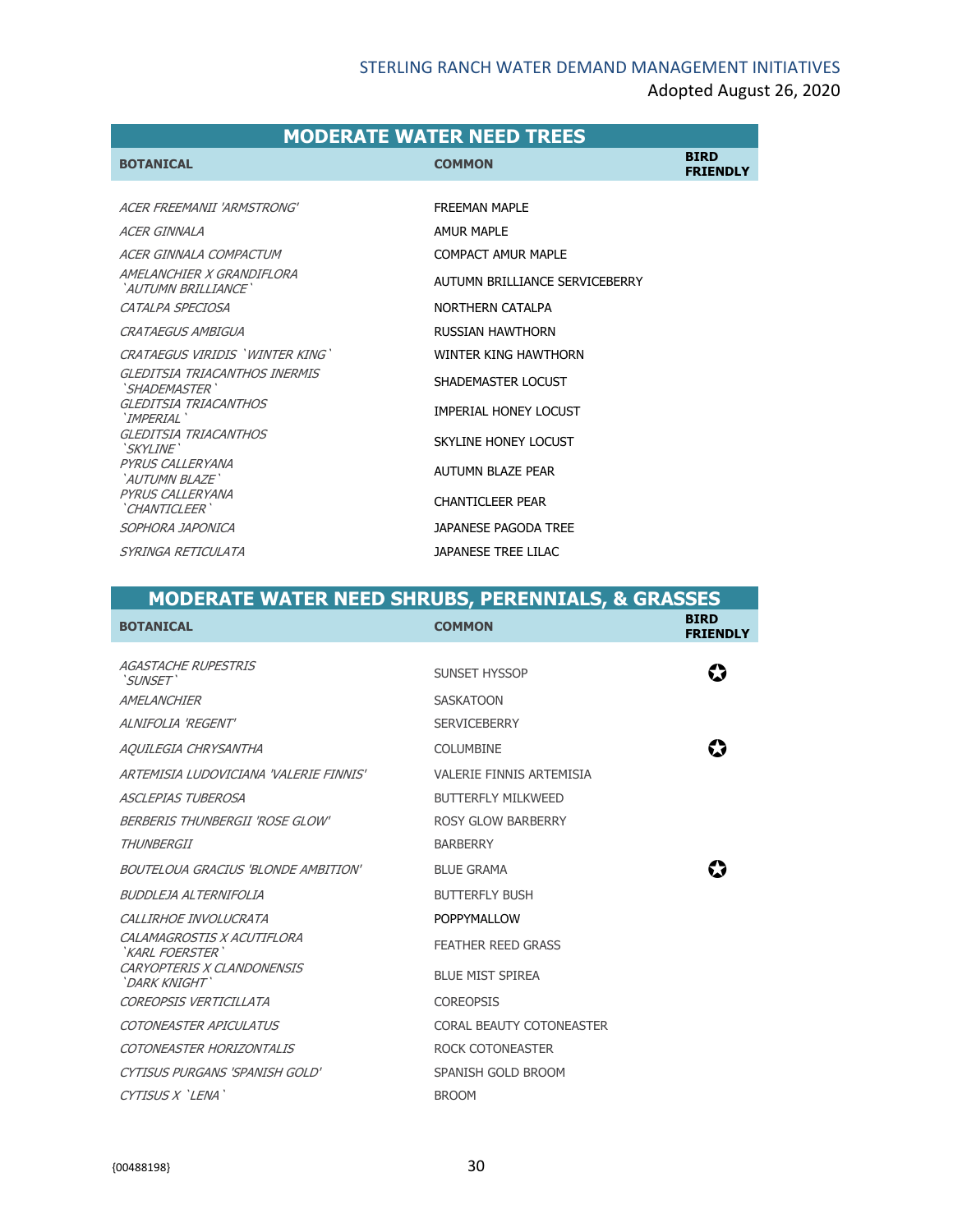| (cont.)                                         |                                         |                                |  |
|-------------------------------------------------|-----------------------------------------|--------------------------------|--|
| <b>BOTANICAL</b>                                | <b>COMMON</b>                           | <b>BIRD</b><br><b>FRIENDLY</b> |  |
| DALEA PURPUREA                                  | PURPLE PRAIRIE CLOVER                   | ⇔                              |  |
| ECHINACEA PURPUREA                              | PURPLE CONEFLOWER                       |                                |  |
| EUONYMUS ALATUS COMPACTUS                       | <b>COMPACT BURNING BUSH</b>             |                                |  |
| EUONYMUS FORTUNEI 'COLORATA'                    | PURPLE-LEAF WINTER CREEPER              |                                |  |
| FESTUCA GLAUCA 'ELIJAH BLUE'                    | <b>BLUE FESCUE</b>                      |                                |  |
| <b>FORSYTHIA X</b>                              | <b>DWARF</b>                            |                                |  |
| INTERMEDIA 'ARNOLDS DWARF'                      | <b>FORSYTHIA</b>                        |                                |  |
| <i>GALIUM ODORATUM</i>                          | SWEET WOODRUFF                          |                                |  |
| <i>GAURA LINDHEIMERI</i>                        | <b>WHIRLING BUTTERFLIES</b>             | 63                             |  |
| <b>HELICTOTRICHON SEMPERVIRENS</b>              | <b>BLUE OAT GRASS</b>                   |                                |  |
| HYPERICUM PATULUM 'HIDCOTE'                     | ST. JOHN'S WORT                         |                                |  |
| IRIS SIBIRICA                                   | SIBERIAN IRIS                           |                                |  |
| JUNIPERUS SABINA 'CALGARY CARPET'               | <b>CALGARY CARPET JUNIPER</b>           |                                |  |
| JUNIPERUS SCOPULORUM 'SKYROCKET'                | SKYROCKET JUNIPER                       |                                |  |
| LAMIUM MACULATUM 'WHITE NANCY'                  | WHITE NANCY DEAD NETTLE                 |                                |  |
| LAVANDULA ANGUSTIFOLIA                          | <b>ENGLISH LAVENDER</b>                 |                                |  |
| <i>LEUCANTHEMUM X SUPERBUM</i><br>`BECKY`       | SHASTA DAISY                            |                                |  |
| LIATRIS PUNCTATA                                | <b>DOTTED GAYFEATHER</b>                |                                |  |
| <i>LIATRIS SPICATA</i>                          | <b>GAYFEATHER</b>                       |                                |  |
| <i>LINUM LEWISII</i><br>`BLUE FLAX`             | <b>BLUE FLAX</b>                        |                                |  |
| LONICERA X XYLOSTEOIDES<br>`CLAVEY`S DWARF`     | CLAVEY'S DWARF HONEYSUCKLE              |                                |  |
| MAHONIA AQUIFOLIUM                              | OREGON GRAPE                            |                                |  |
| MAHONIA AQUIFOLIUM<br>`COMPACTA`                | COMPACT OREGON GRAPE                    |                                |  |
| MIRABILIS CALIFORNICA                           | WISHBONE BUSH                           |                                |  |
| <b>MISCANTHUS SINENSIS</b><br>`ADAGIO`          | ADAGIO EULALIA GRASS                    |                                |  |
| NASSELLA TENUISSIMA<br>'PONY TAILS`             | MEXICAN FFATHERGRASS                    |                                |  |
| NEPETA X FAASSENII<br>WALKERS LOW`              | <b>WALKERS LOW CATMINT</b>              |                                |  |
| PANICUM VIRGATUM<br>` <i>SHENENDOAH`</i>        | <b>BURGUNDY SWITCH GRASS</b>            |                                |  |
| PAPAVER ORIENTALE<br>`PRINCESS VICTORIA LOUISE` | PRINCESS VICTORIA LOUISE ORIENTAL POPPY |                                |  |
| PAPAVER ORIENTALE<br>`RASPBERRY OUEEN`          | ORIENTAL POPPY                          |                                |  |
| PENNISETUM ALOPECUROIDES 'HAMELN'               | <b>HAMELN DWARF FOUNTAIN GRASS</b>      |                                |  |
| PHLOMIS CASHMERIANA                             | <b>JERUSALEM SAGE</b>                   |                                |  |
| PINUS MUGO PUMILIO                              | DWARF MUGO PINE                         |                                |  |
| POTENTILLA FRUTICOSA                            | <b>GOLD DROP POTENTILLA</b>             |                                |  |
| PRUNUS BESSEYI 'PAWNEE BUTTES'                  | SAND CHERRY                             |                                |  |

# **MODERATE WATER NEED SHRUBS, PERENNIALS, & GRASSES**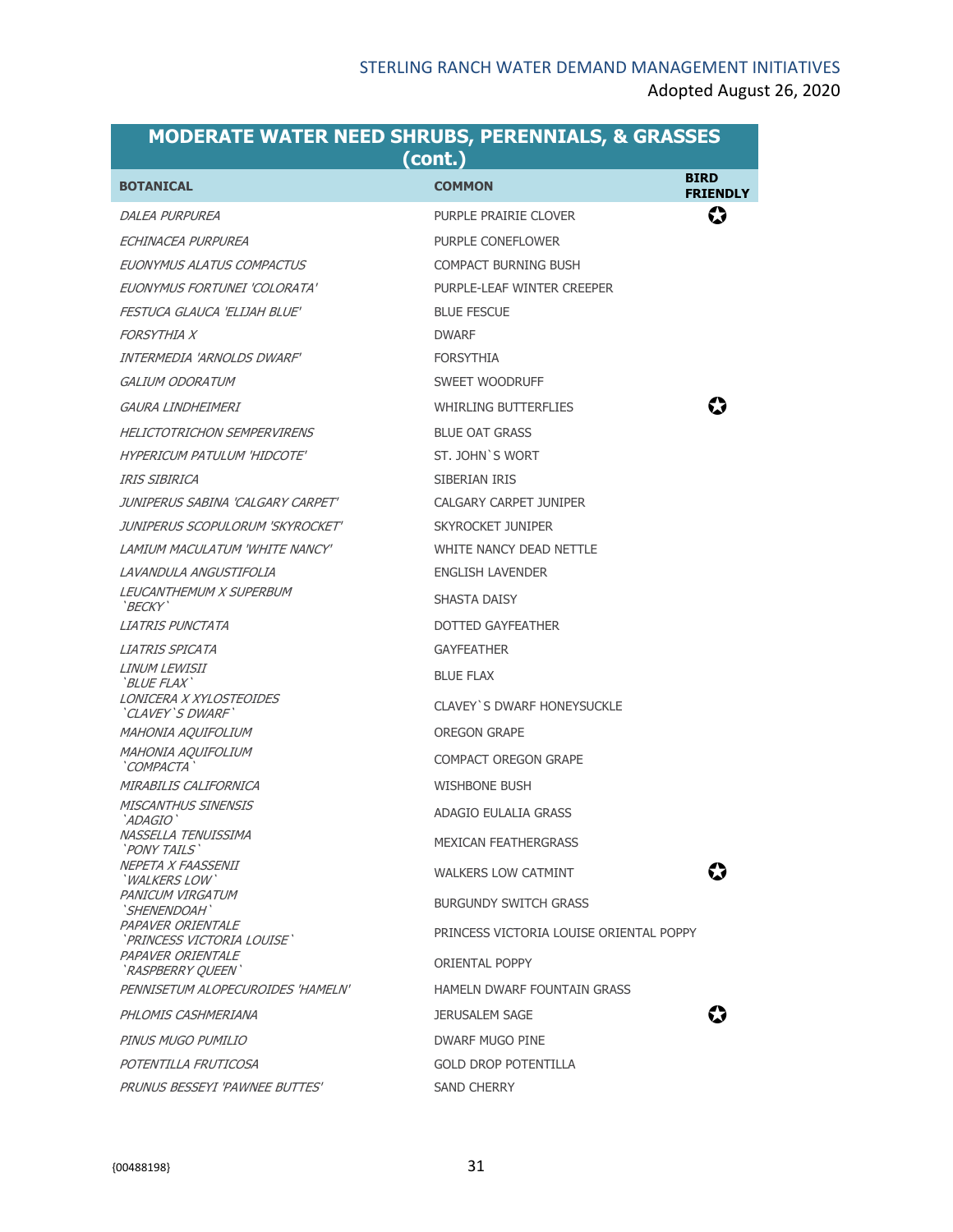| (cont.)                                  |                                   |                                |
|------------------------------------------|-----------------------------------|--------------------------------|
| <b>BOTANICAL</b>                         | <b>COMMON</b>                     | <b>BIRD</b><br><b>FRIENDLY</b> |
| RATIBIDA COLUMNIFERA                     | YELLOW PRAIRIE CONEFLOWER         | $\bf G$                        |
| RHUS AROMATICA 'GRO-LO'                  | <b>GRO-LOW FRAGRANT SUMAC</b>     |                                |
| RHUS TRILOBATA                           | THREE-LEAF SUMAC                  |                                |
| <b>RIBES ALPINUM</b>                     | ALPINE CURRANT                    |                                |
| <i>ROSA GLAUCA</i>                       | <b>REDLEAF ROSE</b>               |                                |
| ROSA 'GOLDEN WINGS'                      | <b>YELLOW ROSE</b>                | 63                             |
| RUDBECKIA FULGIDA 'GOLDSTURM'            | <b>GOLDSTURM BLACK-EYED SUSAN</b> |                                |
| SPOROBOLUS WRIGHTII                      | <b>BIG SACATON</b>                |                                |
| SYMPHORICARPOS ALBUS                     | COMMON WHITE SNOWBERRY            |                                |
| SYRINGA SP                               | TH AC                             |                                |
| <i>VIBURNUM CARLESII</i>                 | KOREAN SPICE VIBURNUM             |                                |
|                                          | <b>HIGH WATER NEED TREES</b>      |                                |
| <b>BOTANICAL</b>                         | <b>COMMON</b>                     | <b>BIRD</b><br><b>FRIENDLY</b> |
| <b>ACER FREEMANII</b>                    |                                   |                                |
| `AUTUMN BLAZE`                           | <b>AUTUMN BLAZE MAPLE</b>         |                                |
| <b>ACER TATARICUM</b>                    | TATARIAN MAPLE                    |                                |
| <b>CELTIS OCCIDENTALIS</b>               | <b>COMMON HACKBERRY</b>           |                                |
| <b>CRATAEGUS X MORDENENSIS</b><br>'TOBA' | TOBA HAWTHORN                     |                                |
| <b>MALUS X</b><br><i>`RADIANT`</i>       | <b>RADIANT CRAB APPLE</b>         |                                |
| <b>MALUS X</b><br>'SPRING SNOW'          | SPRING SNOW CRAB APPLE            |                                |
| PRUNUS CERASIFERA<br>'NEWPORT'           | NEWPORT FLOWERING PLUM            |                                |
| PRUNUS VIRGINIANA<br>'CANADA RED'        | CANADA RED CHOKECHERRY            |                                |
| TILIA AMERICANA                          | DEDMONID AMERICAN LINDEN          |                                |

## **MODERATE WATER NEED SHRUBS, PERENNIALS, & GRASSES**

### **HIGH WATER NEED SHRUBS, PERENNIALS, & GRASSES**

REDMOND AMERICAN LINDEN

GREENSPIRE LITTLELEAF LINDEN

| <b>BOTANICAL</b>                               | <b>COMMON</b>                              | <b>BIRD</b><br><b>FRIENDLY</b> |
|------------------------------------------------|--------------------------------------------|--------------------------------|
| ARONIA ARBUTIFOLIA                             | <b>RED CHOKEBERRY</b>                      |                                |
| BERBERIS THUNBERGII<br>'CRIMSON PYGMY'         | <b>CRIMSON PYGMY BARBERRY</b>              |                                |
| BUDDI FIA X<br>'BI UF CHIP'                    | <b>DWARF</b><br>BLUE-PURPLE BUTTERFLY BUSH |                                |
| CORNUS SERICEA 'ISANTI'                        | ISANTI REDOSIER DOGWOOD                    |                                |
| CORNUS SERICEA<br>`KFI SFYI`                   | KEI SEYI DOGWOOD                           |                                |
| EUONYMUS FORTUNEI<br>`EMERALD GAIETY`TM        | EMERALD GAIETY EUONYMUS                    |                                |
| FORSYTHIA X INTERMEDIA<br>'NFW HAMPSHIRF GOLD' | NEW HAMPSHIRE GOLD FORSYTHIA               |                                |
| II FX X MESERVEAE `BI UE BOY`TM                | BLUE BOY HOLLY                             |                                |

`REDMOND`

TILIA CORDATA `GREENSPIRE`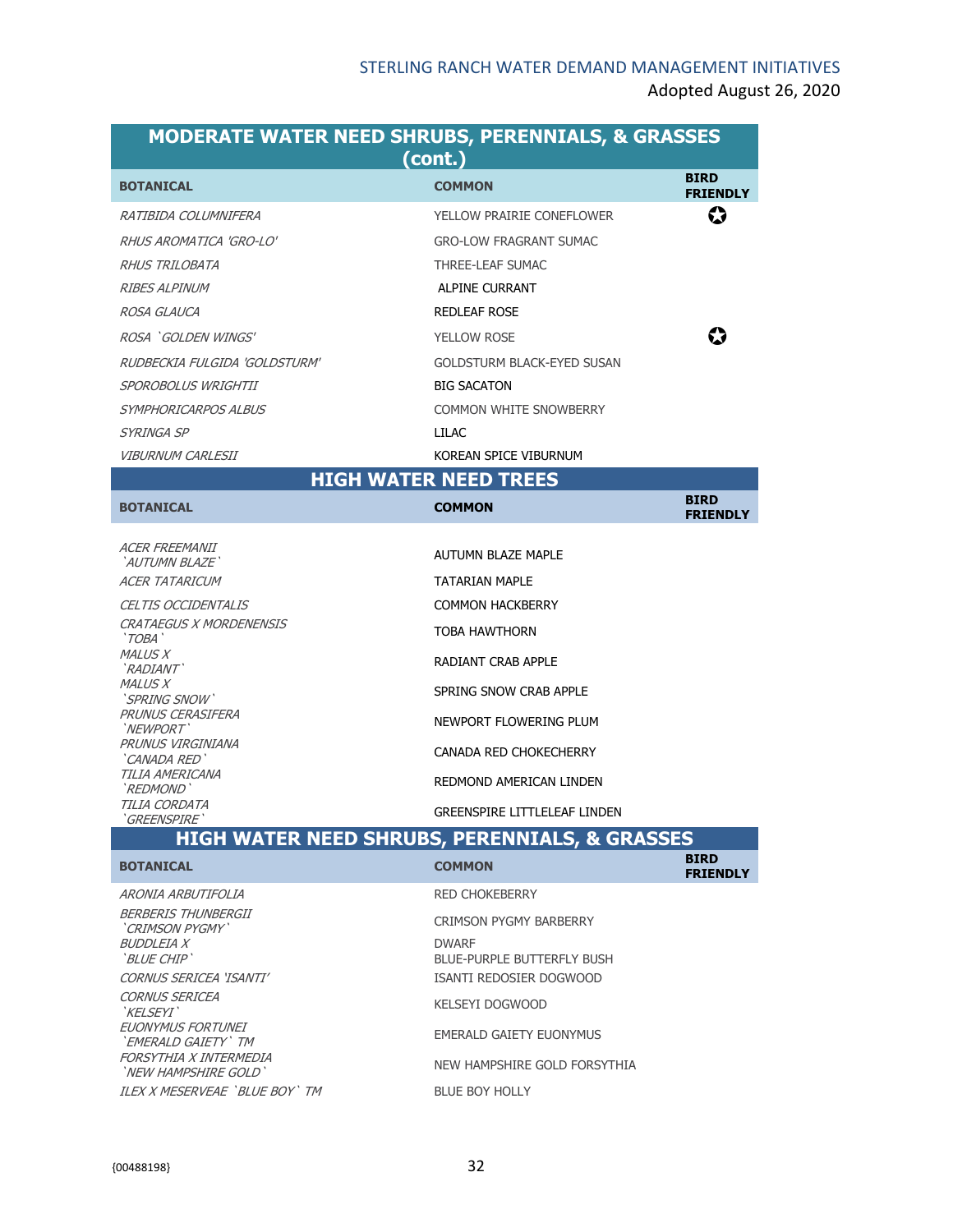#### **HIGH WATER NEED SHRUBS, PERENNIALS, & GRASSES (cont.)**

| <b>BOTANICAL</b>                                    | <b>COMMON</b>                    | <b>BIRD</b><br><b>FRIENDLY</b> |
|-----------------------------------------------------|----------------------------------|--------------------------------|
| I IGUSTRUM VULGARE<br><i>`LODENSE`</i>              | <b>LODENSE PRIVET</b>            |                                |
| <b>MISCANTHUS SINENSIS</b><br>' <i>VARIEGATUS</i> ' | VARIEGATED JAPANESE SILVER GRASS |                                |
| <b>MISCANTHUS PURPURASCENS</b><br>`AUTUMN RFD`      | AUTUMN RED FLAME GRASS           |                                |
| <b>MISCANTHUS SINENSIS</b><br>'MORNING LIGHT'       | MORNING LIGHT SILVER GRASS       |                                |
| PANICUM VIRGATUM<br>`DALLAS BLUES`                  | <b>SWITCH GRASS</b>              | $\boldsymbol{\Omega}$          |
| PHLOX SUBULATA 'EMERALD BLUE'                       | EMERALD BLUE CREEPING PHLOX      | $\boldsymbol{\Omega}$          |
| ROSA X 'MORDEN SUNRISE'                             | MORDEN SUNRISE ROSE              |                                |
| PRUNUS X CISTENA                                    | PURPLE LEAF SAND CHERRY          |                                |
| <b>RIBES ODORATIM</b>                               | <b>CLOVE CURRANT</b>             |                                |
| SPIRAEA JAPONICA `LITTLE PRINCESS`                  | LITTLE PRINCESS JAPANESE SPIREA  |                                |
| SPIRAEA X BUMALDA<br>'ANTHONY WATERER'              | ANTHONY WATERER SPIRAEA          |                                |
| SPIRAEA X BUMALDA<br>'LIMEMOUND' TM                 | LIMEMOUND SPIREA                 |                                |
| WFIGFI A FI ORIDA<br>'TANGO'                        | <b>TANGO WEIGELA</b>             |                                |

## **HIGH WATER NEED MISCELLANEOUS**

**ITEMS**

**TURF GRASS (ALL VARIETIES) VEGETABLES/VEGETABLE GARDEN ANNUALS RECIRCULATING WATER FEATURES**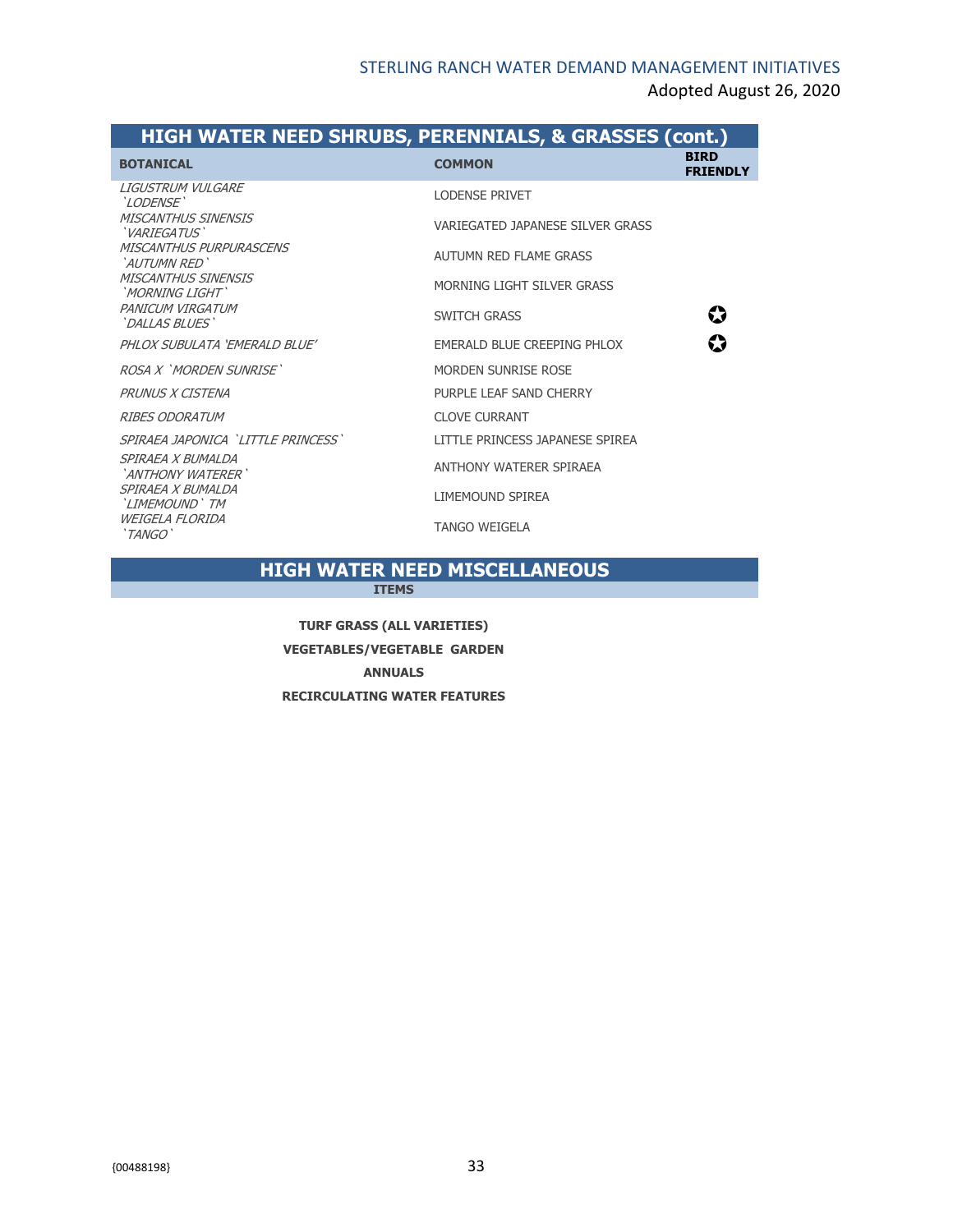## **ATTACHMENT D SAMPLE "TRANSITION ZONE" DESIGN AND SAMPLE LANDSCAPE PLANS BASED ON LOT SIZE**

rear or side of lot adjacent to open space shall have a "transition zone" to blend the yard into

open space

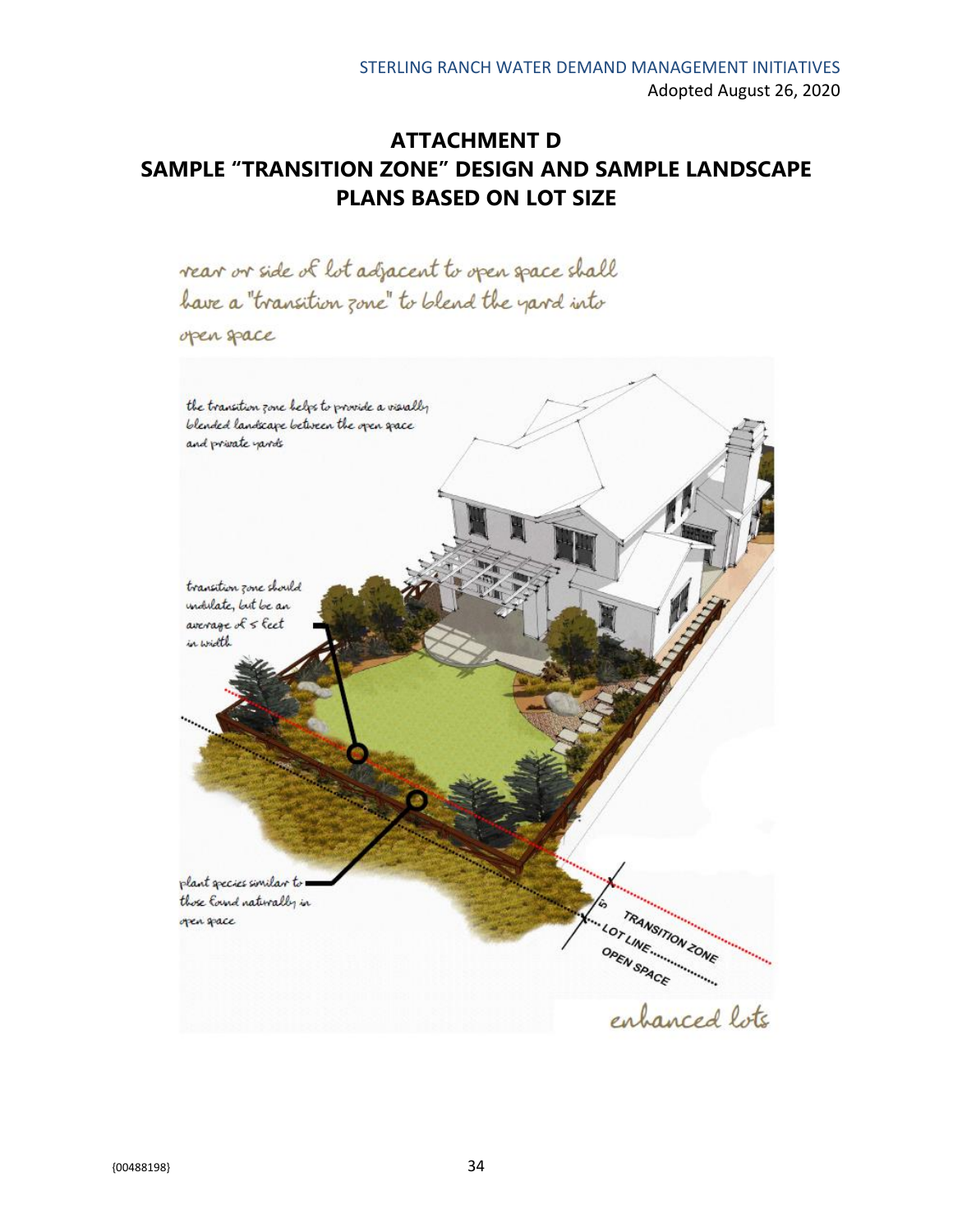### **ATTACHMENT E**

## **BIRD PROTECTION STANDARDS**

The duality of stewardship inherent in Sterling Ranch's character adds significance to ensuring a safe and prosperous community for its residents and for wildlife that also call this area home. Throughout the development of the community, regional and migratory birds are in need of protection due to habitat disruption during construction. Unfortunately, the two most common threats to birds are collisions with human structures and habitat loss. The efforts described here are implemented to prevent harm to the local bird population and to assure prudent planning to protect natural habitats.

#### CONSTRUCTION:

- *Bird nesting season is typically between March and August. To reduce habitat loss, precautions shall be taken to insure nesting birds are not disturbed or displaced.*
- *If a nest must be removed, do before eggs are present. This includes old, new, or partially constructed nests.*

#### **GLASS**

• *Collision with glass is the largest known killer of birds. Its reflection of surrounding plants and trees*  varies throughout the day and invites bird collisions. Break up widow reflections with patterned *glass or special widow decals such as bird tape and ultraviolet lights.*

#### PLANTS

- *Planting native grasses, flowers, shrubs and trees that produce seeds, nectar, and fruit will attract birds and provide a diversity of bird use.*
- *Including evergreen trees and shrubs provides year-round shelter for birds.*
- *Builders should avoid unnecessary disturbance and compaction to existing vegetation outside the house or access area footprints.*
- *When disturbance is necessary, the top 12 inches of topsoil should be removed, set aside, and then replaced after construction activities are completed. This improves the success of re-establishing plantings around the home site.*

#### ENHANCEMENT MEASURES

- *Avoid mirrors in landscape or on the exterior of the home.*
- *Placement of bird-friendly attractants (water features, feeders, etc.) should be away from glass unless glass detractants are used.*

#### WINDOW TREATMENTS

- *Use of opaque glass instead of reflective glass.*
- *Use of UV decals or etched patterns that cover at least 90% of the glass surface.*
- *Patterns or decals should appear less than 2" wide horizontally and less than 4" wide vertically. Birds will not attempt to fly through spaces that meet these dimensions.*
- *Install awning, overhangs, sunshades, or light shades to hide clear glass. Louvers with 2"x4" spacing are also effective.*
- *Glass angled at 20 to 40 degrees can reduce reflections.*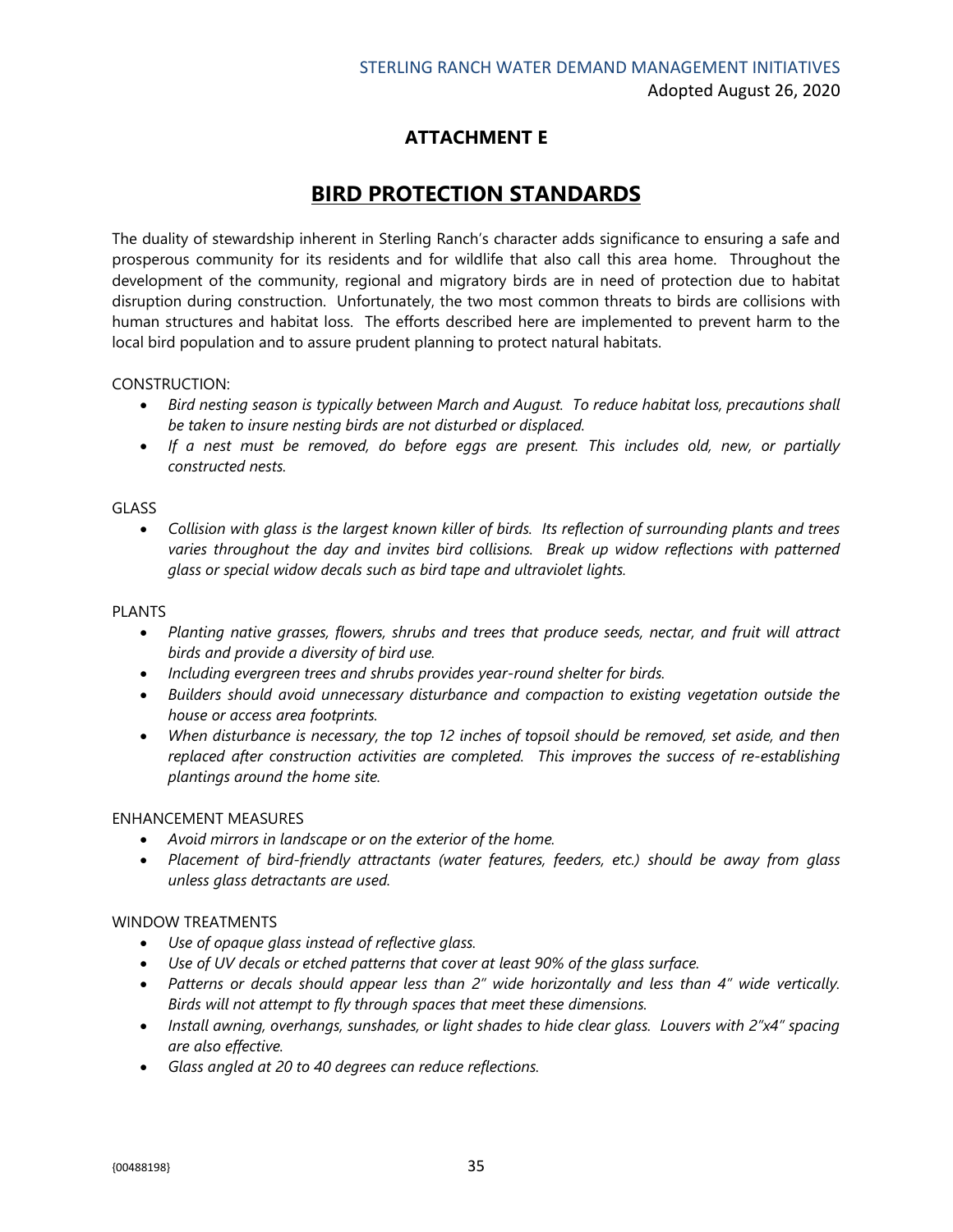#### LIGHT POLLUTION MEASURES

- *Reducing nighttime light pollution will help nocturnal or migrating birds.*
- Architectural illumination should be turned off during bird migration seasons (February 15 May *31st and August 1 – November 30). This does not include safety related lighting.*
- *Install timers on non-emergency interior lighting during non-work hours.*
- *Reduce perimeter lighting with shielding.*
- *Install interior blinds, shades or window coverings as part of the construction contract.*
- *Schedule construction activities to conclude before 11 pm if possible.*

Contact the Rocky Mount Bird Observatory for educational materials, bird-safe practices, and birdenhancing habitat activities - www.birdconservancy.org

Other resources: www.abcbirds.org www.goldengateaudobon.org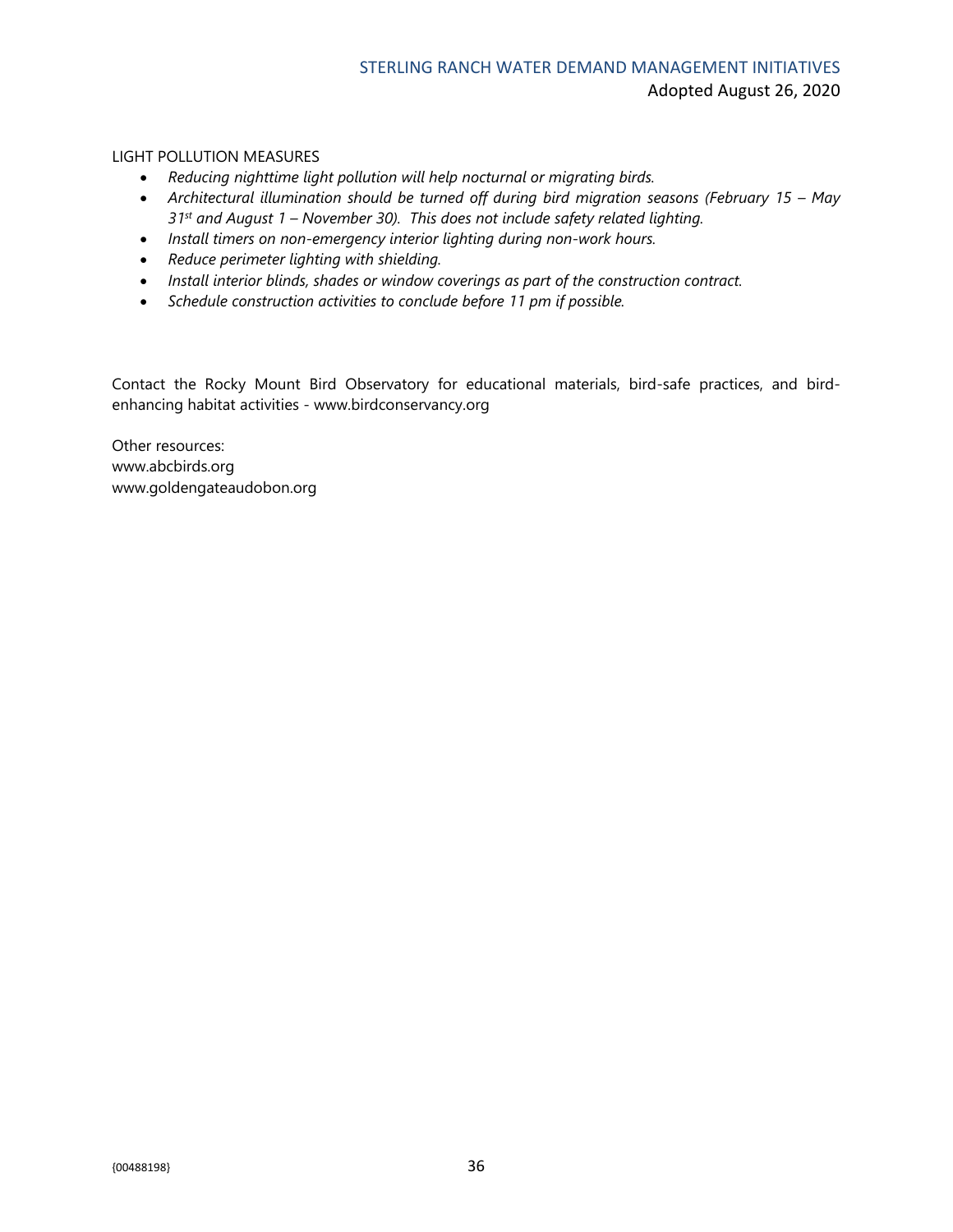#### **ATTACHMENT F BUILDER CERTIFICATION FOR INDOOR AND OUTDOOR WATER USE (as required by the Water Demand Management Initiatives)**

All terms defined in the Water Demand Management Initiatives shall apply to this Certification as though such definitions were set out in full.

 $\blacksquare$ ADDRESS LOT #

#### **INDOOR WATER DEMAND MANAGEMENT CERTIFICATION:**

*I hereby certify that all conditions and indoor appliances installed in each home on the Lot listed above meet or exceed the standards described in Section 3.1 and Section 3.2 of the Water Demand Management Initiatives. I agree to notify the Sterling Ranch Community Authority Board in writing of any proposed change to indoor appliance specifications and to obtain approval for any such change prior to installation.*

#### **OUTDOOR WATER DEMAND MANAGEMENT CERTIFICATION:**

*I hereby certify that all landscaping and irrigation plans and specifications to be installed on the Lot listed above meet or exceed the standards described in Section 3.3 and Section 3.5 of the Water Demand Management Initiatives. I agree to notify the Sterling Ranch Community Authority Board in writing of any proposed change to any of these plans and to obtain approval from the DRC for any such change prior to installation.*

#### **CERTIFICATION OF PROVISION OF DOCUMENTS TO PURCHASERS:**

*I hereby certify that the Owner of this property has been or will be provided with a copy of the Water Demand Management Initiatives and an Education Packet as required in Section 3.4 of the Water Demand Management Initiatives prior to the time a Deed is executed transferring a Lot or Lots to an Owner.*

#### **CERTIFICATION OF WATER BUDGET AND IRRIGATION DESIGN:**

*I hereby certify that Front Yard water usage, based on the irrigation design for the Front Yard of the Lot listed above, should not exceed thirty percent (30%) of the Total Annual Outdoor Water Budget. In the event that specific circumstances indicate Front Yard water usage will exceed thirty percent (30%) of the Total Annual Outdoor Water Budget, a Variance permitting such excess for the Front Yard was obtained from the Sterling Ranch Community Authority Design Review Committee (ATTACH APPROVED VARIANCE).*

*Please Print Clearly*

| <b>HOMEBUILDER</b>        |  |  |
|---------------------------|--|--|
| AUTHORIZED REPRESENTATIVE |  |  |
| ADDRESS                   |  |  |
| CITY/STATE/ZIP            |  |  |
| OFFICE & CELL #           |  |  |
| <b>EMAIL</b>              |  |  |
|                           |  |  |

Signature of Authorized Representative **Date of Certification** Date of Certification

\_\_\_\_\_\_\_\_\_\_\_\_\_\_\_\_\_\_\_\_\_\_\_\_\_\_\_\_\_\_\_\_\_\_\_\_\_\_\_\_\_\_\_\_\_\_\_\_\_\_ \_\_\_\_\_\_\_\_\_\_\_\_\_\_\_\_\_\_\_\_\_\_\_\_\_\_\_\_\_\_\_\_\_\_\_\_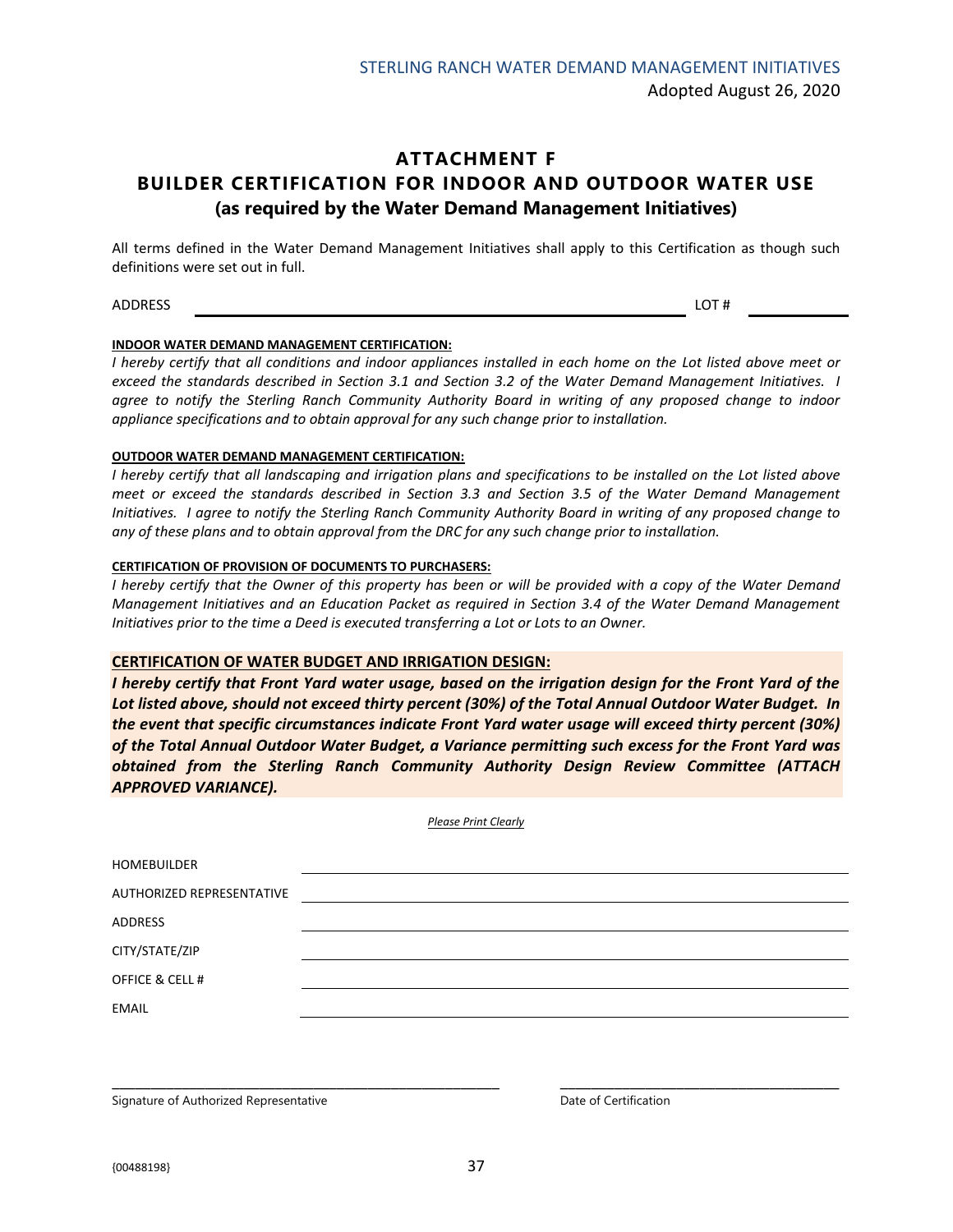#### **ATTACHMENT G APPLICATION FOR APPROVAL OF LANDSCAPE PROFESSIONALS**

Registration requirements apply to companies or organizations, not to individuals. The registered company or organization is responsible for all work performed under its supervision.

Registrations may be granted via reciprocity to individuals who hold registrations in other Colorado municipalities, on a case-by-case basis, as deemed appropriate by the Community Authority Board ("CAB"). **AN APPLICANT MUST DEMONSTRATE THAT HE/SHE MEETS THE REQUIREMENTS BY PROVIDING CURRENT PROOF OF PROFESSIONAL QUALIFICATIONS. IN THE ABSENCE OF THESE CREDENTIALS, AN APPLICANT MAY SUBMIT A NARRATIVE LISTING THREE MOST RECENT PROJECTS, DOLLAR AMOUNT, COMPLETION DATE, AND CONTACT INFORMATION FOR THE PERSON FOR WHOM THE PROJECT WAS DONE.**  The CAB reserves the right to deny, suspend, or revoke any registration in accordance with its policies.

Colorado law governs the sizes and types of projects that unlicensed individuals can design, and is independent from CAB policies.

**Registrations are valid for a period of three (3) years**. Registration renewals for professionals in good standing may be issued upon receipt of acknowledgment of revisions to policies, criteria, or other applicable codes. Non‐compliance with these policies may deem an applicant ineligible for renewal or result in the applicant's removal from the approved list.

| <b>Please Print Clearly</b>                                                                                                                                                                                                                                                                                                                                                |  |  |  |
|----------------------------------------------------------------------------------------------------------------------------------------------------------------------------------------------------------------------------------------------------------------------------------------------------------------------------------------------------------------------------|--|--|--|
| <b>NAME</b>                                                                                                                                                                                                                                                                                                                                                                |  |  |  |
| <b>COMPANY</b>                                                                                                                                                                                                                                                                                                                                                             |  |  |  |
| <b>ADDRESS</b>                                                                                                                                                                                                                                                                                                                                                             |  |  |  |
| CITY/STATE/ZIP                                                                                                                                                                                                                                                                                                                                                             |  |  |  |
| OFFICE & CELL #                                                                                                                                                                                                                                                                                                                                                            |  |  |  |
| EMAIL                                                                                                                                                                                                                                                                                                                                                                      |  |  |  |
|                                                                                                                                                                                                                                                                                                                                                                            |  |  |  |
| <b>NEW APPLICATION</b><br><b>RENEWAL APPLICATION</b>                                                                                                                                                                                                                                                                                                                       |  |  |  |
| <b>REGISTRATION FEE ATTACHED (\$350.00)</b>                                                                                                                                                                                                                                                                                                                                |  |  |  |
| I am requesting approval and registration in the following practice(s):                                                                                                                                                                                                                                                                                                    |  |  |  |
| <b>Irrigation Design</b><br>Irrigation Installation<br>Maintenance                                                                                                                                                                                                                                                                                                         |  |  |  |
| Landscape Design<br>Landscape Installation<br>State of Colorado Licensed                                                                                                                                                                                                                                                                                                   |  |  |  |
| I hereby certify that I am qualified to perform the work noted above in accordance with the Design Principles<br>and Water Demand Management Initiatives of Sterling Ranch, and have attached all certifications or<br>professional qualifications as required. I understand it is my responsibility to stay current on all policies and<br>procedures in these documents. |  |  |  |

Signature of Applicant **Date of Application** Date of Application

Print Name of Applicant

\_\_\_\_\_\_\_\_\_\_\_\_\_\_\_\_\_\_\_\_\_\_\_\_\_\_\_\_\_\_\_\_\_\_\_\_\_\_\_\_\_\_\_\_\_\_\_\_\_\_\_\_\_

\_\_\_\_\_\_\_\_\_\_\_\_\_\_\_\_\_\_\_\_\_\_\_\_\_\_\_\_\_\_\_\_\_\_\_\_\_\_\_\_\_\_\_\_\_\_\_\_\_\_\_\_\_ \_\_\_\_\_\_\_\_\_\_\_\_\_\_\_\_\_\_\_\_\_\_\_\_\_\_\_\_\_\_\_\_\_\_\_\_